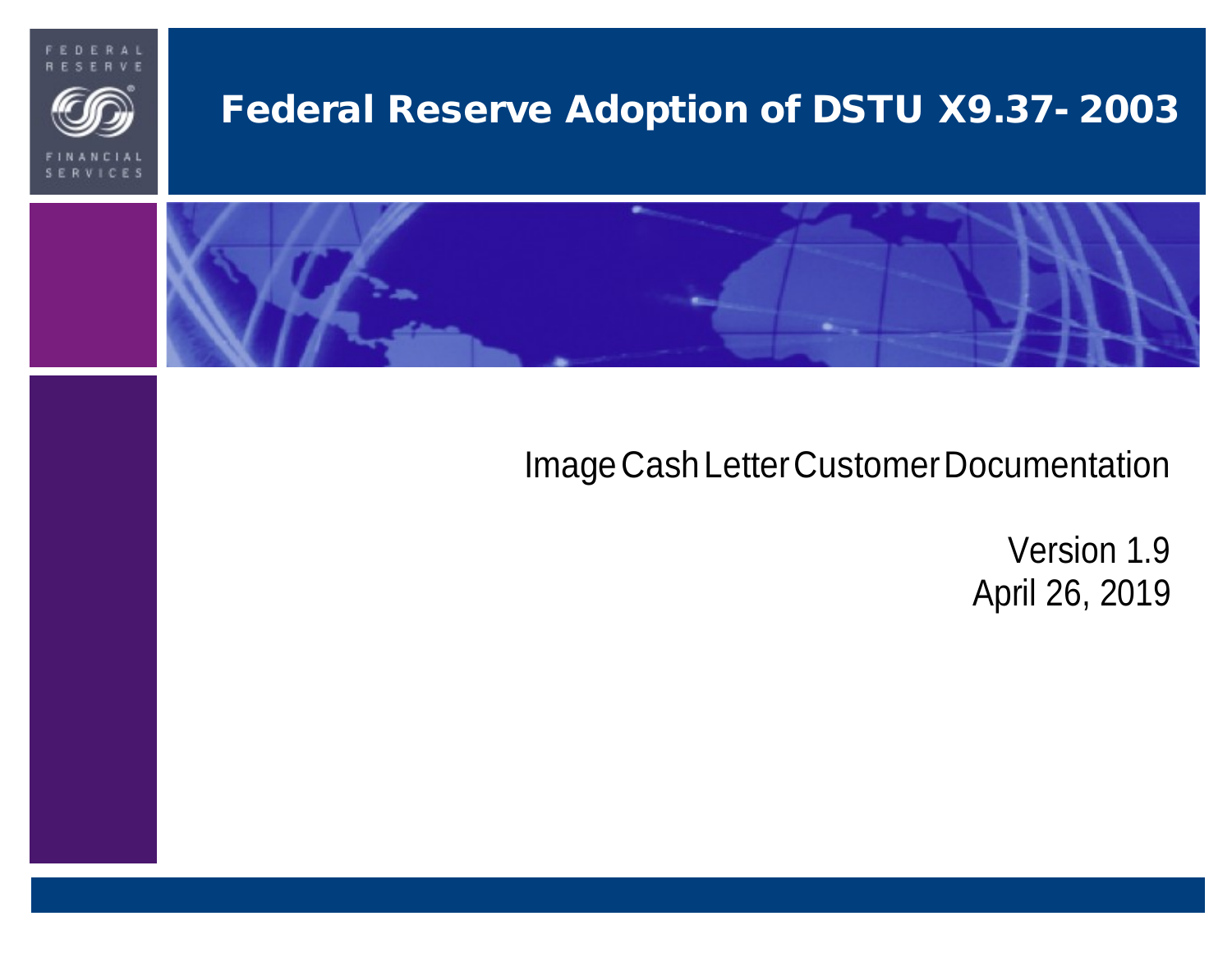## Document RevisionHistory

| Release Number         | Description of Change(s)                                                                                                                                                                                                                                |
|------------------------|---------------------------------------------------------------------------------------------------------------------------------------------------------------------------------------------------------------------------------------------------------|
| $1.1 - July 1, 2004$   | Image Format - Removed (MM) big-endian byte order<br>specification                                                                                                                                                                                      |
|                        | Return Record (Type 31) - Added Field 11 - External<br>Processing Code specification; language consistent<br>with Check Detail Record Field 3                                                                                                           |
| $1.2 -$ August 3, 2004 | Check Detail Record (Type 25) - Changed Field 8 -<br>ECE Institution Item Sequence Number; data shall be<br>left justified                                                                                                                              |
| 1.3 - October 5, 2004  | Record Types - Section 3.2 - Return Addendum A<br>Record (Type 32) & Return Addendum B Record (Type<br>33) - Changed from conditional to mandatory                                                                                                      |
|                        | Image Quality - Sections 4.3, 4.3.1, 4.3.2 - Added<br>detailed image quality information                                                                                                                                                                |
|                        | File Header Record (Type 1) - Section 5.1 - Changed<br>Field 4 - Immediate Destination Routing Number must<br>be the receiving Federal Reserve Office's actual 9 digit<br>routing and transit number                                                    |
|                        | Cash Letter Header Record (Type 10) - Section 5.2 -<br>Changed Field 3 - Destination Routing Number must<br>be the receiving Federal Reserve Office's actual 9 digit<br>routing and transit number; Changed Field 13 - Fed<br>Work Type; defined values |
|                        | Check Detail Addendum a Record (Type 26) - Section<br>5.5 - This Record is required when the BOFD is the<br><b>Truncating Bank</b>                                                                                                                      |
|                        | Image View Data Record (Type 52) - Section 5.14 -<br>Removed $4th$ bullet containing explanatory text<br>regarding Image View Detail Records (type 50)                                                                                                  |
| $1.4 - July 20, 2005$  | TIFF description specifies LITTLE ENDIAN ONLY                                                                                                                                                                                                           |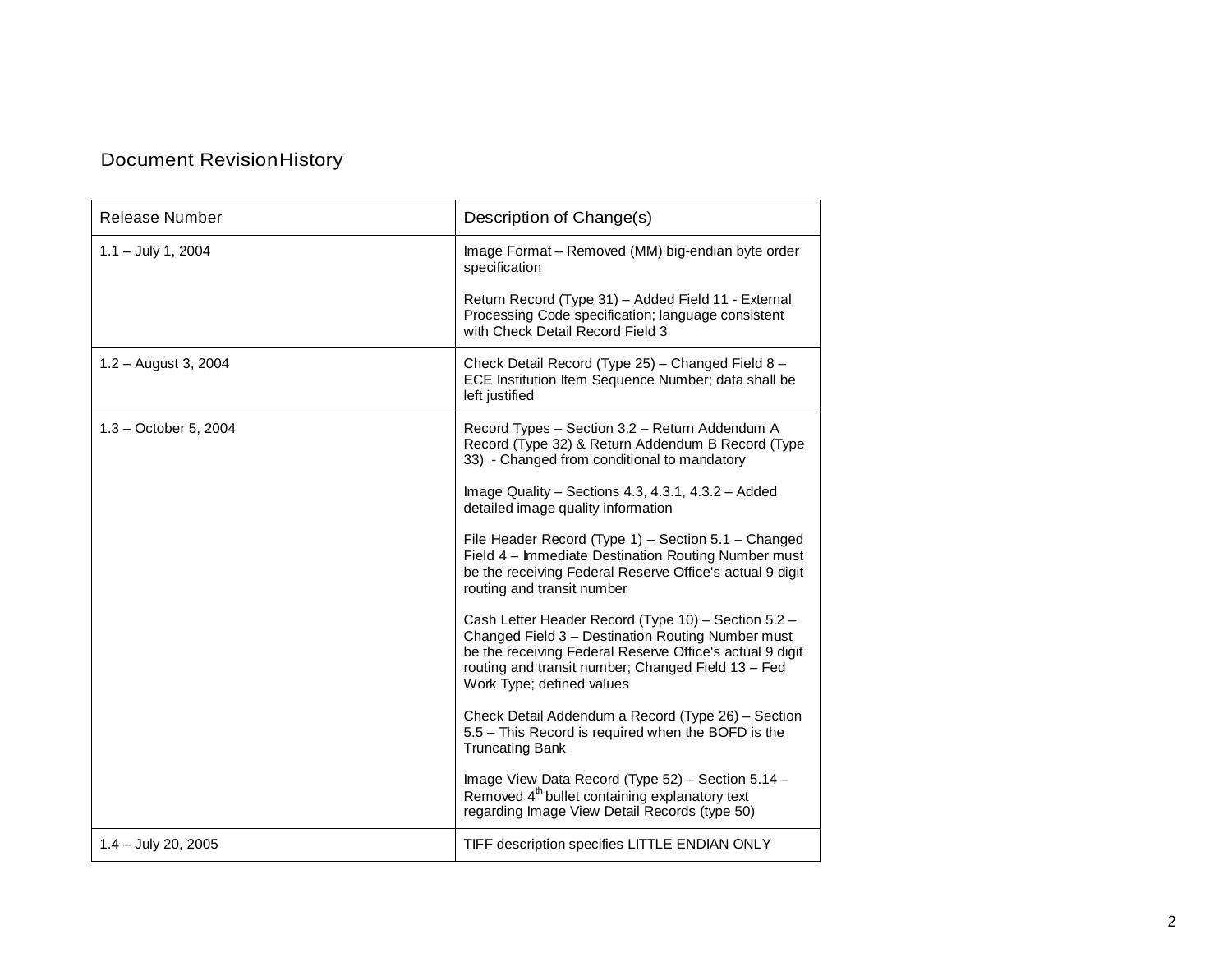|                         | Link for FRB TIFF requirements document added                                                                                                                                                                              |
|-------------------------|----------------------------------------------------------------------------------------------------------------------------------------------------------------------------------------------------------------------------|
|                         | Link for FRB Image Quality document has been added.<br>IQA settings (values) have been removed from this<br>document                                                                                                       |
|                         | Cash Letter Header Record (Type 10) Section 5.2 -<br>field13 - Fed Work Type - Government Item Fine Sort<br>value changed from "F" to "H" and Postal Money Order<br>Fine Sort value changed from "G" to "J"                |
|                         | Return Record (Type 31) Section 5.8 - field 12 changed<br>from "NB" to "N"                                                                                                                                                 |
|                         | Image View Detail Record (Type 50) Section 5.12 -<br>fields 11, 12, 13, 14 and 15 changed from "NB" to "N"                                                                                                                 |
|                         | Image View Data Record (Type 52) Section 5.14 - fields<br>9, 10, 11, 12, 13, and 14 changed form "NB" to "N"                                                                                                               |
| 1.5 – November 1, 2005  | Duplicate ICL files Section 2.6 – a more complete<br>description of all of the file level edits performed to<br>detect duplicate files.                                                                                    |
|                         | File Format Section 3 - Clarification of byte order<br>requirements. Variable length indicator and record<br>data must be Big Endian (Motorola) byte order.<br>TIFF images must be in Little Endian (Intel) byte<br>order. |
|                         | The term "expected" has been removed from this<br>document to eliminate any confusion around its usage.<br>It has been replaced with either Conditional or<br>Mandatory                                                    |
| 1.6 – October 15, 2007  | Updated Cash Letter record (Type 10) Collection Type<br>Indicator (Field 2) with Same Day Settlement (SDS)<br>type '2'                                                                                                     |
|                         | Updated Cash Letter Record (Type 10) Fed WorkType<br>(Field 13) with all work types                                                                                                                                        |
| $1.7 -$ August 18, 2008 | Updated section 2.5 on duplicate file detection                                                                                                                                                                            |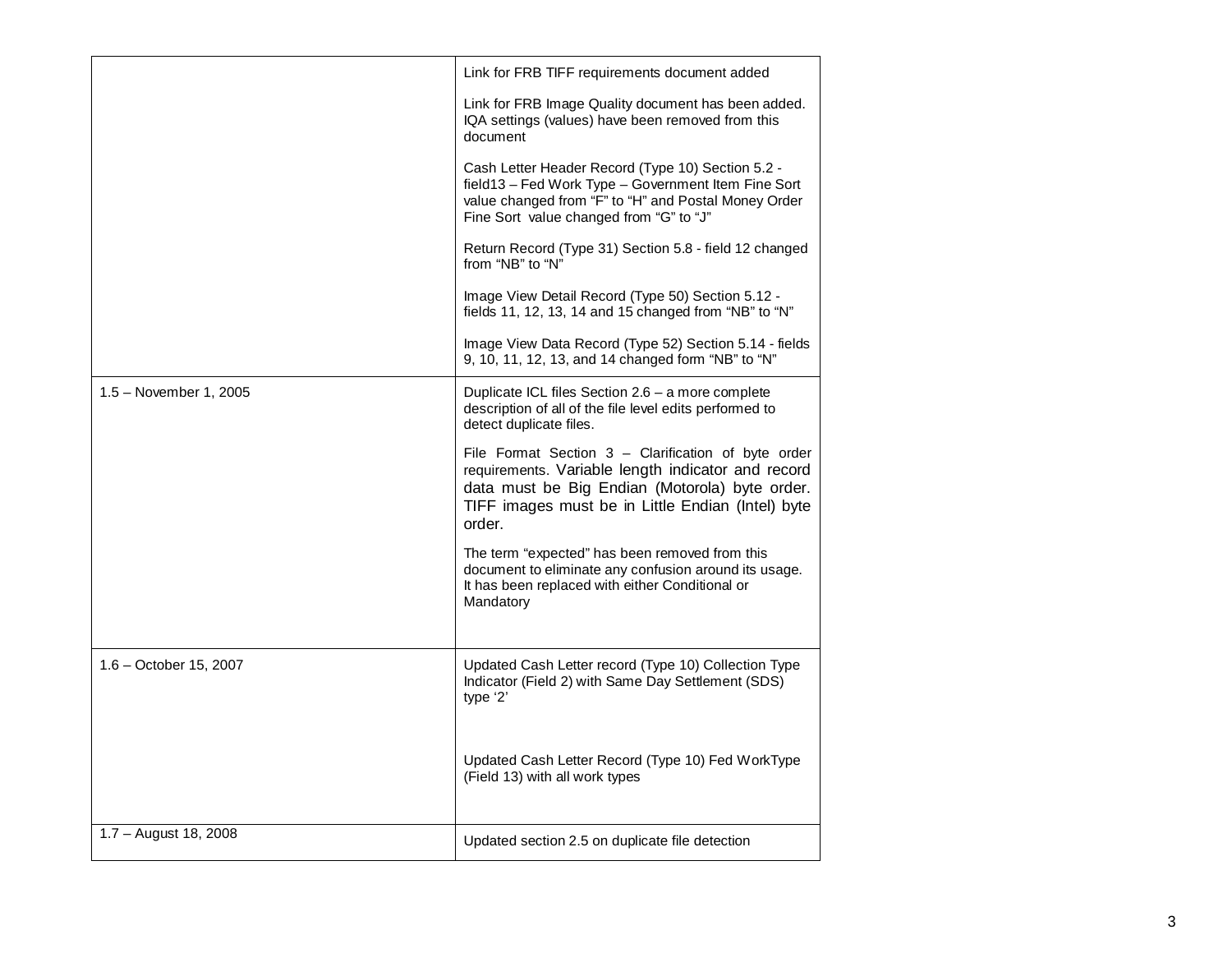| 1.8 - September 20, 2008 | Updated error in Record type 31 field 6 to reflect "X"<br>as valid Return Reason Code                                                                                     |
|--------------------------|---------------------------------------------------------------------------------------------------------------------------------------------------------------------------|
|                          | Clarified the use of Return Reason Code 'X' in Record<br>Type 31 and 35.                                                                                                  |
|                          | Updated several field descriptions for 'Sent to FRB' and<br>Sent by FRB' to more accurately reflect our<br>requirements. No processing requirements have been<br>changed. |
|                          |                                                                                                                                                                           |
| 1.9 - April 26, 2019     | Updated FRBservices.org <sup>SM</sup> hyperlinks                                                                                                                          |
|                          |                                                                                                                                                                           |
|                          |                                                                                                                                                                           |
|                          |                                                                                                                                                                           |
|                          |                                                                                                                                                                           |

 $\overline{\phantom{a}}$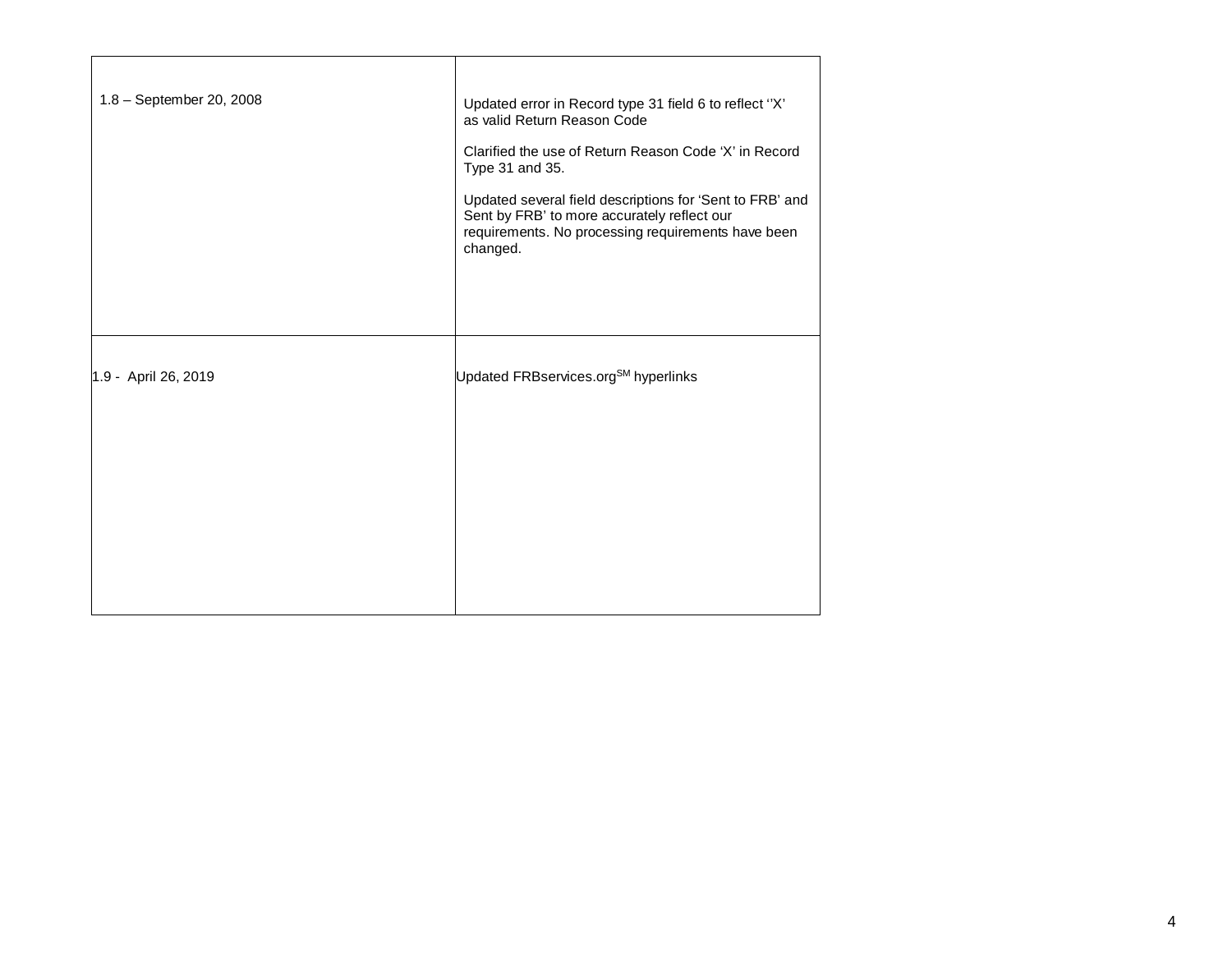Check and Image Data (DSTU X9.37-2003) in providing the suite of Check 21 services. This applies to all forward and the check collection process. This document details those unique field value restrictions and practices and should The Federal Reserve Banks use the Accredited Standards Committee X9's Specifications for Electronic Exchange of return image cash letter files. The Federal Reserve's electronic check file standards follow the DSTU X9.37-2003 standard closely, with some field value restrictions and practices consistent with the role of the Reserve Banks as intermediaries in be used in conjunction with the full DSTU X9.37-2003 standard. This information is subject to change; the most current information is available at [www.FRBservices.org.](https://www.frbservices.org/) 

#### Accredited Standards Committee X9, Incorporated

Pages 7 through 10 of this material are reproduced with the permission of Accredited Standards Committee X9, Inc – Financial Industry Standards\* from their – Draft Standard for Trial Use retrieval systems, Internet, a public network, by satellite or otherwise. This information is being made available to the FEDERAL RESERVE BANK to be placed on their Web site with the permission of ASC X9, Inc. for the purpose of informing banks and the public about their implementation of the standard. (DSTU) X9.37-2003 – Specifications for Electronic Exchange of Check and Image Data. No other party may copy any part of this material or reproduce it in any form including on electronic

Copies of all ANSI X9 Standards, Technical Reports or Draft Standards for Trial Use can be purchased from X9 Online. Go to [www.x9.org, c](http://www.x9.org/)lick on "X9 Standards Information" then on "Standards Store."

\* Accredited by the American National Standards Institute.

© *ASC X9, Inc. - [www.x9.org](http://www.x9.org/)*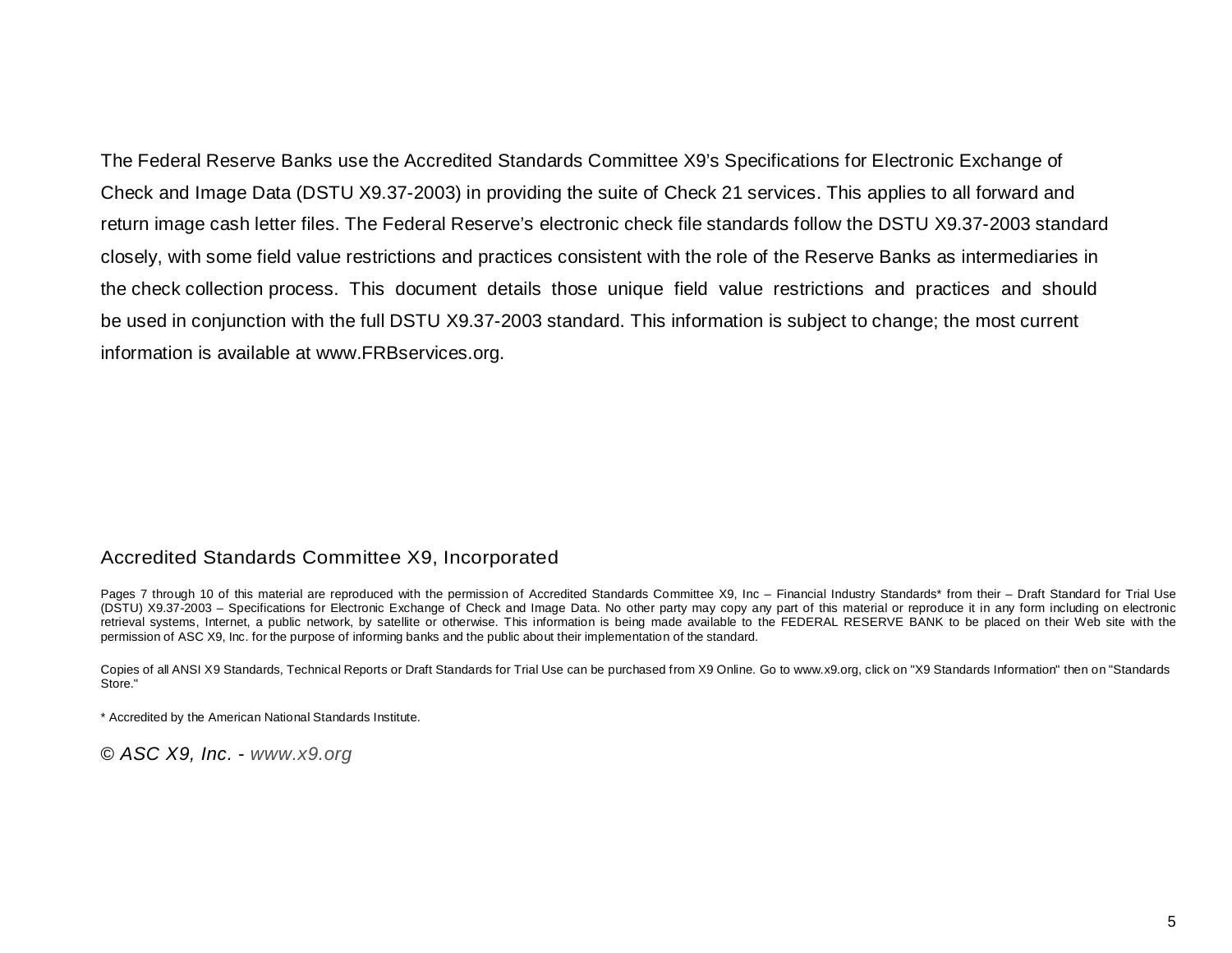#### 1 General DepositInformation

 This document describes how the DSTU X9.37- 2003 standard is used when a depository institution sends an image cash letter file as a deposit to the Federal Reserve Bank, or when the Federal Reserve Bank transfers, presents, or returns an image cash letter file to a depository institution. This document is not a standard of American National Standards Institute. In general, Reserve Bank check processing services are subject to Regulation J, 12 CFR Part 210, and to the terms and conditions set forth in Federal Reserve Bank Operating Circular 3. In addition, in sending or receiving image cash letters, the Federal Reserve Banks will use ANSI Draft Standard for Trial Use ("DSTU") X9.37 - 2003, as interpreted and amended by this document. This document provides additional information, beyond what is contained in DSTU X9.37 on how the DSTU X9.37 - 2003 format is used to send image cash letters to the Reserve Bank and to receive image cash letters from the Reserve Bank. This document is updated from time to time, and the Reserve Bank reserves the right to update or amend this document without prior notice. Updates to this document will be posted on the following FRB financial services website: <https://www.frbservices.org/financial-services/check/service-setup/check21-technical-information.html>When you send image cash letters to the Reserve Bank or receive image cash letters from the Reserve Bank, your systems must be prepared to work with all the records and all the fields defined in DSTU X 9.37 and in this document. You should refer to DSTU X9.37 – 2003, "Specifications for Electronic Exchange of Check and Image Data," for information regarding file format requirements, record format requirements, and fields not addressed in this document. Onlythe fields that have values defined bythe FRB arespecifically described in this document.

FRB supports the receipt and transmission or delivery of image cash letters using the DSTU X9.37 - 2003 format in the following ways:

**ITEMS SENT TO FRB: ITEMS SENT BY FRB:** 

- 1. Check data with images included (ICL) Forward and Return
- 1. Check data with images included (ICL) Forward and Return or
	- 2. Check data only early delivery with check data and images (ICL) to follow Forward

|                           | - 0.0.0.0 + 0.0.0 + 10.0 + 10.0 0.0.0 + 10.0.0 + 10.0.0.0 + 10.0.0.0 + 10.0.0.0 + 10.0.0.0 + 10.0.0 + 10.0.0 + 10.0.0 + 10.0.0 + 10.0.0 + 10.0.0 + 10.0.0 + 10.0.0 + 10.0.0 + 10.0.0 + 10.0.0 + 10.0.0 + 10.0.0 + 10.0.0 + 10. |  |  |  |  |  |  |
|---------------------------|--------------------------------------------------------------------------------------------------------------------------------------------------------------------------------------------------------------------------------|--|--|--|--|--|--|
| <b>IMAGE FORMAT:</b>      | Images shall conform with ANS X9.100-181-2007                                                                                                                                                                                  |  |  |  |  |  |  |
| <b>IMAGE COMPRESSION:</b> | CCITT G4 (resolution - 200 or 240 DPI - Black/White)                                                                                                                                                                           |  |  |  |  |  |  |
| TIFF TAG BYTE ORDER       | Little Endian (Intel) ONLY                                                                                                                                                                                                     |  |  |  |  |  |  |
| <b>CHARACTER CODE:</b>    | 8 bit EBCDIC except for BINARY image data                                                                                                                                                                                      |  |  |  |  |  |  |
| <b>VIEW DESCRIPTOR:</b>   | Full view                                                                                                                                                                                                                      |  |  |  |  |  |  |
| FILE SIZE:                | 2 GB maximum                                                                                                                                                                                                                   |  |  |  |  |  |  |
| <b>IMAGE QUALITY:</b>     | IQA requirements are documented in Section 4.3                                                                                                                                                                                 |  |  |  |  |  |  |
| ADDENDA RECORDS:          | Addenda Records are required as documented in Section 3.2.<br>Refer to FRB Operating Circulars for details<br>regarding actions resulting from missing Addendum Records.                                                       |  |  |  |  |  |  |
| MICR DATA:                | All MICR data present on the MICR line of the original item are required. Refer to FRB Operating Circulars for<br>details regarding actions resulting from missing MICR Data.                                                  |  |  |  |  |  |  |

Details regarding these and other FRB implementation restrictions are included in Section 5 Federal Reserve DSTU X9.37- 2003 Field Specifications: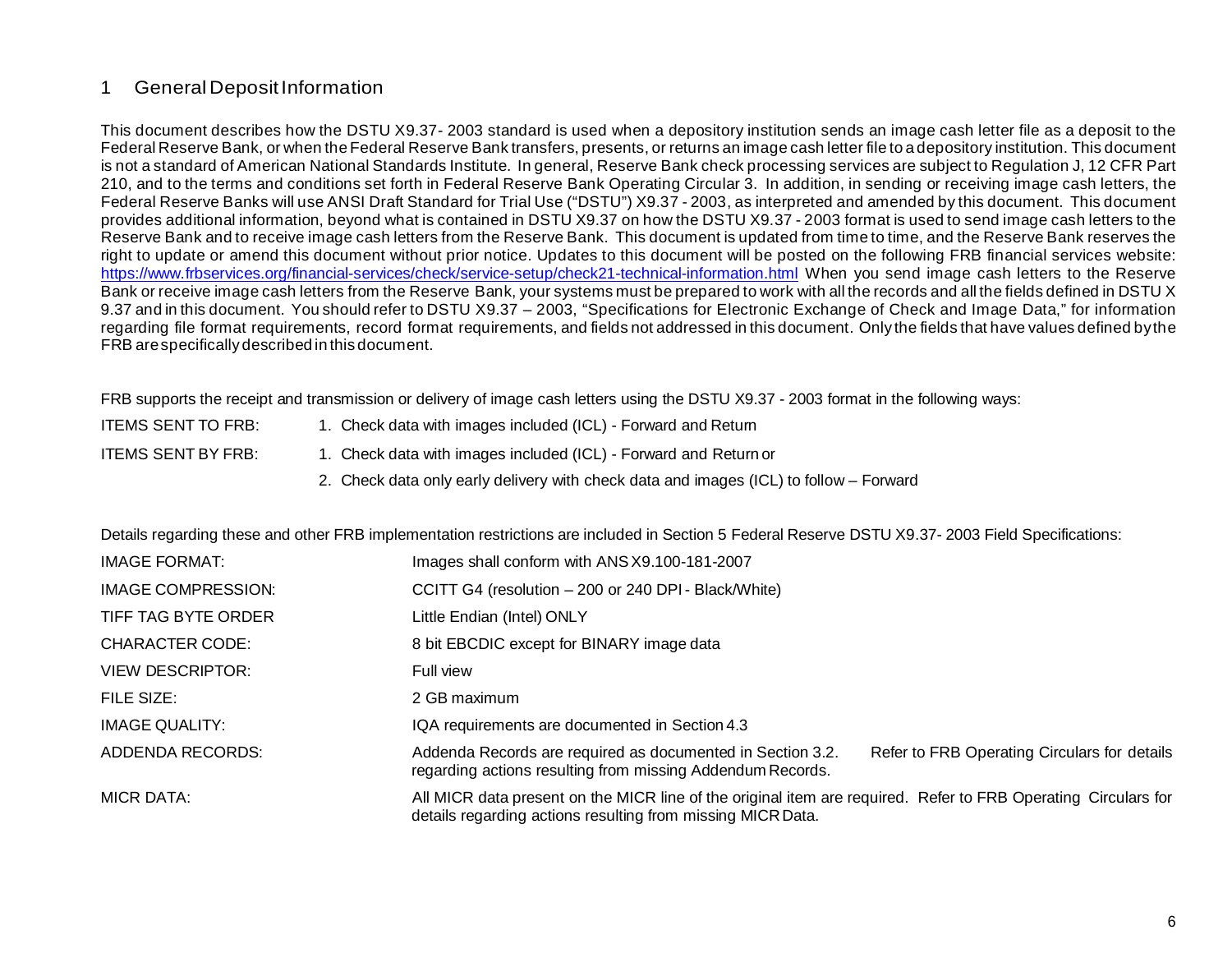## 2 Transmission Specifications

#### 2.1 ImageCashLetterFileDepositTime

 ICL deposits must be sent to the receiving Federal Reserve prior to the targeted deposit deadline. An image cash letter has been sent to a Reserve Bank only when the entire file has been transmitted and delivered to the Reserve Bank validation process. Transmission of an image cash letter is completed when the entire file has been written onto the Reserve Bank's system and made available for the Reserve Bank to validation process. Based on the size of the file, there may be a significant delay between the time you begin to send a file and the completion of the file transmission. Files that are received by a Reserve Bank after a deposit deadline will be considered deposited for the next deposit deadline. Processing fees and funds availability will be assessed based on the deposit deadline that is met.

#### 2.2 Connectivity Options for File Transfers: Direct Network Connectivity and Internet

 In order to facilitate efficient and effective transfer of image cash letters, the Reserve Banks have identified a set of connectivity options designed to meet the spectrum of customer needs. Customers exchanging images with the Federal Reserve must use electronic access that is provided by the FRBs in accordance with OC5, the Certification Practice Statement, and OC3.The options for transferring image cash letter files are detailed in the Federal Reserve Guide to Connectivity Options and can be found at: https://www.frbservices.org/assets/financial-services/check/setup/guide-to-connectivity-options.pdf

#### 2.3 Internet Connectivity to FRB

 Federal Reserve issued security credential (Digital Certificate) that allows access to FedLine Web Check Services. File transfers can be automated by implementing the Tumbleweed Secure Transport client. Institutions should work with Federal Reserve representatives and their internet service providers to storage device and has made the image cash letter available for delivery. Information files will be made available as they are created and creation does not ICL files can be delivered to the Federal Reserve or received from the Federal Reserve via the Internet. The receiving institution is required to install a assess if their Internet connection can support the desired transfer performance. There are two types of files, presentment and information. File creation constitutes presentment of presentment files. File creation is complete when the Reserve Bank has written the image cash letter file on a Reserve Bank constitute presentment.

#### 2.4 File History

 Institutions that send or receive ICL files can view a history of their files by accessing FedLine Web Check Services via the Internet. Each file that is sent to the Federal Reserve will be listed on a "Pick List" of sent files. Information about events associated with any file on the pick list, including acknowledgement that the file was either accepted or rejected, is available for viewing. Listings for rejected files include information concerning the reason for the rejection. NOTE: THE FILE HISTORY LISTING INDICATES THE DISPOSITION OF THE FILE: REJECTED OR ACCEPTED. YOU CAN ALSO ELECT TO RECEIVE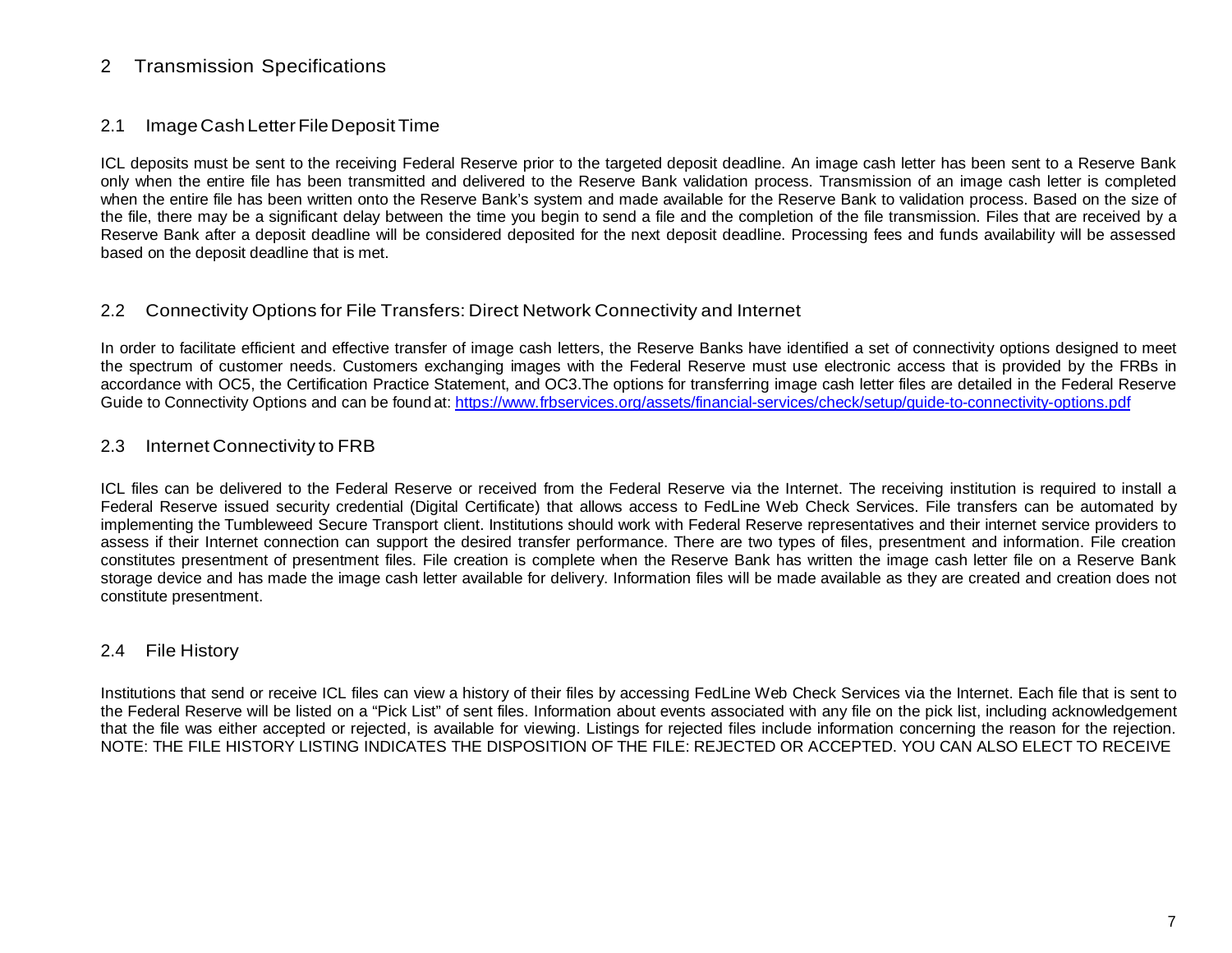SUCH NOTIFICATIONS VIA E-MAIL. EACH DEPOSITORY INSTITUTION THAT SENDS IMAGE CASH LETTERS TO A RESERVE BANK IS RESPONSIBLE FOR CHECKING THE FILE HISTORY TO ASCERTAIN WHETHER EACH IMAGE CASH LETTER HAS PASSED THE INITIAL EDITS. Files that are made available for an institution to receive will be listed on a file receipt "Pick List", along with events associated with each file. Individuals at the institution will be required to have a Federal Reserve issued security credential (digital certificate) to access the file history pick lists.

## 2.5 Duplicate ICL Files

File management applications prevent duplicate Cash Letters or retransmission of the same Cash Letters from being processed. Validation is performed on each Cash Letter to assess the following fields:

- Cash Letter Header Record (type 10) field 4 (ECE Institution RoutingNumber)
- Cash Letter Control Record (type 90) field 4 (Cash Letter Total Amount)
- Cash Letter Control Record (type 90) field 3 (Items Within Cash LetterCount)
- Forward/Return File type (based on presence of Forward Detail Record (type 25) or Return Detail Record (type 31)
- Cash Letter Header Record (type 10) filed 13 (Fed Work Type)
- • ECE Institution Item Sequence number from either the first Check Detail Forward Record (type 25) (field 8) or first Check Detail Return Record (type 31) (field 10).

A comparison of the defined conditions is performed on a history of files from an FRB defined period. Duplicate matches will result in a file rejection.

## 3 File Format

The DSTU X9.37 - 2003 file is comprised of variable length records. Refer to DSTU X9.37 – 2003 Specifications for Electronic Exchange of Check and Image Data, Annex F for information regarding variable length records.

- All characters and symbols must be represented using 8-bit EBCDIC
- Image Data (Field 19) in the Image View Data Record (Type 52) is binarydata.
- Variable length indicator and record data must be Big Endian (Motorola) byteorder.
- TIFF images must be in Little Endian (Intel) byte order.

All fields in all records that are described in this document as being conditional and are not used shall be filled with spaces unless noted otherwise.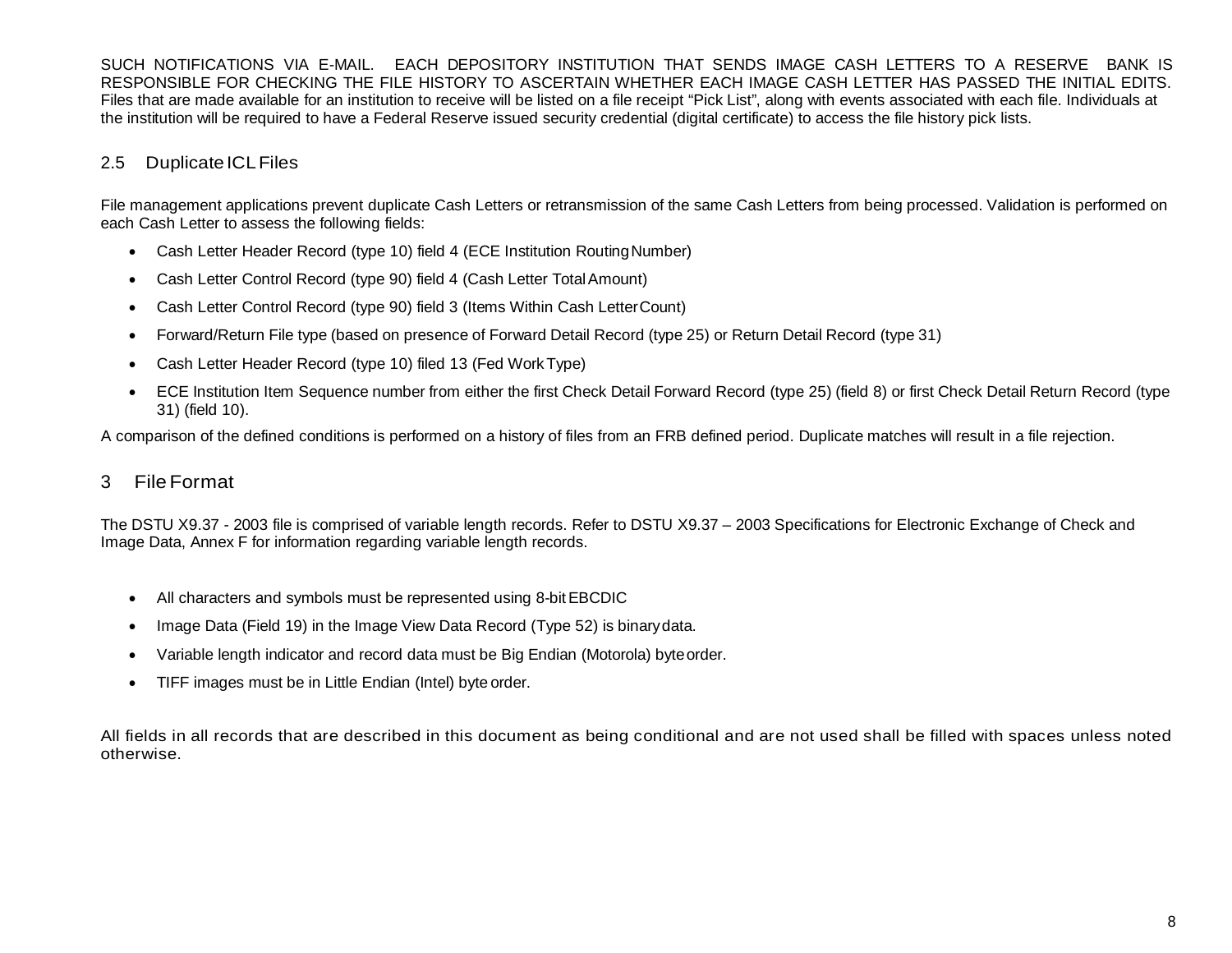#### 3.1 File Structure Requirements

An ICL file can contain one or more cash letters. Forward and Return cash letters <u>may not be mixed within the same file</u>. Cash letters can contain one or more bundles that are destined for the institutions identified in the Cash Letter Header Records. Bundles within Cash Letters can contain either Check Detail Records or Return Records and can contain imagerecords.

 The following figures generally illustrate the DSTU X9.37 - 2003 hierarchy for some, but not all, of the different cash letter and bundle structures available. This Section should be taken in conjunction with Section 3.2 to determine Federal Reserve requirements.

- Forward Cash Letter Hierarchy Diagram
- Return Cash Letter Hierarchy Diagram
- Forward Presentment Bundle Hierarchy Diagram
- Return Bundle Hierarchy Diagram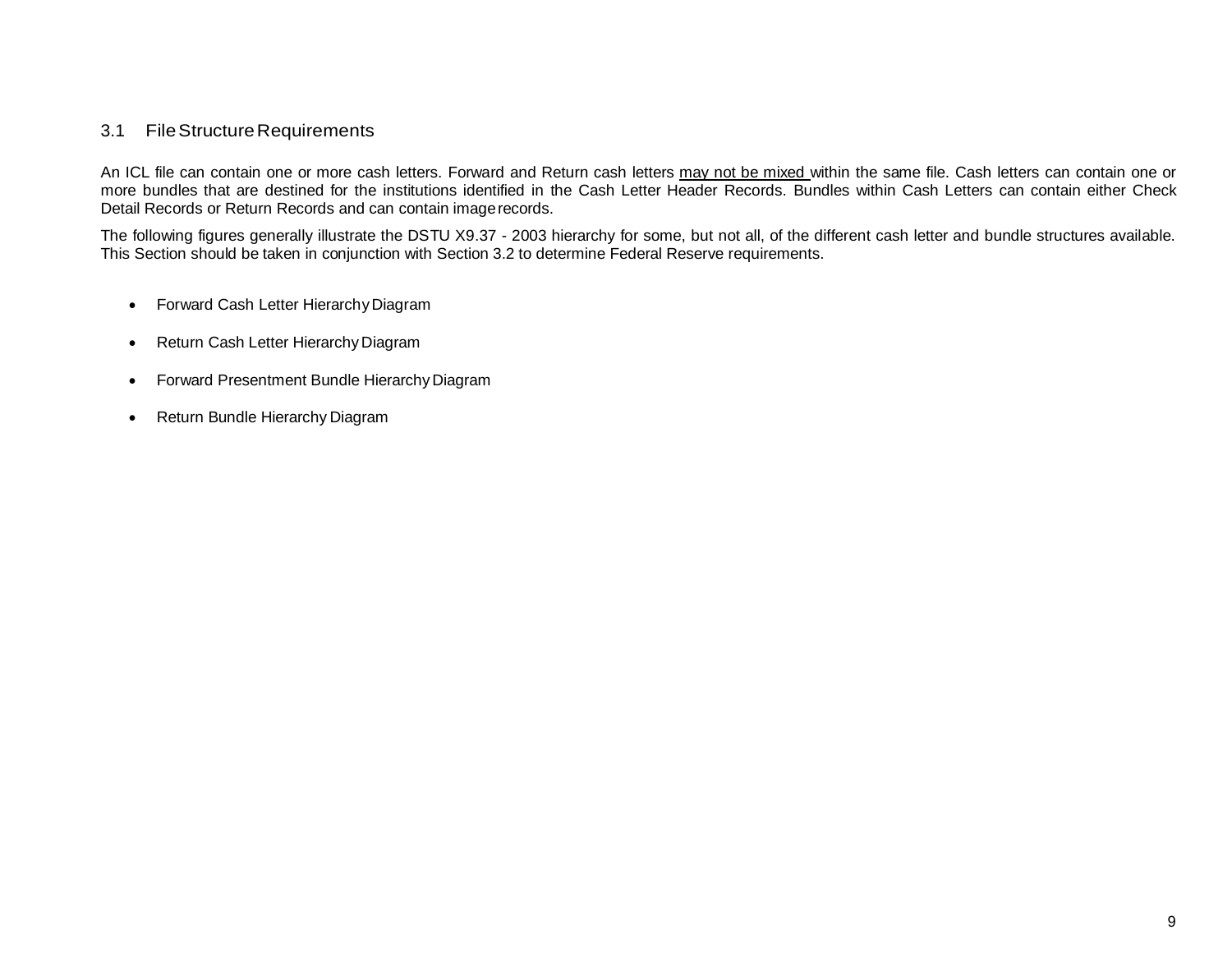Figure 1 – DSTU X9.37 - 2003 Forward Cash Letter Hierarchy Diagram<sup>\*</sup>

- Cash Letter Header Record (Type 10)
- Collection Type Indicator (Field 2) = '01' or '02'



Image Data by the FEDERAL RESERVE BANK with the permission of ASC X9, Inc. Copies of X9 Standards can be purchased from www.x9.org,<br>click on X9 Standards Information, then on Electronia Standards Stare click on X9 Standards Information, then on Electronic Standards Store. (C) ASC X9, Inc. Pages 7 through 10 of this material are reproduced from DSTU X9.37-2003 – Specifications for Electronic Exchange of Check and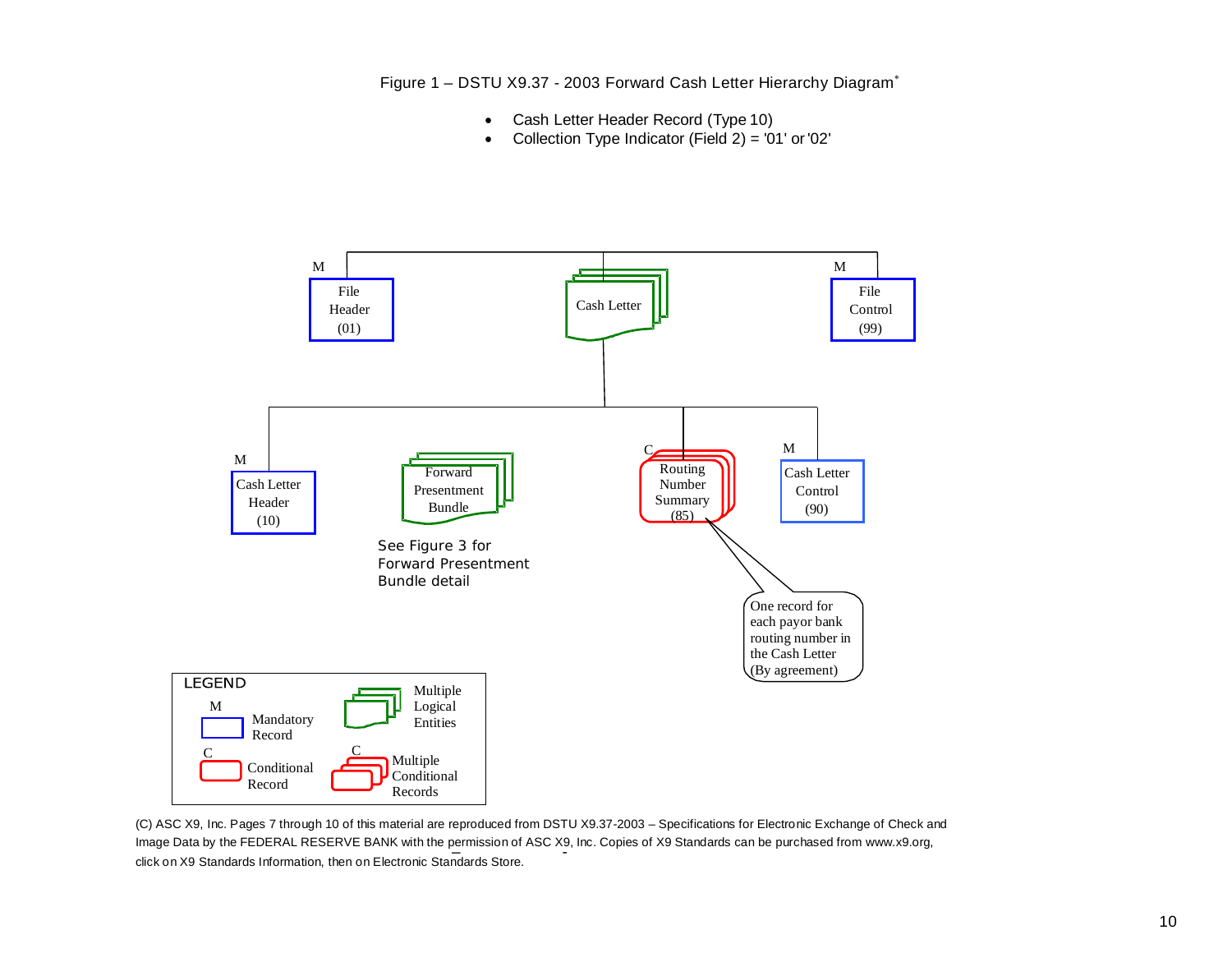- Cash Letter Header Record (Type 10)
- Collection Type Indicator (Field 2) = '03'





 Image Data by the FEDERAL RESERVE BANK with the permission of ASC X9, Inc. Copies of X9 Standards can be purchased fro[m www.x9.org, c](http://www.x9.org/)lick (C) ASC X9, Inc. Pages 7 through 10 of this material are reproduced from DSTU X9.37-2003 – Specifications for Electronic Exchange of Check and on X9 Standards Information, then on Electronic Standards Store.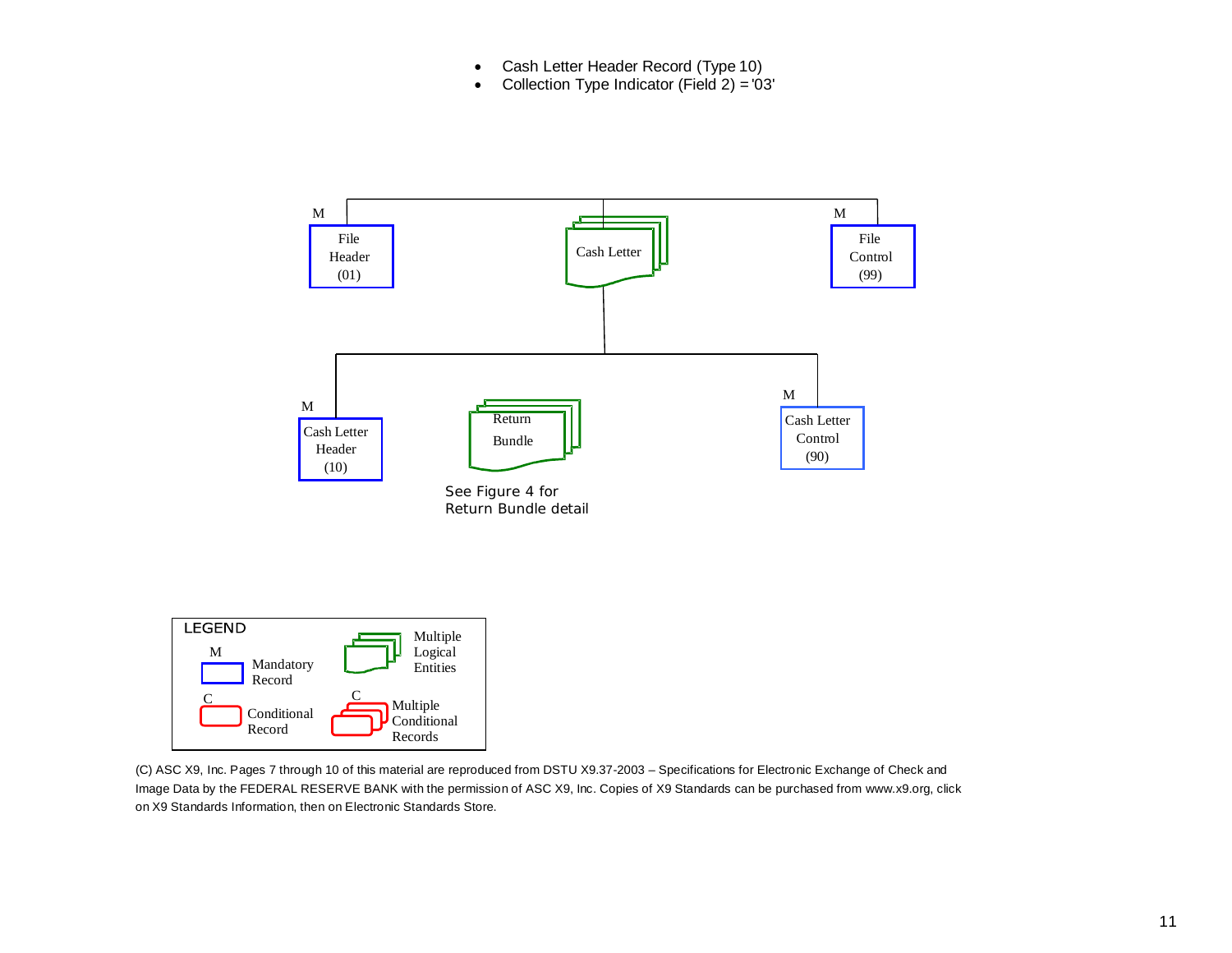

 Image Data by the FEDERAL RESERVE BANK with the permission of ASC X9, Inc. Copies of X9 Standards can be purchased fro[m www.x9.org, c](http://www.x9.org/)lick (C) ASC X9, Inc. Pages 7 through 10 of this material are reproduced from DSTU X9.37-2003 – Specifications for Electronic Exchange of Check and on X9 Standards Information, then on Electronic Standards Store.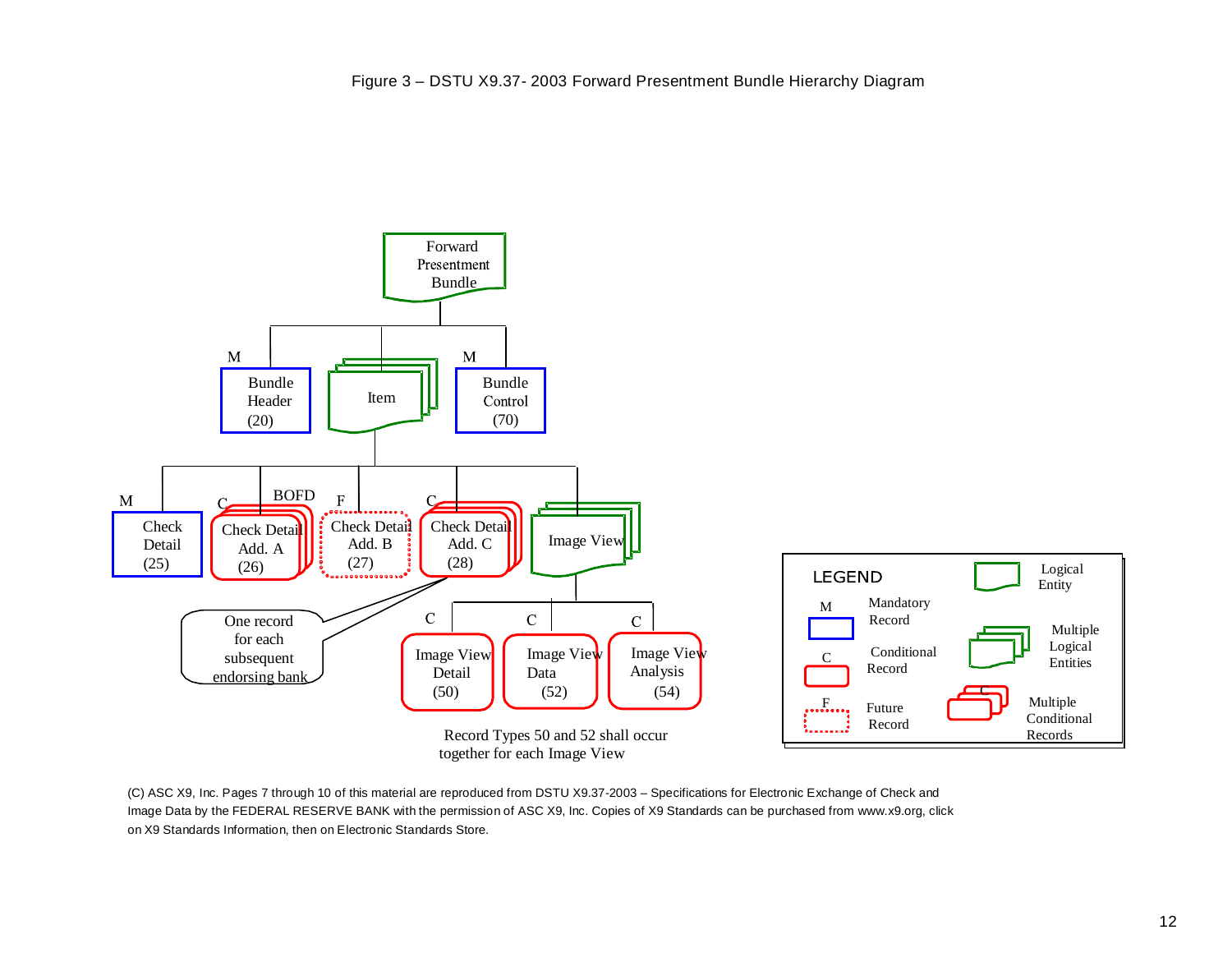

Record Types 50 and 52 shall occur

(C) ASC X9, Inc. Pages 7 through 10 of this material are reproduced from DSTU X9.37-2003 – Specifications for Electronic Exchange of Check and Image Data by the FEDERAL RESERVE BANK with the permission of ASC X9, Inc. Copies of X9 Standards can be purchased fro[m www.x9.org, c](http://www.x9.org/)lick on X9 Standards Information, then on Electronic Standards Store.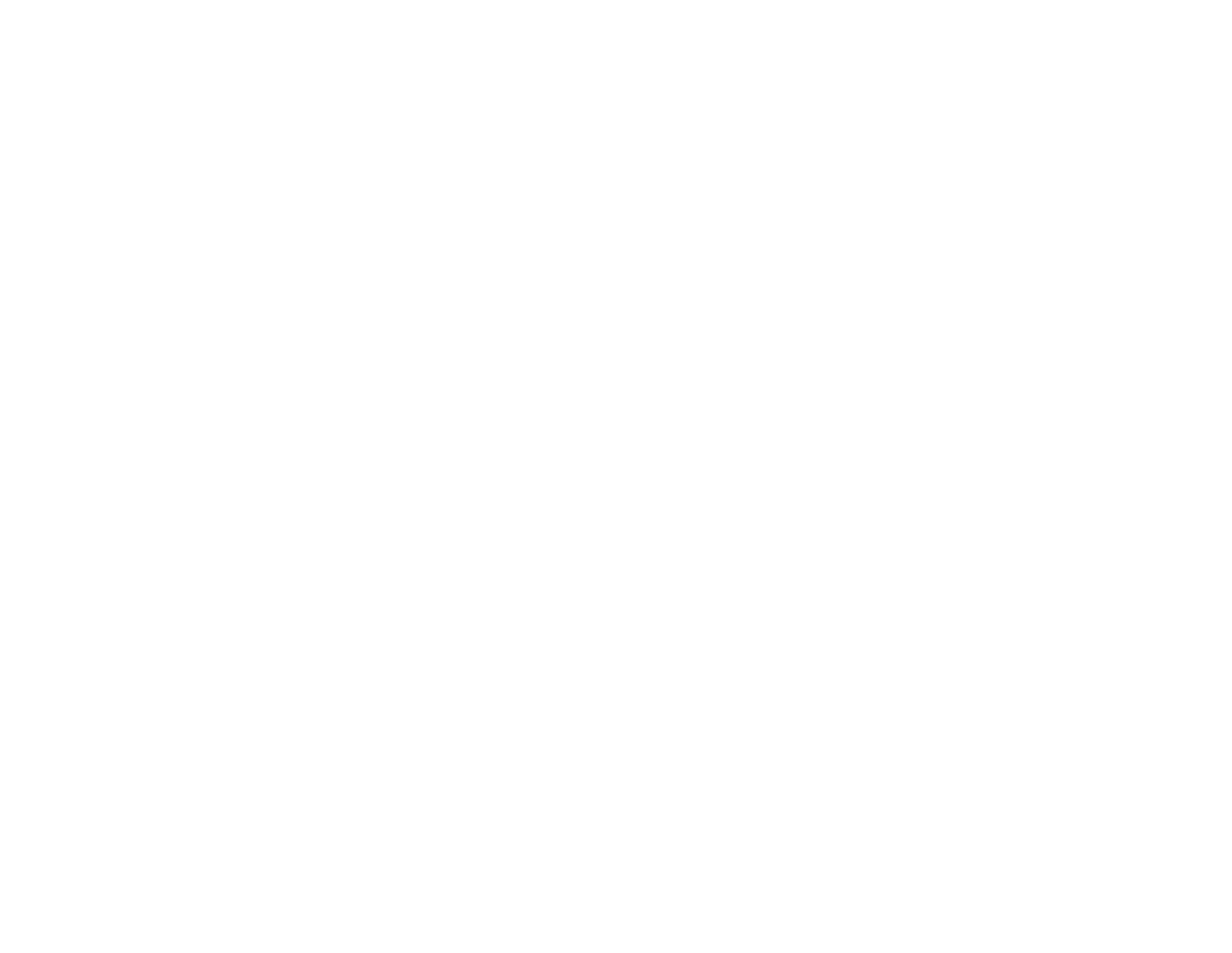#### 3.2 Record Types

 Record type usage is described below. Records that are identified as Mandatory are required to support Federal Reserve processing of the image file. Conditional records are required when the stated condition is true. In some cases information contained in "Conditional" records is required as a legal matter and liability will be imposed on the sender if the records are omitted, even though our systems will process the file. Refer to FRB Operating Circulars for details regarding actions resulting from missing records that are identified as "Conditional" in the matrix below.

|                                             | <b>Forward Cash Letters</b>                                                                                                                                                                                        | <b>Return Cash Letters</b>                                                                                  |
|---------------------------------------------|--------------------------------------------------------------------------------------------------------------------------------------------------------------------------------------------------------------------|-------------------------------------------------------------------------------------------------------------|
|                                             | (Sent to FRB / Sent from FRB)                                                                                                                                                                                      | (Sent to FRB / Sent from FRB)                                                                               |
| File Header Record (Type 01)                | Mandatory                                                                                                                                                                                                          | Mandatory                                                                                                   |
| Cash Letter Header Record (Type 10)         | Mandatory                                                                                                                                                                                                          | Mandatory                                                                                                   |
| Bundle Header Record (Type 20)              | Mandatory                                                                                                                                                                                                          | Mandatory                                                                                                   |
| Check Detail Record (Type 25)               | Mandatory                                                                                                                                                                                                          | Not Included                                                                                                |
| Check Detail Addendum A Record<br>(Type 26) | Conditional - required when the item is truncated by or on<br>behalf of the BOFD. The routing number of the truncating<br>bank must be a valid Financial Institution. FRB will typically<br>not create this record | Not Included                                                                                                |
| Check Detail Addendum B Record (Type 27)    | This record is not supported                                                                                                                                                                                       | This record is not supported                                                                                |
| Check Detail Addendum C Record<br>(Type 28) | Conditional - required when the physical item (original or<br>Substitute Check) is converted to image (subsequent to<br>BOFD). The routing number used must be a valid Financial<br>Institution.                   | Not Included                                                                                                |
| Return Record (Type 31)                     | Not Included                                                                                                                                                                                                       | Mandatory                                                                                                   |
| Return Addendum A Record<br>(Type 32)       | Not Included                                                                                                                                                                                                       | Mandatory                                                                                                   |
| Return Addendum B Record (Type 33)          | Not Included                                                                                                                                                                                                       | Conditional - used in conjunction<br>with the Return Record (Type $31$ ) -<br>Includes AUX ONUS information |
| Return Addendum C Record (Type 34)          | This record is not supported                                                                                                                                                                                       | This record is not supported                                                                                |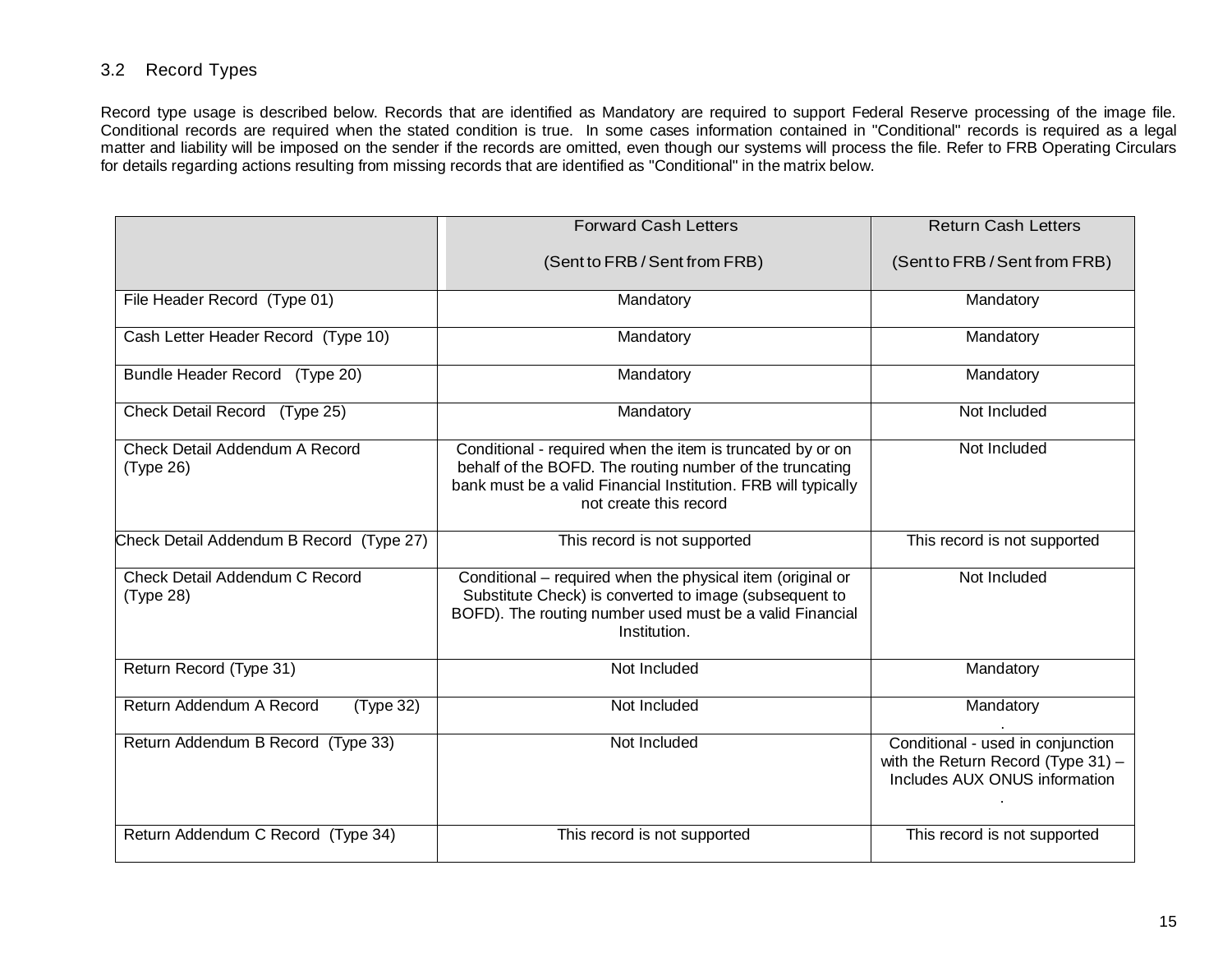| Return Addendum D Record (Type 35)                | Not Included                                                                                                                              | Conditional - required when the<br>physical item (original or Substitute<br>Check) is converted to image<br>(subsequent to BOFD) or the<br>information is transmitted<br>electronically |
|---------------------------------------------------|-------------------------------------------------------------------------------------------------------------------------------------------|-----------------------------------------------------------------------------------------------------------------------------------------------------------------------------------------|
| Account Totals Detail Record (Type 40)            | This record is not supported                                                                                                              | This record is not supported                                                                                                                                                            |
| Non-Hit Totals Detail Record (Type 41)            | This record is not supported                                                                                                              | This record is not supported                                                                                                                                                            |
| Image View Detail Record (Type 50)                | Mandatory for Image Cash Letters                                                                                                          | Mandatory for Return Image Cash<br>Letters                                                                                                                                              |
| Image View Data Record (Type 52)                  | Mandatory for Image Cash Letters<br>FRB will create this record when they convert the physical<br>item to image                           | Mandatory for Return Image Cash<br>Letters                                                                                                                                              |
| Image View Analysis Record (Type 54)              | FRB will create this record when they convert the physical<br>item to image. Records received in deposits will be passed<br>on unaltered. | FRB will not create new records,<br>records received in the Return ICL<br>will be passed forward as received                                                                            |
| Bundle Control Record (Type 70)                   | Mandatory                                                                                                                                 | Mandatory                                                                                                                                                                               |
| Box Summary Record (Type 75)                      | This record is not supported                                                                                                              | This record is not supported                                                                                                                                                            |
| <b>Routing Number Summary Record</b><br>(Type 85) | This record is not supported                                                                                                              | This record is not supported                                                                                                                                                            |
| Cash Letter Control Record (Type 90)              | Mandatory                                                                                                                                 | Mandatory                                                                                                                                                                               |
| File Control Record (Type 99)                     | Mandatory                                                                                                                                 | Mandatory                                                                                                                                                                               |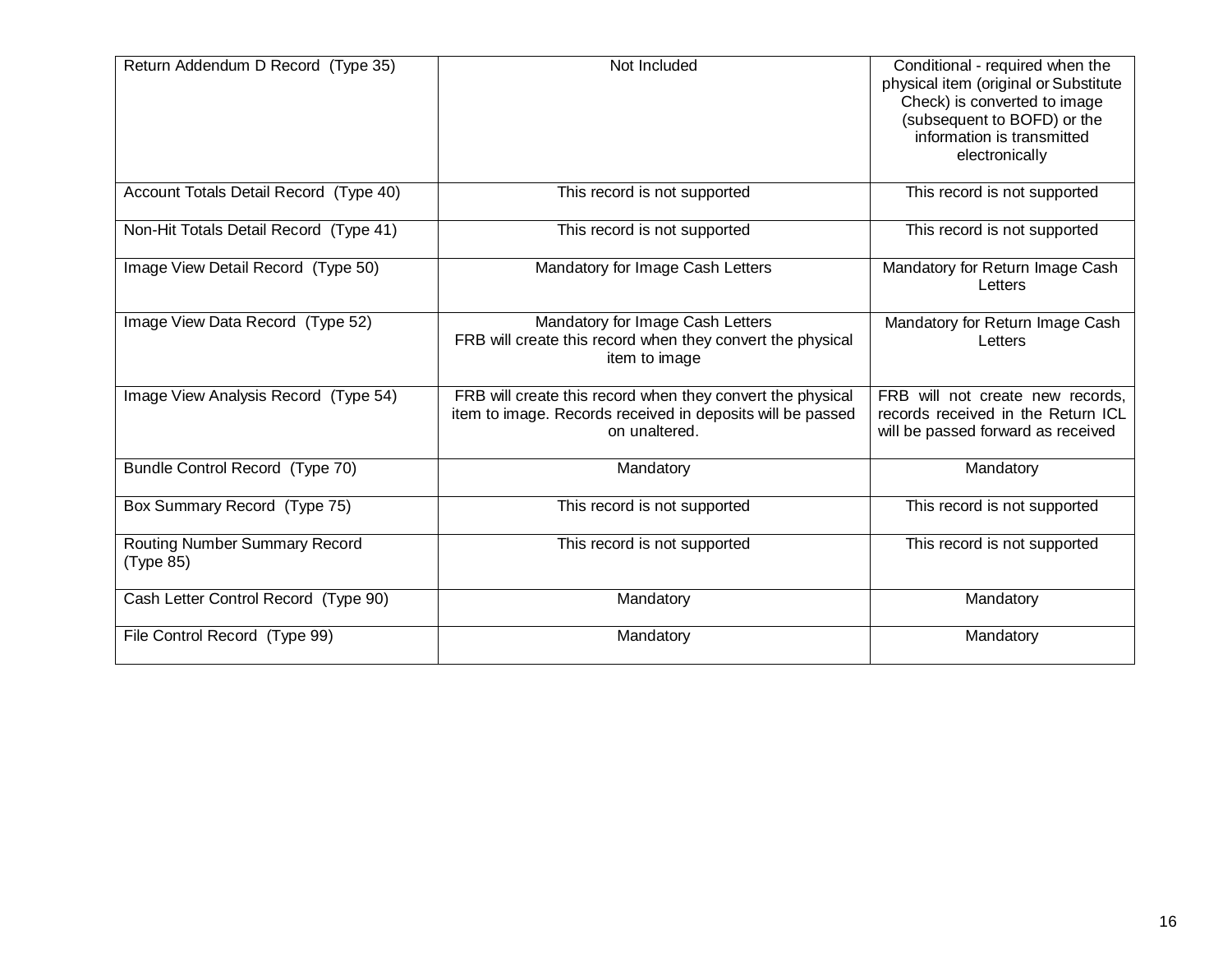#### 4 File Integrity and Quality Requirements

Incoming files will be validated for structure and content. All records and fields must be consistent with FRB requirements.

- Mandatory fields will be edited for presence, data type, and defined values.
- Conditional fields will be edited for usage and values (whereapplicable).
- passed to the receiver as it was deposited. Control record level exceptions will result in a file rejection. Item record level exceptions will result in the individual item adjusted back to thedepositor. • Reserved and User fields will not be validated or edited unless otherwise specified in this document. Data in Reserved and User fields will be
- Control Level Record exceptions will result in a filerejection
- Item Level Record exceptions will result in an item rejection. Provisions for rejected items are defined in OC3.

#### 4.1 File Level Fatal Exception Information

Conditions Identified for File or Transaction Rejection:

 rejection occurs when the Reserve Bank is unable to process an incoming image cash letter file. The sending bank does not receive credit for a file that rejects until the problems with the file is fixed and the file is successfully processed. The following file level exceptions will be considered fatal and will result Failure to include mandatory information at the control record level or adhere to the identified file format will result in the rejection of an incoming file. A in the rejection of file without credit being passed to the depositor:

- Failure by the File Header Record to identify the file as being in DSTU X9.37-2003 format as required by the Federal Reserve Bank
- Failure to include and/or properly sequence any mandatory control level recordtypes
- Failure to include and/or properly sequence any conditional record types (e.g. the Detail/Return Detail Addenda Records), when required
- values must balance to the File values) • Failure to balance Item Counts or Dollar Amounts in the Control Records (Bundle values must balance to the Cash Letter values and Cash Letter
- Inclusion of any big endian (Motorola) byte order TIFF image
- Inclusion of an image whose Image View Data Record (type 52) exceeds 250,000bytes
- Any future dated file

#### 4.2 Record Level Threshold and Item Level Exception Information

Conditions Identified for File or Transaction Rejection: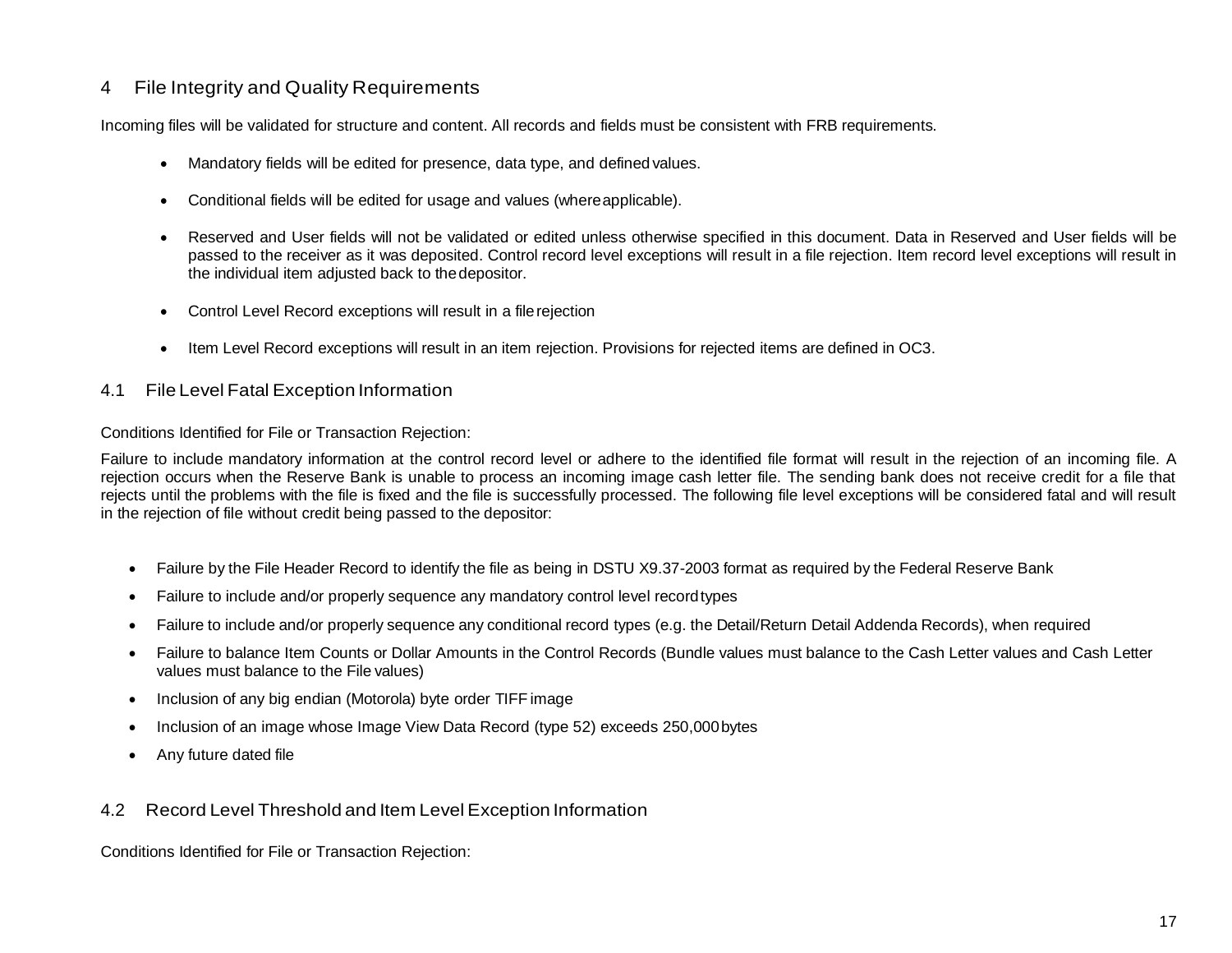within the records must be present and must contain valid values as identified in this document in conjunction with DSTU X9.37-2003. Invalid conditions at the item level (missing or invalid field(s)) and/or IQA exceptions will be counted against the Federal Reserve's File Rejection Threshold. When this threshold has been exceeded (i.e. the percentage of invalid records), the file will be rejected. Credit will not be passed to the depositor. The Federal Reserve has also identified certain record or item level exceptions that will cause a file to reject. If the item level exceptions exceed a reject threshold, established by the Federal Reserve Bank, the file will reject. These exceptions occur at the individual Record or Item level. All mandatory fields

#### Item Level Exceptions

#### Conditions Identified for Item Rejection:

 Quality (see 4.3.2 Detailed Image Quality). The truncation indicator must be set to Y in record 26 or 28 but not both. The truncation indicator must be set unless the item converted was a substitute check, in which case there will be a 4 in the EPC field (Record 25 field 3). The same condition exists for Returns records 32 and 35. The truncation indicator must be set to Y in either record, but not both, unless the item converted was a substitute check. Items that fail critical edits may be rejected by the Reserve Bank. Individual items deposited to the Federal Reserve may not meet minimum requirements, such as complete and valid MICR data or acceptable Image

If an image cash letter file has passed the file level edits, but items within that file fail critical item level edits, the individual items will not be processed by debited from the depositor's settlement account. Depositors will receive an advice via FedMail® or FedLine® for the Web from the Reserve Bank detailing the relevant information on the rejected item(s). The advice will list the basic reference information available including the cash letter date, cash letter total, bundle total, depositor item sequence number as well as the dollar amount of the items immediately before and after the rejected item(s). the Reserve Bank. Instead, they will be rejected. The individual items will be adjusted back to the depositor, and the amount of the rejected items will be

#### 4.3 DetailedImageQuality Information

 First phase image quality will be determined based on a preliminary assessment of gross-level metrics and an overall quality assessment performed by an image quality engine.

#### 4.3.1 BaselineImageQuality

 Image quality checks will be performed for each set of Image View Records (Type 50, Type 52 & Type 54). If a mandatory field or fields within an Image View Record are invalid, the Record will be counted against the file rejection threshold (see 4.2 Record and Item Level Threshold Exception Information). All image items deposited as part of an Image Cash Letter must meet the following preliminary criteria:

- An individual item must have corresponding front and back imagesegments.
- The data size for each image segment must fall within the range acceptable for imagedata.
- Each image segment must be able to be decompressed.
- Each image segment must have a minimum resolution of 200 dpi.
- Each segment must be black and white and in the TIFF 6.0 CCITT Group 4 compression format.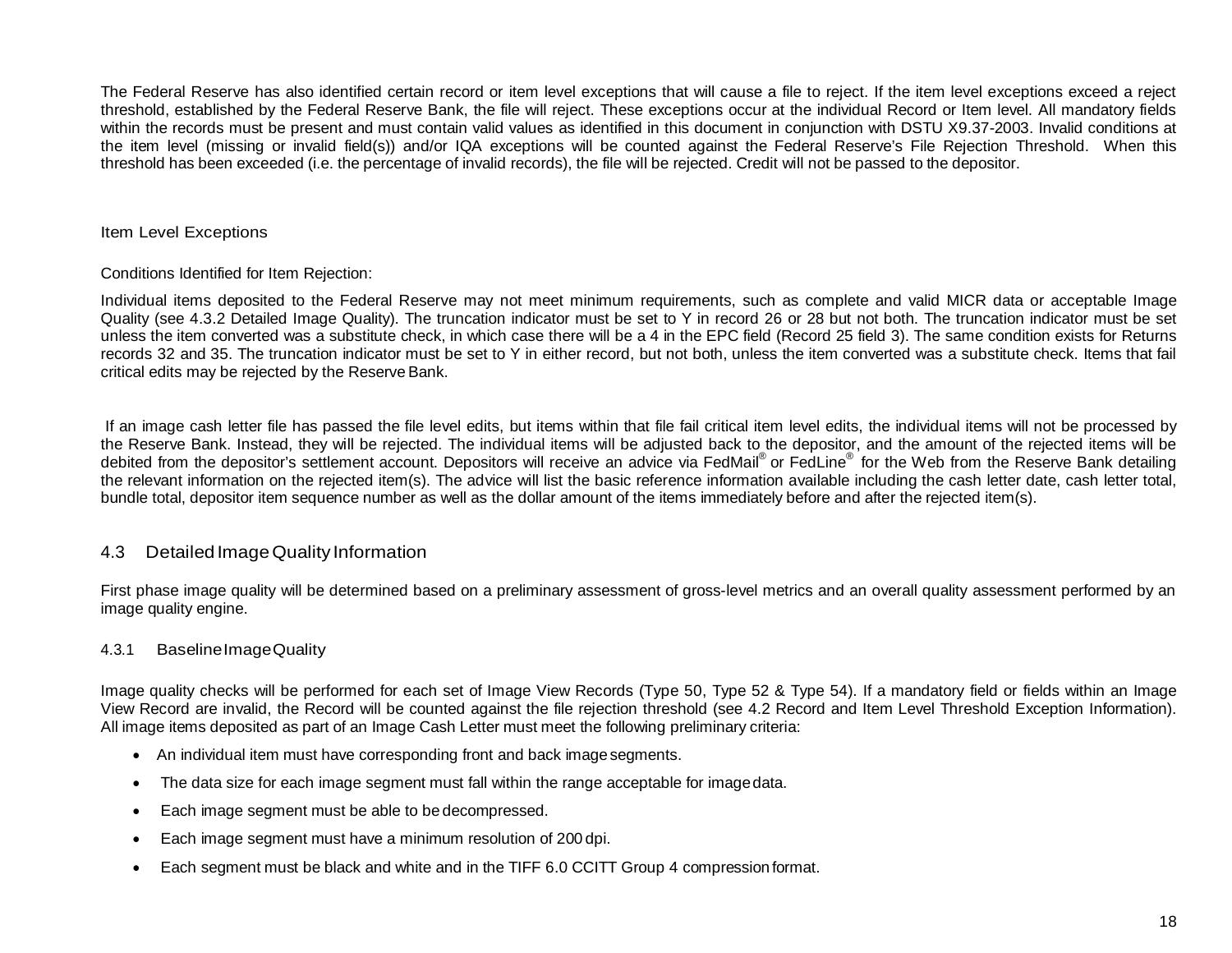#### 4.3.2 Detailed Image Quality

 Items that meet the preliminary quality criteria will be passed through an image quality engine. This engine will assess the overall quality of each segment based on particular quality metrics. These metrics include:

- particular document layout, a corner that is either folded or is torn away may cause vital information to be missing from the image. • Missing / torn corners Analysis is performed to determine if any of the document's four corners are either folded or missing. Depending upon the
- • Document length The length of the document may be above or below defined values. Ideally the length, as calculated by dividing the horizontal pixel count by the pixel density (dots per inch), is within standard check length specifications.
- count by the pixel density (dots per inch), is within standard check height specifications. • Document height The height of the document may be above or below defined values. Ideally the height, as calculated by dividing the vertical pixel
- scanned and the horizontal edge of the front of the document image, may be toogreat. • Document skew The document skew, defined as the measure of the angle formed between the horizontal edge of the physical document being
- Image brightness The black pixel count may indicate the image is too dark or too light.
- Noisy image If the black pixel distribution is outside of normal bounds, the image may be flagged.

## Link to IQA Settings

[https://www.frbservices.org/assets/financial-services/check/setup/iqa-settings.pdf](https://www.frbservices.org/binaries/content/assets/crsocms/financial-services/check/setup/iqa-settings.pdf) 

If any one image quality metric is flagged or suspect, that image fails to meet image quality requirements and it may be rejected by the Reserve Bank (see 4.2.2 Item Level Exceptions). The individual items rejected will be adjusted back to the depositor, and the amount of the rejected items will be debited from the depositor's settlement account.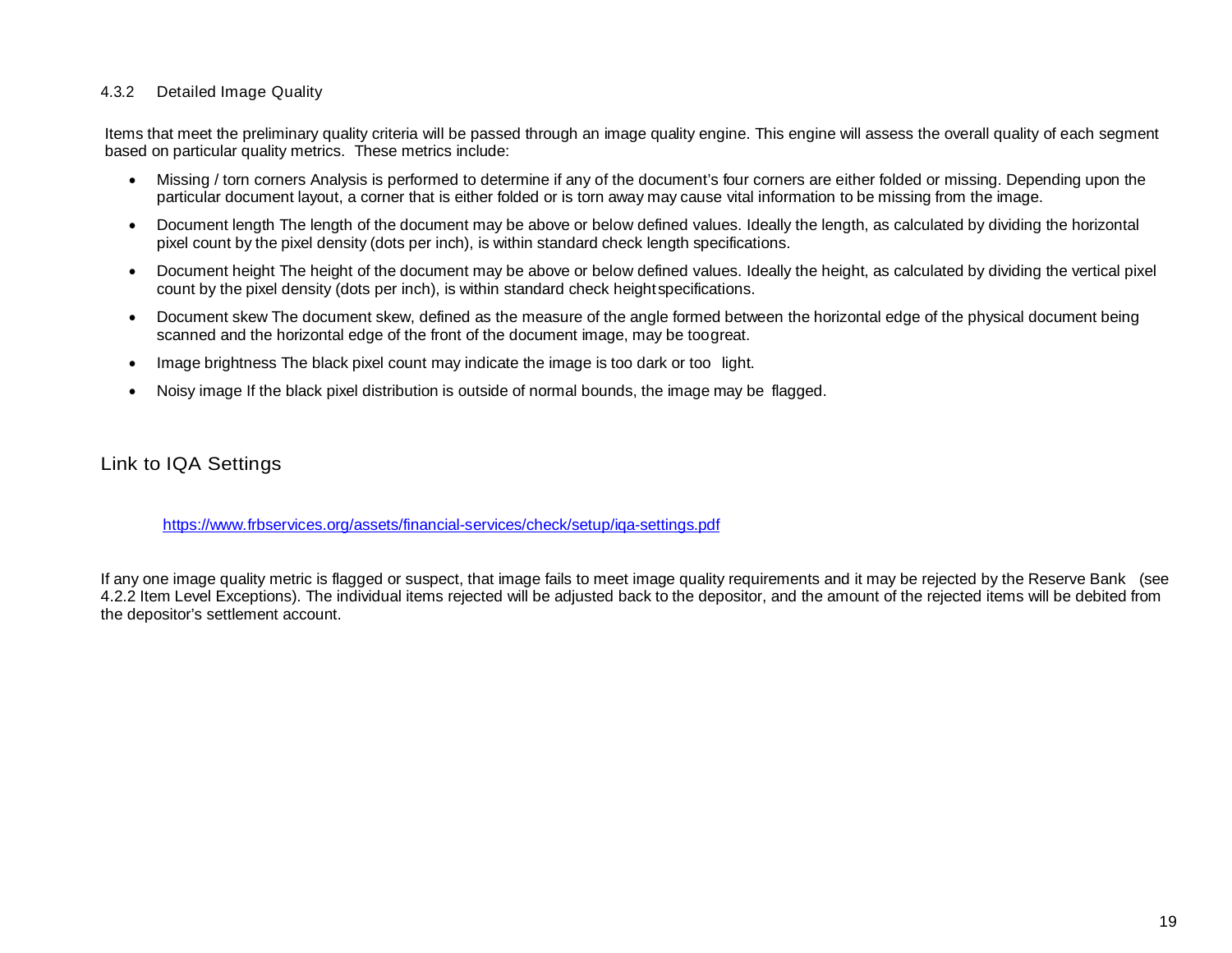## 5 Federal Reserve DSTU X9.37 – 2003 Field Specifications

 documentation. All fields in all records (unless noted otherwise) must be included in the image file. DSTU X9.37 – 2003 Specifications for Electronic Exchange of Check and Image Data contains information regarding fields not included in this document. The tables below specify values for files sent to FRB and values for files sent by FRB. Please refer to the DSTU X9.37 - 2003 for more complete information. Only the fields that have a value defined by the Reserve Bank are included in this

#### 5.1 File Header Record (Type 01)

- The File Header Record is Mandatory. It is the first record of thefile.
- If a corresponding File Control Record (Type 99) is not present as the last record in this file, the file will be rejected.
- The data in the fields are created by the institution sending the file, the immediate origin institution.

| <b>FIELD</b> | <b>FIELD NAME</b>                              | <b>USAGE</b> | <b>POSITION</b> | <b>TYPE</b>  | Sent to FRB                                                                                                                                                               | Sent by FRB                                                                                                                                                                                                   |
|--------------|------------------------------------------------|--------------|-----------------|--------------|---------------------------------------------------------------------------------------------------------------------------------------------------------------------------|---------------------------------------------------------------------------------------------------------------------------------------------------------------------------------------------------------------|
| 2            | <b>Standard Level</b>                          | м            | $03 - 04$       | N            | Indicates DSTU $X9.37 - 2003$<br>'03'                                                                                                                                     | indicates DSTU $X9.37 - 2003$<br>'03'                                                                                                                                                                         |
| 3            | <b>Test File Indicator</b>                     | м            | $05 - 05$       | $\mathsf{A}$ | Must be "T" for all Test files and "P" for<br>production files.                                                                                                           | "T" for test files "P" for production files                                                                                                                                                                   |
| 4            | Immediate Destination<br><b>Routing Number</b> | M            | $06 - 14$       | N            | Must be the receiving Federal<br>Reserve Office's actual 9 digit routing<br>and transit number.                                                                           | 9 digit routing and transit number of the<br>receiving Financial Institution or<br>Processor.                                                                                                                 |
| 5            | Immediate Origin<br><b>Routing Number</b>      | м            | $15 - 23$       | N            | Must be the 9 digit routing and transit<br>number of the creator of the file<br>(Financial Institution or Processort)                                                     | 9 digit routing and transit number of the<br>Federal Reserve sending the file.                                                                                                                                |
| 8            | Resend Indicator                               | м            | $36 - 36$       | A            | indicates original file or<br>'N'<br>retransmission of original file                                                                                                      | 'N'<br>indicates original file or<br>retransmission of original file                                                                                                                                          |
| 11           | File ID Modifier                               | C            | $73 - 73$       | AN           | This field is used to edit for duplicate<br>files. When ANSI file fields 4, 5, 6, & 7<br>are equal to another deposit,<br>increment File ID Modifier to next<br>sequence. | Set to '1' unless the data contained in<br>Fields 4, 5, 6 & 7 are equal to another<br>file. Then this field will contain a value 1<br>greater than the highest File ID Modifier<br>created for this customer. |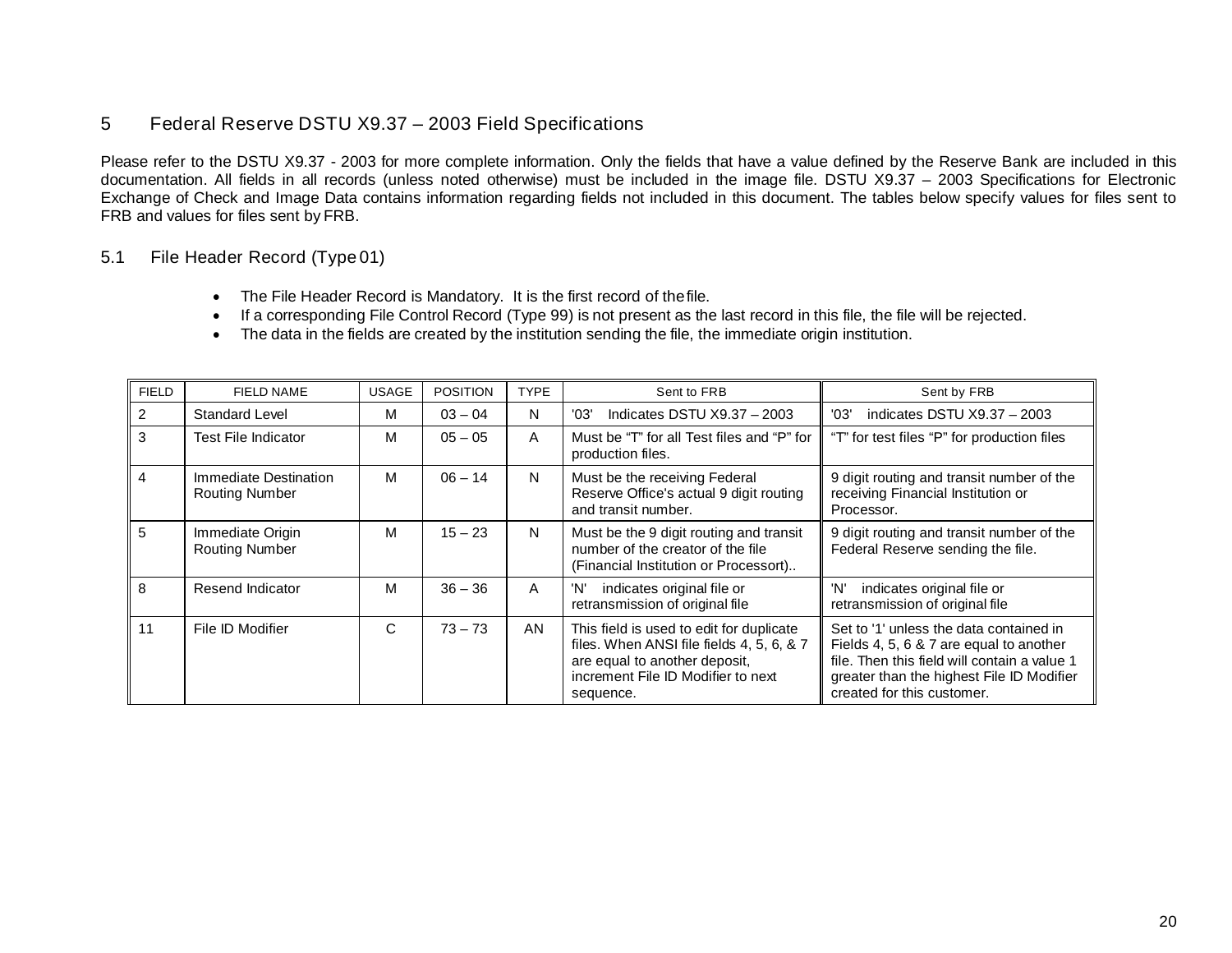#### 5.2 Cash Letter Header Record (Type 10)

- • The Cash Letter Header Record is Mandatory. It follows the File Header Record (Type 01) unless the file contains multiple cash letters in which case the Cash Letter Header Record will follow the Cash Letter Control Record (Type 90) for the previous cash letter.
- Cash letter collection types (Field 2) cannot be mixed in the same file. Mixed collection types in the same file will result in a file reject.
- The data in the fields are created by the ECE institution, which may or may not be the Bank of First Deposit (BOFD)

| <b>FIELD NAME</b>                        | <b>USAGE</b> | <b>POSITION</b> | <b>TYPE</b> | Sent to FRB                                                                                                                            | Sent by FRB                                                                                                                                                                         |
|------------------------------------------|--------------|-----------------|-------------|----------------------------------------------------------------------------------------------------------------------------------------|-------------------------------------------------------------------------------------------------------------------------------------------------------------------------------------|
| <b>Collection Type</b>                   | M            | $03 - 04$       | N           | '01' Forward Presentment                                                                                                               | '01' Forward Presentment                                                                                                                                                            |
|                                          |              |                 |             | '02' Same Day Settlement (SDS)                                                                                                         | '02' Same Day Settlement (SDS)                                                                                                                                                      |
|                                          |              |                 |             | '03' Return                                                                                                                            | '03' Return                                                                                                                                                                         |
| <b>Destination Routing</b><br>Number     | M            | $05 - 13$       | N           | Must be the receiving Federal<br>Reserve Office's actual 9 digit routing<br>and transit number.                                        | 9 digit routing and transit number of the<br>Financial Institution receiving charges<br>for the cash letter.                                                                        |
| <b>ECE Institution Routing</b><br>Number | M            | $14 - 22$       | N           | Must be the actual 9 digit routing and<br>transit number of the Financial<br>Institution that receiving credit for the<br>Cash Letter. | 9 digit routing and transit number of the<br>Federal Reserve office that created the<br>Cash Letter. May be different than the<br>Immediate Origin RT in the File Header<br>Record. |
| <b>Cash Letter Creation</b><br>Time      | M            | $39 - 42$       | N           | hhmm cash letter was created<br>(System time reported in ET)                                                                           | hhmm cash letter was created<br>(System time reported in ET)                                                                                                                        |
| Cash Letter Record<br>Type Indicator     | M            | $43 - 43$       | A           | Forward or Return Image Cash<br>Letter Deposit - indicates the deposit<br>of Electronic Check Records with                             | 'E' ECP - indicates Electronic Check<br>Records with no image records for<br>presentment.                                                                                           |
|                                          |              |                 |             |                                                                                                                                        | 'l' Image Cash Letter or Returns Image<br>Cash Letter presentment - indicates<br>Electronic Check Records with image<br>records for presentment                                     |
|                                          |              |                 |             |                                                                                                                                        | 'F' Image to follow - indicates<br>Electronic Check Records and image<br>records for information that correspond<br>to a previously sent Cash Letter (i.e., 'E'<br>file)            |
|                                          | Indicator    |                 |             |                                                                                                                                        | image records                                                                                                                                                                       |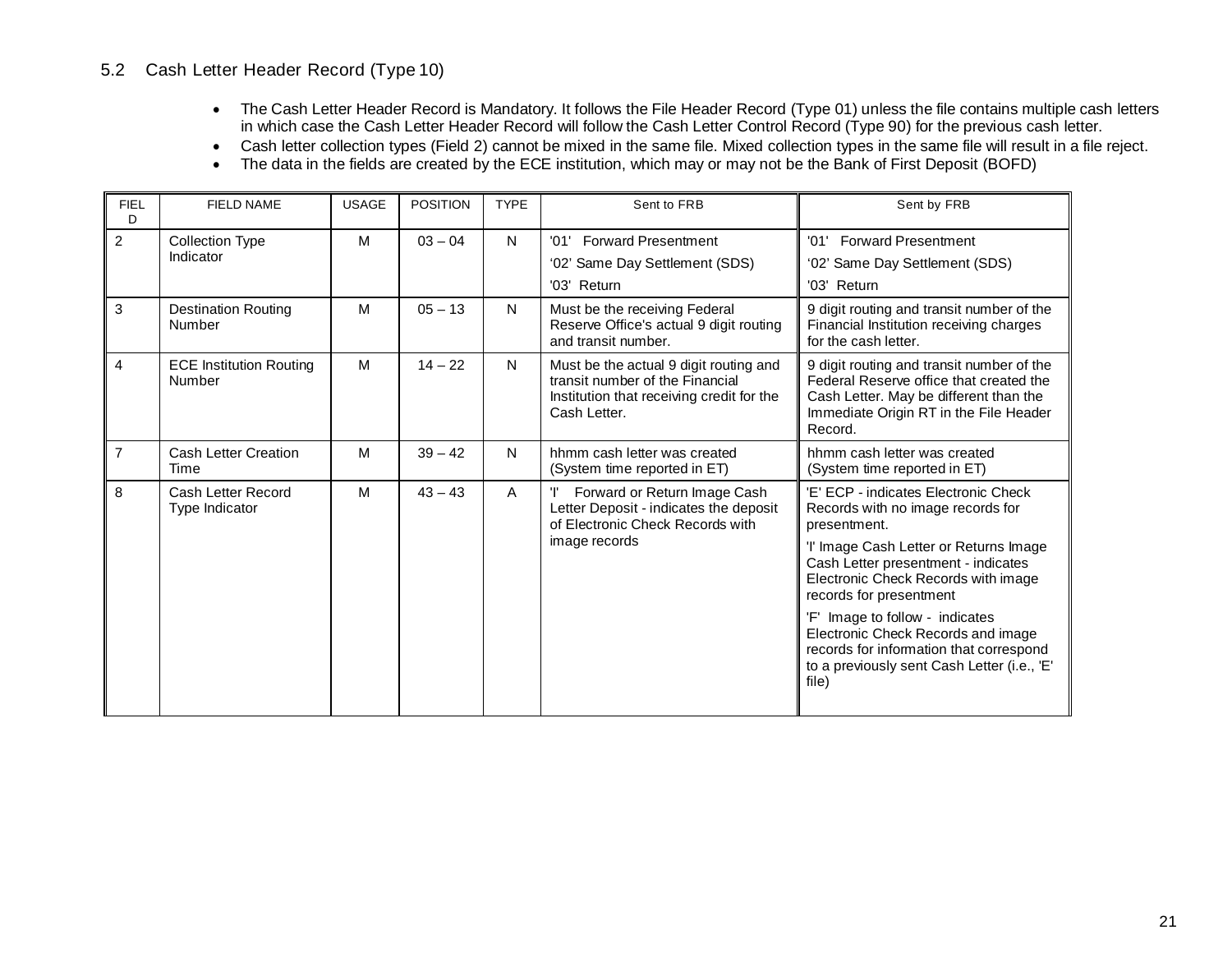| 9  | Cash Letter<br>Documentation Type<br>Indicator | M            | $44 - 44$ | AN | 'G' Forward or Return Image Cash<br>Letter Deposit - indicates images are<br>included, no paper | 'C'<br>Used when Cash Letter Record<br>Type Indicator (Field 8) is 'E" - ECP<br>indicates image provided separately, no<br>paper<br>'D' Used when Cash Letter Record<br>Type Indicator (Field 8) is 'E' with a Type<br>'F' file to follow and images are archived<br>in FRB National Archive<br>indicates<br>image provided separately, no paper and<br>image available on request<br>'G' Used when Cash Letter Record Type<br>Indicator (Field 8) is 'I' or 'F' -Forward or<br>Return Image Cash Letter Presentment<br>indicates image is included, no paper<br>'H' Used when Cash Letter Record Type<br>Indicator (Field 8) is 'I' or 'F' -<br>Forward or Return Image Cash Letter<br>Presentment and images are archived in<br><b>FRB National Archive</b><br>indicates image is included, no paper,<br>and image is available on request<br>'L' Used when Cash Letter Record Type<br>Indicator (Field 8) is 'E' -<br>ECP and images are archived in FRB<br><b>National Archive</b><br>indicates<br>no image, no paper, and image is<br>available on request |
|----|------------------------------------------------|--------------|-----------|----|-------------------------------------------------------------------------------------------------|-----------------------------------------------------------------------------------------------------------------------------------------------------------------------------------------------------------------------------------------------------------------------------------------------------------------------------------------------------------------------------------------------------------------------------------------------------------------------------------------------------------------------------------------------------------------------------------------------------------------------------------------------------------------------------------------------------------------------------------------------------------------------------------------------------------------------------------------------------------------------------------------------------------------------------------------------------------------------------------------------------------------------------------------------------------------|
| 10 | Cash Letter ID                                 | $\mathsf{C}$ | $45 - 52$ | AN | Code that uniquely identifies the Cash                                                          | <b>AAAHMMSS</b>                                                                                                                                                                                                                                                                                                                                                                                                                                                                                                                                                                                                                                                                                                                                                                                                                                                                                                                                                                                                                                                 |
|    |                                                |              |           |    | Letter                                                                                          | AAA = FRB Advice Table (numeric or<br>alphabetic) OR "ADV" if PBS multi-cash<br>lettering is off                                                                                                                                                                                                                                                                                                                                                                                                                                                                                                                                                                                                                                                                                                                                                                                                                                                                                                                                                                |
|    |                                                |              |           |    |                                                                                                 | $H = hour (24 hour clock translated to$<br>Alpha characters)                                                                                                                                                                                                                                                                                                                                                                                                                                                                                                                                                                                                                                                                                                                                                                                                                                                                                                                                                                                                    |
|    |                                                |              |           |    |                                                                                                 | $MM = minutes$                                                                                                                                                                                                                                                                                                                                                                                                                                                                                                                                                                                                                                                                                                                                                                                                                                                                                                                                                                                                                                                  |
|    |                                                |              |           |    |                                                                                                 | $SS = seconds$                                                                                                                                                                                                                                                                                                                                                                                                                                                                                                                                                                                                                                                                                                                                                                                                                                                                                                                                                                                                                                                  |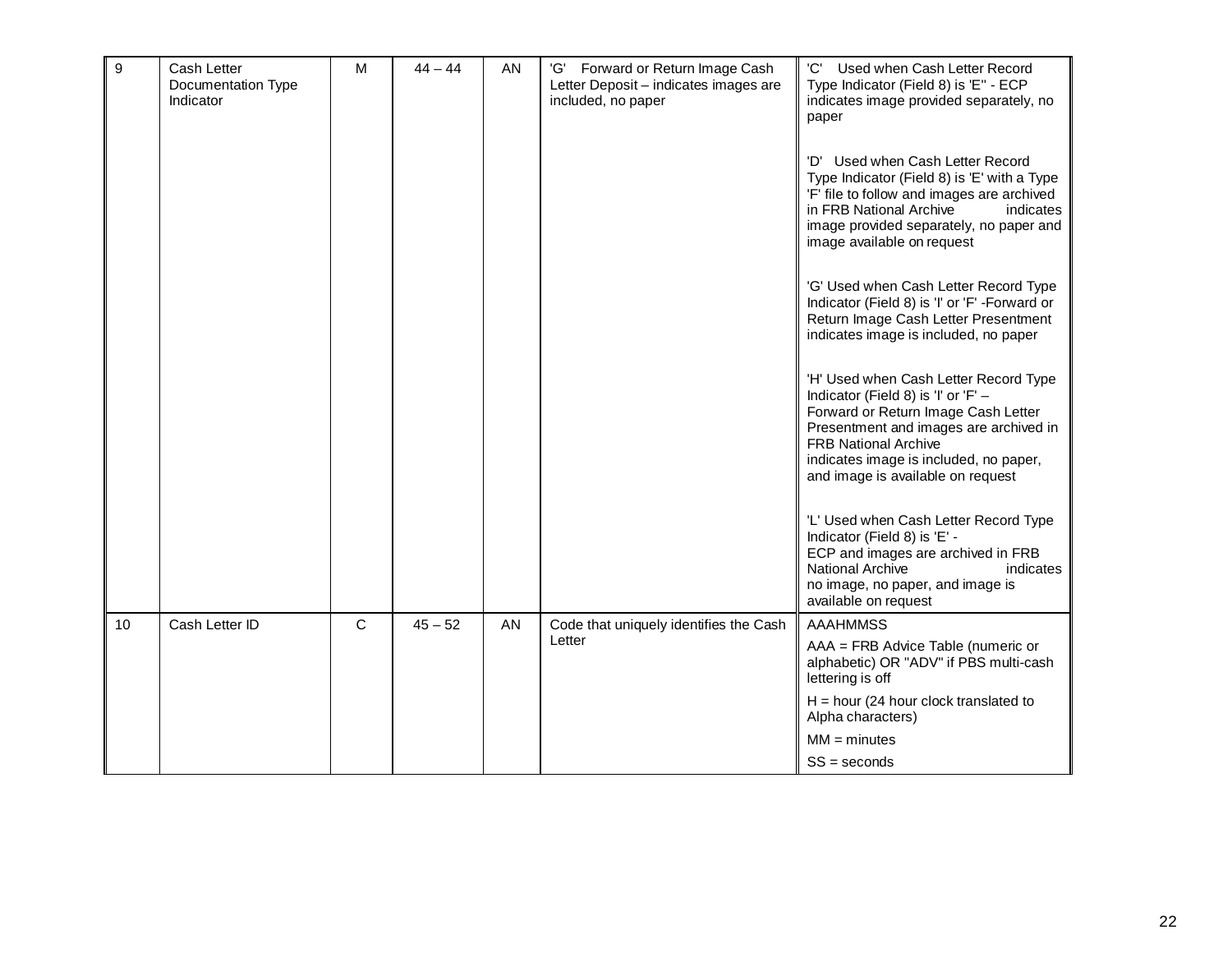| 13 | Fed Work Type | C | 77 - 77 | AN | Valid Work Type Codes:                                                                                                              | Valid Work Type Codes:                                            |
|----|---------------|---|---------|----|-------------------------------------------------------------------------------------------------------------------------------------|-------------------------------------------------------------------|
|    |               |   |         |    | $'A' =$ Fine Sort<br>$B' = Pre-Sort$<br>'C' = Mixed<br>'E' = Electronic Group Sort<br>$H' = Govt$ Fine Sort<br>= Postal Money Order | 'C' Mixed<br>'X' Same Day Settlement (SDS)<br>'4' Non-Imageagable |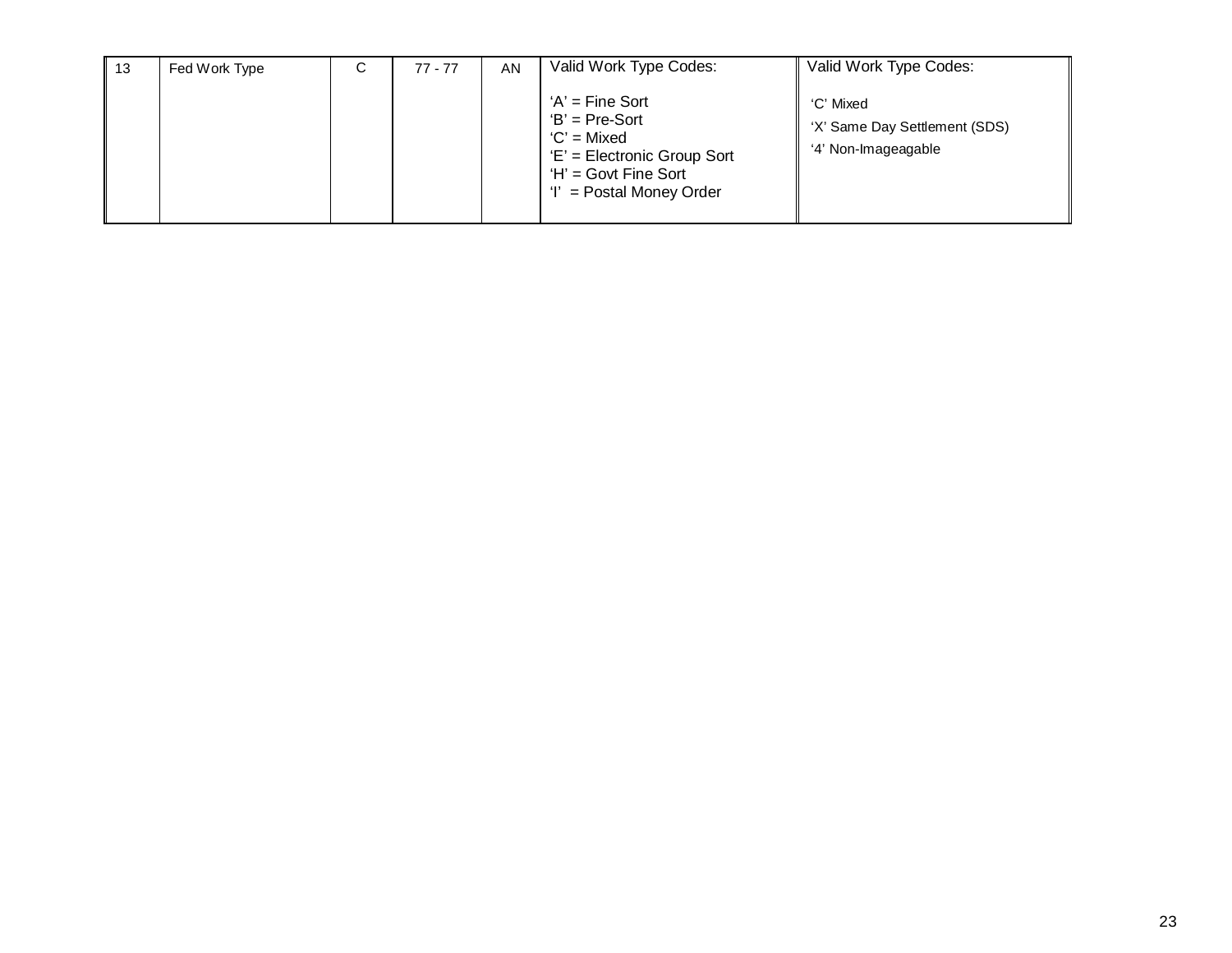## 5.3 Bundle Header Record (Type 20)

•

- The Bundle Header Record is Mandatory.
- The data in the fields are created by the ECE institution, which may or may not be the Bank of First Deposit (BOFD)
- (Cash Letter Type Indicator = "F") file. • Items in the Bundles will be in the same order in the ECP (Cash Letter Type Indicator = "E") file and the ECP with Image to Follow

| <b>FIELD</b>   | <b>FIELD NAME</b>                        | <b>USAGE</b> | <b>POSITION</b> | SIZE      | Sent to FRB                                                                                                                                                                                        | Sent by FRB                                                                                                                                                                                                                                                                                                                                                         |
|----------------|------------------------------------------|--------------|-----------------|-----------|----------------------------------------------------------------------------------------------------------------------------------------------------------------------------------------------------|---------------------------------------------------------------------------------------------------------------------------------------------------------------------------------------------------------------------------------------------------------------------------------------------------------------------------------------------------------------------|
| $\overline{c}$ | <b>Collection Type Indicator</b>         | M            | $03 - 04$       | N         | '01' indicates Forward Presentment                                                                                                                                                                 | '01' indicates Forward Presentment                                                                                                                                                                                                                                                                                                                                  |
|                |                                          |              |                 |           | '03' indicates Return                                                                                                                                                                              | '03' indicates Return                                                                                                                                                                                                                                                                                                                                               |
|                |                                          |              |                 |           | (within an individual Cash Letter this<br>value must be consistent from Bundle<br>to Bundle and must match the C/L<br>record)                                                                      |                                                                                                                                                                                                                                                                                                                                                                     |
| 3              | <b>Destination Routing</b><br>Number     | M            | $05 - 13$       | N         | Must be the same as the Destination<br>Routing Number (Field 3) in the Cash<br>Letter Header Record (Type 10)                                                                                      | 9 digit routing and transit number of the<br>Financial Institution receiving charges<br>for the cash letter. Will be the same as<br>the Destination Routing Number (Field<br>3) in the Cash Letter Header Record<br>(Type 10)                                                                                                                                       |
| $\overline{4}$ | <b>ECE Institution Routing</b><br>Number | M            | $14 - 22$       | N         | Must be the same as the value in the<br><b>ECE Institution Routing Number (Field</b><br>4) in the Cash Letter Header Record                                                                        | 9 digit routing and transit number of the<br>Federal Reserve office that created the<br>Bundle. Will be the same as the ECE<br>Institution Routing Number (fField 4) in<br>the Cash Letter Header Record (type<br>$10$ ).                                                                                                                                           |
| $\overline{7}$ | <b>Bundle ID</b>                         | $\mathsf{C}$ | $39 - 48$       | <b>AN</b> | If present - a number that identifies the<br>bundle, assigned by the institution that<br>created the bundle.                                                                                       | A unique numeric value per cash letter<br>within a file. Unreadable characters are<br>allowed and if present must be replaced<br>by an "*". The value will be a random<br>number between 6 and 10 digits in<br>length. This field will be right justified<br>(blank filled or not zero filled) if less than<br>10 characters. It must have leading<br>blank spaces. |
| 8              | <b>Bundle Sequence</b><br>Number         | M            | $49 - 52$       | <b>NB</b> | Indicates the relative position of the<br>bundle within the cash letter. This<br>number usually starts with one and is<br>incremented by one for each Bundle<br>Header record in this cash letter. | Indicates the relative position of the<br>bundle within the cash letter. This<br>number starts with one and is<br>incremented by one for each Bundle<br>Header record in this cash letter.                                                                                                                                                                          |
| 10             | <b>Return Location Routing</b><br>Number | $\mathsf{C}$ | $55 - 63$       | N         | Not Supported                                                                                                                                                                                      | Spaces - not used                                                                                                                                                                                                                                                                                                                                                   |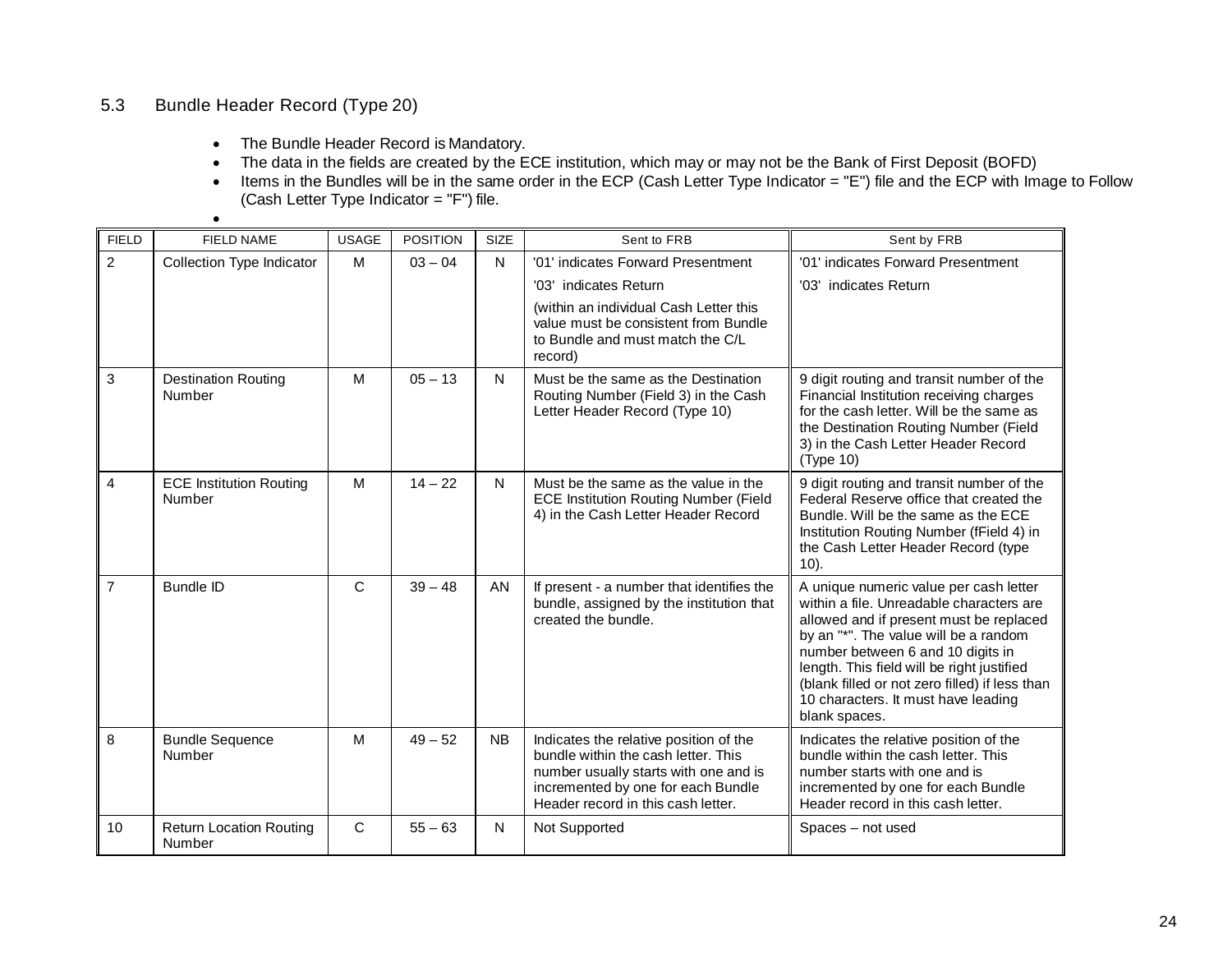## 5.4 CheckDetailRecord(Type25)

- The Check Detail Record is Mandatory.
- The data in the fields are created by the ECE institution, which may or may not be the Bank of First Deposit (BOFD)
- the Check Detail Records (Type 25) included in the ICL will be passed on to the paying bank as they were received by FRB. • If FRB converts the paper to image, they will create the Check Detail Record (Type 25). If FRB receives an ICL from a depositing bank,
- • A valid routing number consists of 2 fields; the 8 digit Payor Bank Routing Number and the 1 digit Payor Bank Routing Number Check Digit fields.

| <b>FIELD</b>   | <b>FIELD NAME</b>                        | <b>USAGE</b> | <b>POSITIO</b><br>N | <b>TYPE</b> | Sent to FRB                                                                                                                                                                                                                                                                                                                                                                                                                                                                      | Sent by FRB                                                                                                                                                                                                                                                                                                                                                                                                                                                            |
|----------------|------------------------------------------|--------------|---------------------|-------------|----------------------------------------------------------------------------------------------------------------------------------------------------------------------------------------------------------------------------------------------------------------------------------------------------------------------------------------------------------------------------------------------------------------------------------------------------------------------------------|------------------------------------------------------------------------------------------------------------------------------------------------------------------------------------------------------------------------------------------------------------------------------------------------------------------------------------------------------------------------------------------------------------------------------------------------------------------------|
| $\overline{c}$ | <b>Auxiliary On-Us</b>                   | C            | $03 - 17$           | <b>NBSM</b> | Mandatory if present on the MICR<br>Line<br>The 15 digit Auxiliary On Us field<br>from the item MICR line (positions 48<br>- 62). This field is also known as<br>field 7 or the serial number. Rules<br>for formatting this field are:<br>Right justify the data<br>Retain "dashes"<br>Spaces may be omitted<br>$\bullet$<br>Blank fill any unused positions<br>$\bullet$<br>If the field is not present on the<br>$\bullet$<br>item, the field must be formatted<br>with spaces | Mandatory if present on the MICR Line<br>The 15 digit Auxiliary On Us field from<br>the item MICR line. This field is also<br>known as field 7 or the serial number.<br>Rules for formatting this field are:<br>Right justify the data<br>$\bullet$<br>Retain "dashes"<br>$\bullet$<br>Omit spaces<br>$\bullet$<br>Blank fill any unused positions<br>$\bullet$<br>If the field is not present on the item,<br>$\bullet$<br>the field must be formatted with<br>spaces |
| 3              | <b>External Processing</b><br>Code       | C            | $18 - 18$           | ANS         | Mandatory if present on the MICR<br>Line<br>The External Processing Code is<br>position 44 or 45 of the MICR line.<br>This field is located immediately to<br>the left of the Routing Transit field.<br>This field is also known as field 6.<br>Rules for formatting this field are:<br>If the field is not present on the<br>item, the field must be formatted<br>with spaces.                                                                                                  | Mandatory if present on the MICR Line<br>The External Processing Code is<br>position 44 or 45 of the MICR line. This<br>field is located immediately to the left of<br>the Routing Transit field. This field is<br>also known as field 6. Rules for<br>formatting this field are:<br>If the field is not present on the item,<br>the field must be formatted with<br>spaces.                                                                                           |
| 5              | Payor Bank Routing<br>Number Check Digit | M            | $27 - 27$           | ${\sf N}$   | Mod Check will be done on field 4 -<br>Payor Bank Routing Number. If the<br>calculated check digit value differs<br>from the data in this field the item will<br>reject and adjusted back to the<br>depositor.                                                                                                                                                                                                                                                                   | Mandatory - will be the routing number<br>check digit.                                                                                                                                                                                                                                                                                                                                                                                                                 |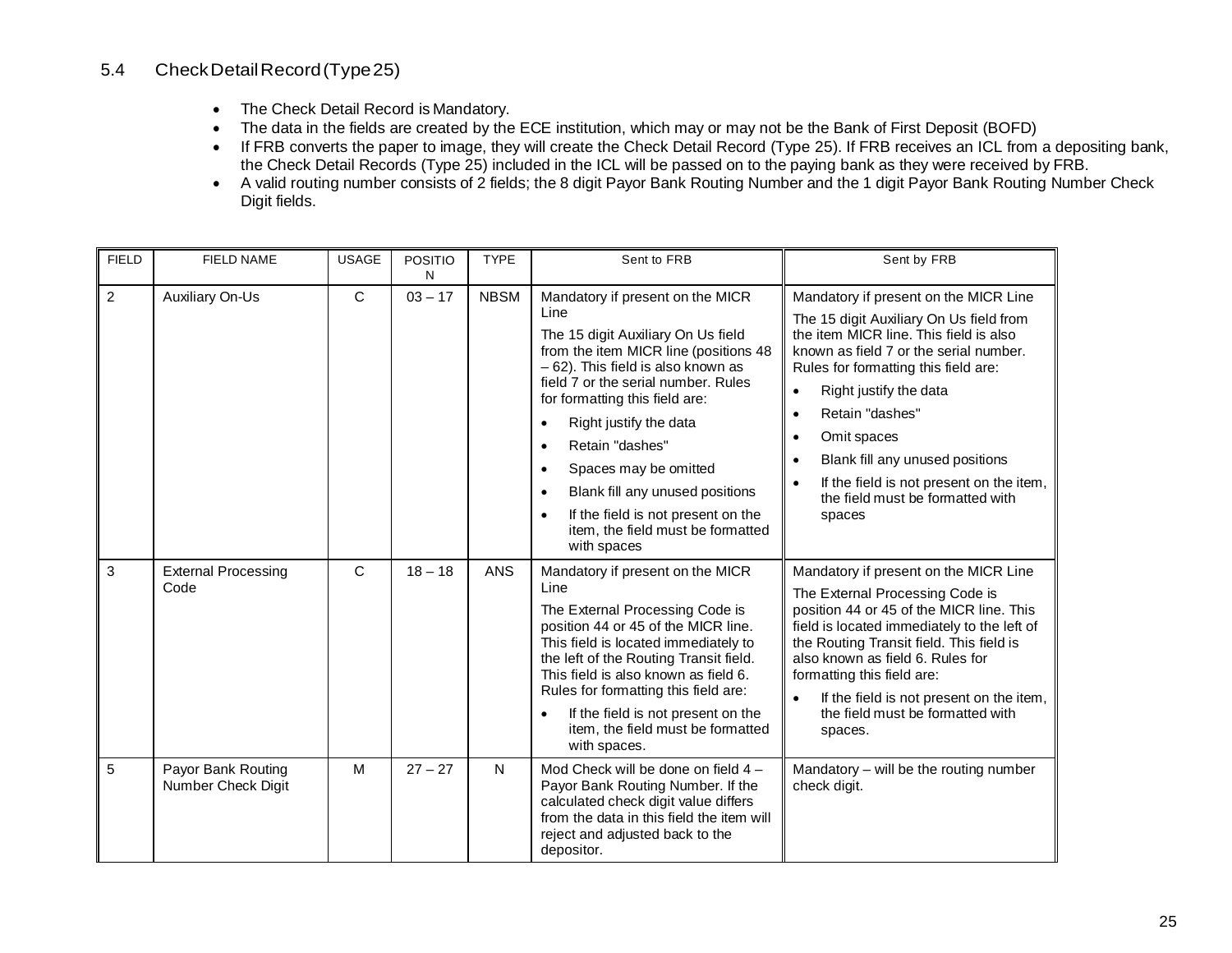| $\,6$       | On-Us                                            | C            | $28 - 47$ | <b>NBSM</b><br><b>OS</b> | Mandatory if present on the MICR<br>Line<br>The On-Us Field of the MICR<br>document is located between<br>positions 14 and 31 of the MICR Line<br>of the item. It is also known as Fields<br>2, 3, & 4 of the MICR line, usually<br>including the Process Control or<br>Transaction Code, Account Number<br>and Field 4. Rules for formatting this<br>field are:<br>Translate On Us symbols to<br>forward slashes "/"<br>Right justify the data<br>Retain "dashes"<br>$\bullet$<br>May omit spaces<br>Blank fill any unused positions | Mandatory if present on the MICR Line<br>The On-Us Field of the MICR document<br>is located between positions 14 and 31<br>of the MICR Line of the item. It is also<br>known as Fields 2, 3, & 4 of the MICR<br>line, usually including the Process<br>Control or Transaction Code, Account<br>Number and Field 4. Rules for<br>formatting this field are:<br>Translate On Us symbols to forward<br>$\bullet$<br>slashes "/"<br>Right justify the data<br>$\bullet$<br>Retain "dashes"<br>$\bullet$<br>Omit spaces<br>$\bullet$<br>Blank fill any unused positions<br>$\bullet$ |
|-------------|--------------------------------------------------|--------------|-----------|--------------------------|---------------------------------------------------------------------------------------------------------------------------------------------------------------------------------------------------------------------------------------------------------------------------------------------------------------------------------------------------------------------------------------------------------------------------------------------------------------------------------------------------------------------------------------|---------------------------------------------------------------------------------------------------------------------------------------------------------------------------------------------------------------------------------------------------------------------------------------------------------------------------------------------------------------------------------------------------------------------------------------------------------------------------------------------------------------------------------------------------------------------------------|
| 8           | <b>ECE</b> Institution Item<br>Sequence Number   | M            | $58 - 72$ | <b>NB</b>                | This field is the depositing<br>$\bullet$<br>institution item locator<br>information and will be supplied<br>when making<br>inquiries/adjustments.                                                                                                                                                                                                                                                                                                                                                                                    | FRB Item Sequence Number                                                                                                                                                                                                                                                                                                                                                                                                                                                                                                                                                        |
| $\mathsf g$ | Documentation Type<br>Indicator                  | $\mathsf{C}$ | $73 - 73$ | AN                       | This value will always be the same<br>as the value in the Cash Letter<br>Header Record (Type 10) Cash<br>Letter Documentation Type Indicator<br>(Field 9).<br>(Valid values: G)                                                                                                                                                                                                                                                                                                                                                       | This value will always be the same as<br>the value in the Cash Letter Header<br>Record (Type 10) Cash Letter<br>Documentation Type Indicator (Field 9).<br>(Valid values: C, D, G, H, L)                                                                                                                                                                                                                                                                                                                                                                                        |
| 10          | <b>Electronic Return</b><br>Acceptance Indicator | C            | $74 - 74$ | AN                       | A code that indicates whether the<br>institution that creates the Check<br>Detail Record will or will not support<br>electronic return processing                                                                                                                                                                                                                                                                                                                                                                                     | Spaces - not used                                                                                                                                                                                                                                                                                                                                                                                                                                                                                                                                                               |
| 11          | <b>MICR Valid Indicator</b>                      | $\mathsf{C}$ | $75 - 75$ | $\mathsf{N}$             | A code that indicates whether any<br>character in the MICR line is<br>unreadable, or, the On-Us field is<br>missing from the Check Detail<br>Record                                                                                                                                                                                                                                                                                                                                                                                   | Spaces - not used                                                                                                                                                                                                                                                                                                                                                                                                                                                                                                                                                               |
| 12          | <b>BOFD Indicator</b>                            | M            | $76 - 76$ | Α                        | 'N' indicates ECE institution is not<br>BOFD<br>'Y' indicates ECE institution is<br><b>BOFD</b><br>'U' indicates ECE institution<br>relationship to BOFD is<br>undetermined.                                                                                                                                                                                                                                                                                                                                                          | 'U' indicates ECE institution<br>relationship to BOFD is undetermined.                                                                                                                                                                                                                                                                                                                                                                                                                                                                                                          |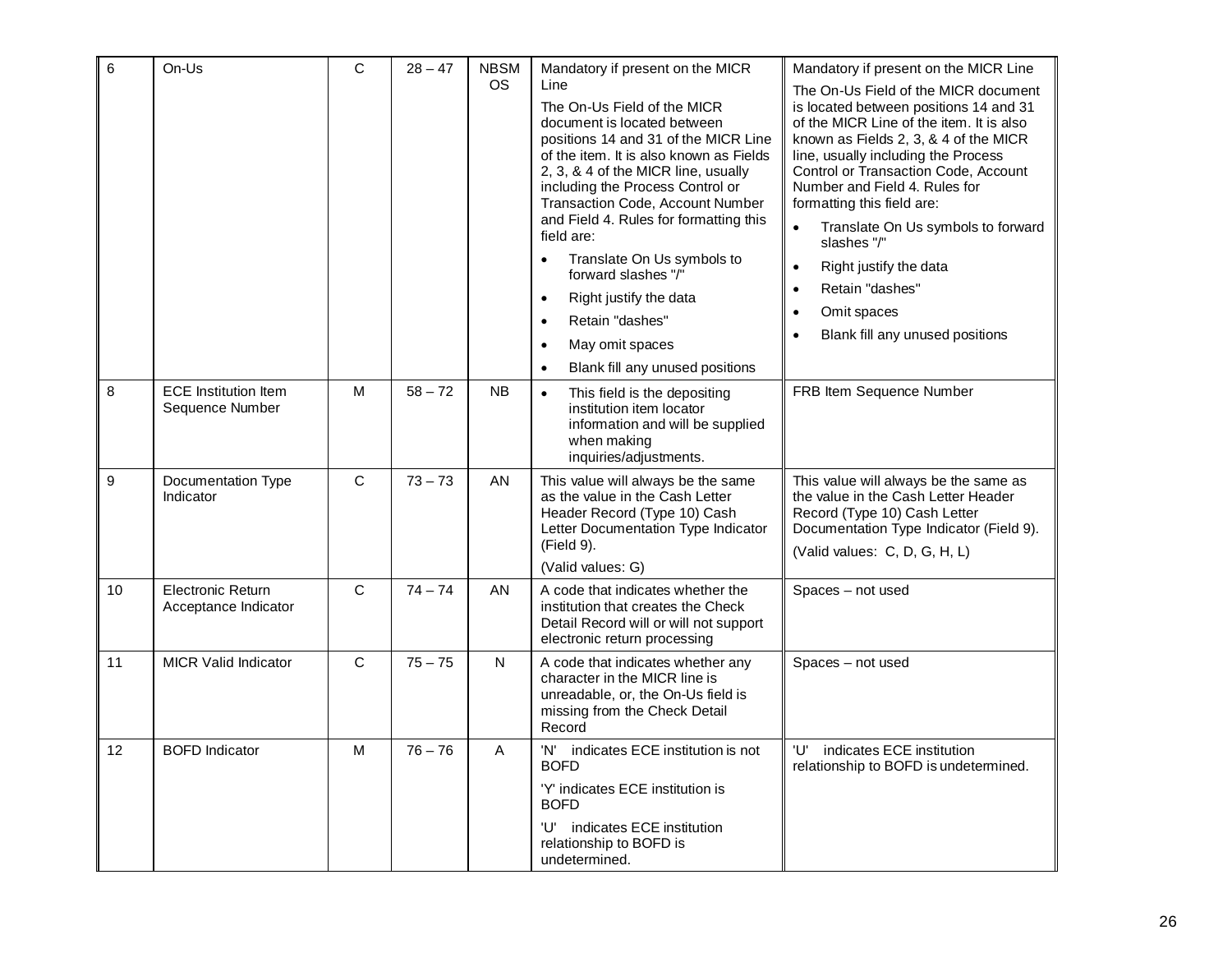| 14   | Correction Indicator   | С | $79 - 79$ | N  | Indicator to identify whether and how<br>the MICR line was repaired, for fields<br>other than Payor Bank RT and<br>Amount | Spaces – not used |
|------|------------------------|---|-----------|----|---------------------------------------------------------------------------------------------------------------------------|-------------------|
| l 15 | Archive Type Indicator | С | $80 - 80$ | AN | Code that identifies the type of<br>archive that supports this Check<br>Detail Record.                                    | Spaces – not used |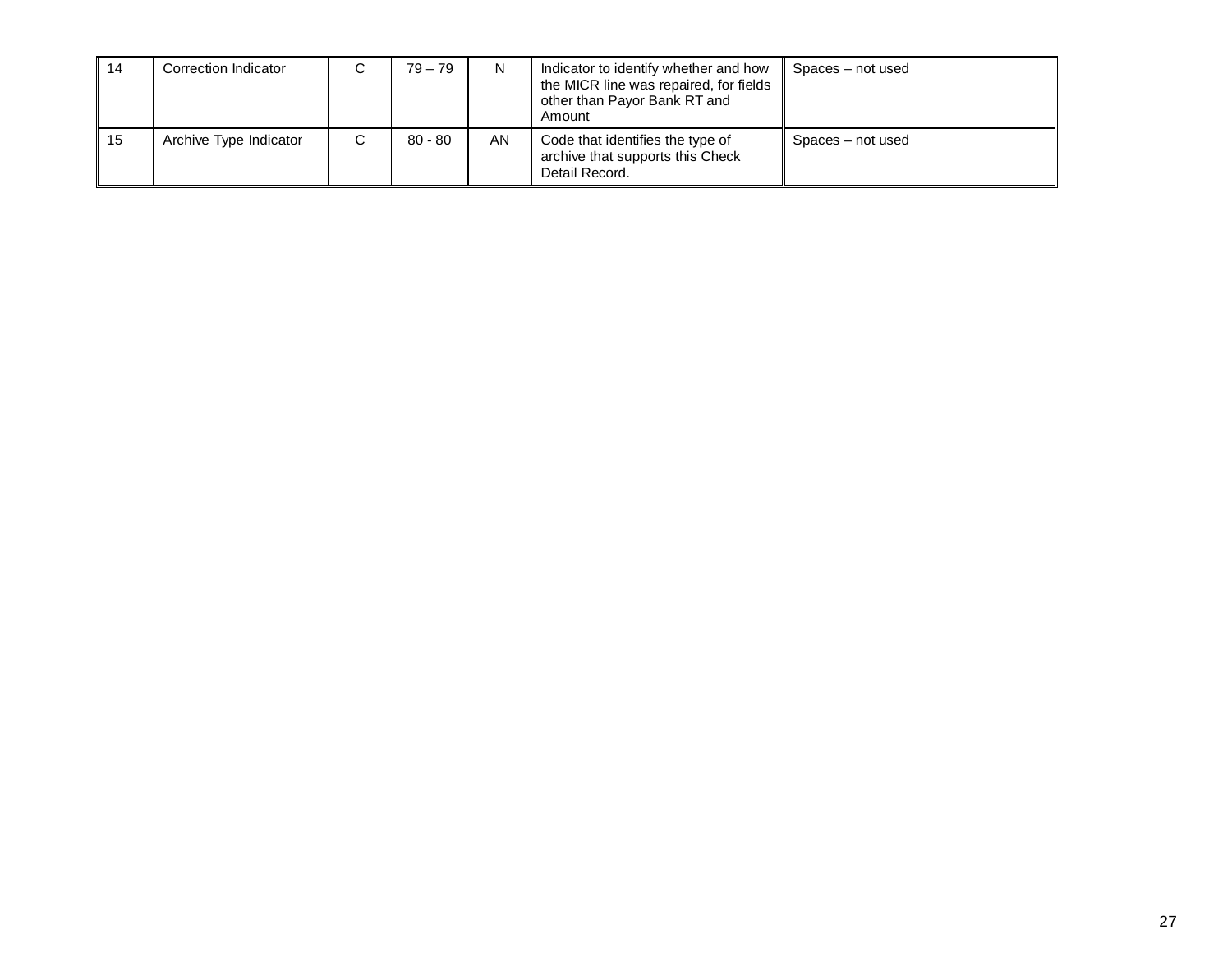#### 5.5 Check DetailAddendumARecord (Type26)

- The Check Detail Addendum A Record is Conditional, but required when the BOFD is the Truncating Bank.
- More than one Check Detail Addendum A Records is permitted.
- The data in the fields are created by the BOFD when the physical item is converted to animage.
- not create a Check Detail Addendum A Record • FRB will forward the Check Detail Addendum A Records, as they were received from the BOFD to the paying bank. FRB will typically

| <b>FIELD</b> | FIELD NAME                                                                                                             | <b>USAGE</b> | <b>POSITION</b> | <b>TYPE</b> | Sent to FRB                                                                                                                                                                                                                     | Sent by FRB                              |
|--------------|------------------------------------------------------------------------------------------------------------------------|--------------|-----------------|-------------|---------------------------------------------------------------------------------------------------------------------------------------------------------------------------------------------------------------------------------|------------------------------------------|
| 2            | Check Detail Addendum<br>A Record Number                                                                               | м            | $03 - 03$       | N           | Number (beginning with '1')<br>representing the chronological order<br>in which each Check Detail Addendum<br>A record was created. Check Detail<br>Addendum A records shall be in<br>sequential order according to this field. | Will forward information received in ICL |
| 3            | Bank of First Deposit<br>(BOFD) Routing Number                                                                         | м            | $04 - 12$       | N           | The 9 digit routing number for the<br>٠<br>Bank of First Deposit.                                                                                                                                                               | Will forward information received in ICL |
| 4            | <b>BOFD Business</b><br>(Endorsement) Date                                                                             | м            | $13 - 20$       | N           | yyyymmdd of the endorsement that<br>designates the business date of the<br><b>BOFD</b>                                                                                                                                          | Will forward information received in ICL |
| 9            | <b>Truncation Indicator</b><br>NOTE: Truncation<br>indicator refers to the<br>truncator of the<br>ORIGINAL Check only. | м            | $74 - 74$       | A           | indicates BOFD is truncator of<br>original check<br>'N'<br>indicates BOFD is not truncator<br>of original check                                                                                                                 | Will forward information received in ICL |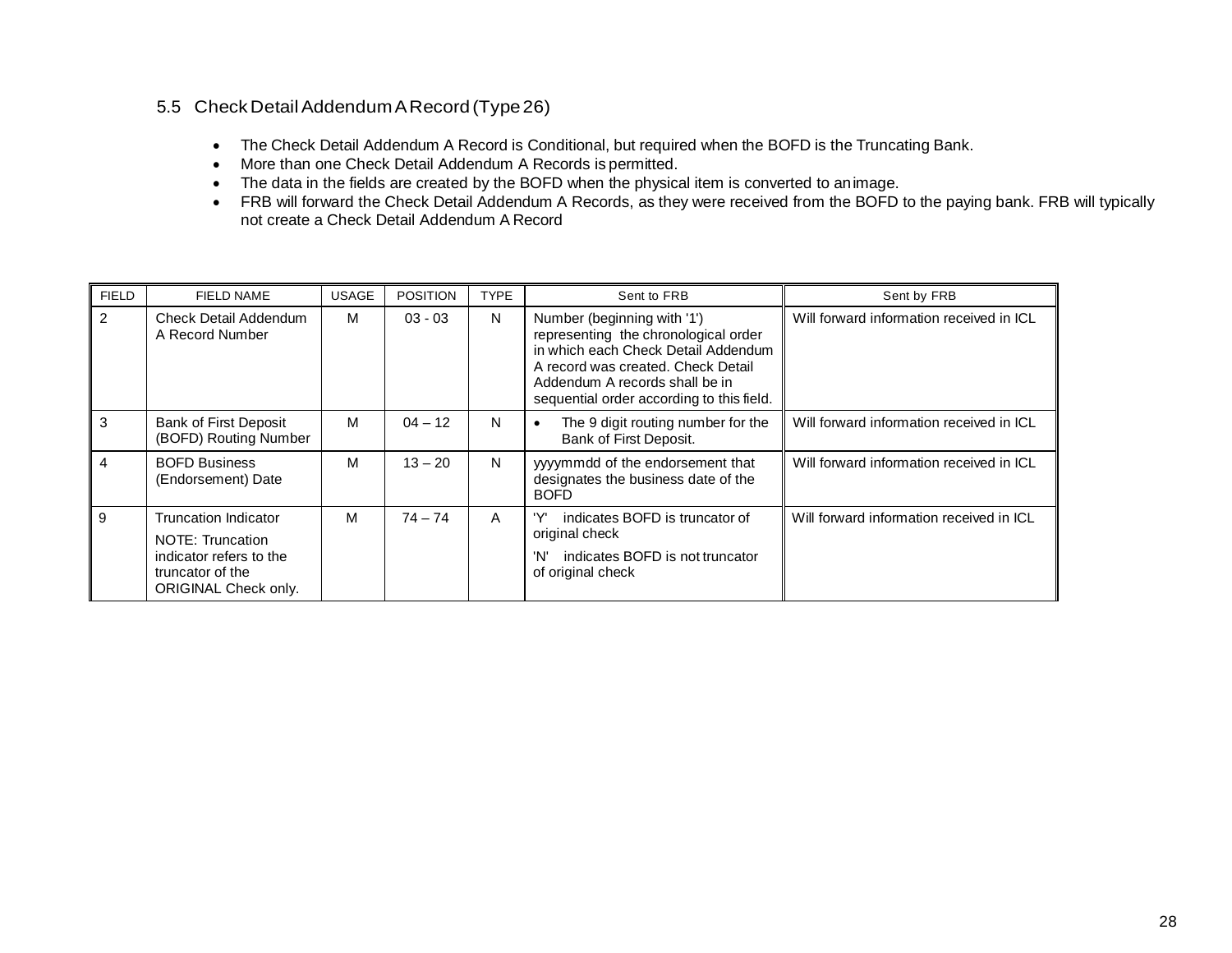#### 5.6 Check DetailAddendumBRecord(Type27)

 FRB will not create Check Detail Addendum B Records (Type 27). FRB will forward these records if received from a depositing institution.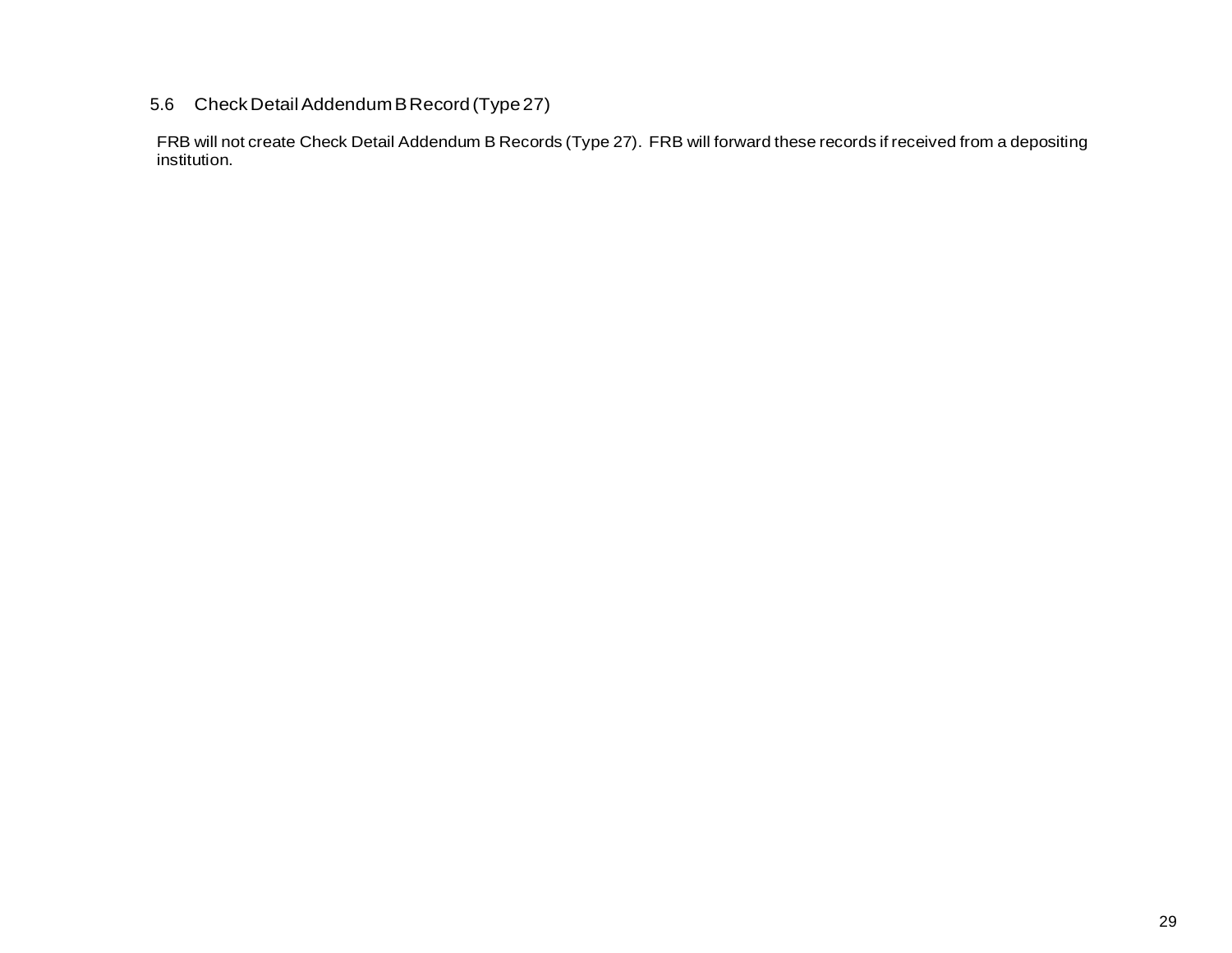#### 5.7 Check Detail Addendum C Record (Type 28)

- • The Check Detail Addendum C Record is Conditional, but required when the item is sent electronically by endorsers subsequent to the BOFD. This record contains endorsement information that may not be present on the physicalitem.
- previous records. • There may be multiple Check Detail Addendum C Records (Type 28), as each endorsing bank creates a new record and forwards all
- • Data from this Check Detail Addendum C Record (Type 28) are transferred to the Return Addendum D Record (Type 35) when the item is returned.

| <b>FIELD</b>   | <b>FIELD NAME</b>                                         | <b>USAGE</b> | <b>POSITION</b> | <b>TYPE</b>  | Sent to FRB                                                                                                                                                                                                                                                                                 | Sent by FRB                                                                                                                                                                                                                                                                              |
|----------------|-----------------------------------------------------------|--------------|-----------------|--------------|---------------------------------------------------------------------------------------------------------------------------------------------------------------------------------------------------------------------------------------------------------------------------------------------|------------------------------------------------------------------------------------------------------------------------------------------------------------------------------------------------------------------------------------------------------------------------------------------|
| $\overline{2}$ | <b>Check Detail Addendum</b><br>C Record Number           | M            | $03 - 04$       | N            | Number (beginning with '1')<br>representing the chronological order<br>in which each Check Detail Addendum<br>C record was created. If the item<br>becomes a return this number is<br>transferred to the Return Addendum D<br>Record (Type 35) Return Addendum<br>D Record Number (Field 2) | Number (beginning with '1') representing<br>the chronological order in which each<br>Check Detail Addendum C record was<br>created. If the item becomes a return<br>this number is transferred to the Return<br>Addendum D Record (Type 35) Return<br>Addendum D Record Number (Field 2) |
| 3              | <b>Endorsing Bank Routing</b><br>Number                   | M            | $05 - 13$       | $\mathsf{N}$ | 9 digit routing number of the bank<br>$\bullet$<br>that endorsed the check.                                                                                                                                                                                                                 | 9 digit routing number of the FRB<br>$\bullet$<br>that endorsed the check.                                                                                                                                                                                                               |
| $\overline{4}$ | <b>Endorsing Bank</b><br><b>Endorsement Date</b>          | M            | $14 - 21$       | N            | yyyymmdd of the endorsement that<br>designates the business date of the<br><b>Endorsing Bank</b>                                                                                                                                                                                            | yyyymmdd of the endorsement that<br>designates the business date of the<br><b>Endorsing Bank</b>                                                                                                                                                                                         |
| 5              | <b>Endorsing Bank Item</b><br>Sequence Number             | M            | $22 - 36$       | <b>NB</b>    | A number that identifies the item at the<br><b>Endorsing Bank</b>                                                                                                                                                                                                                           | FRB Item Sequence Number.                                                                                                                                                                                                                                                                |
| 6              | <b>Truncation Indicator</b><br>NOTE: This indicator       | M            | $37 - 37$       | A            | 'Y' indicates this endorsing bank is<br>truncator of original check                                                                                                                                                                                                                         | 'Y'<br>indicates endorsing bank is<br>truncator of original check                                                                                                                                                                                                                        |
|                | only refers to the<br>truncator of the<br>ORIGINAL check. |              |                 |              | indicates this endorsing bank is<br>'N'<br>not truncator of original check                                                                                                                                                                                                                  | indicates endorsing bank is not<br>'N'<br>truncator of original check                                                                                                                                                                                                                    |
| $\overline{7}$ | <b>Endorsing Bank</b><br><b>Conversion Indicator</b>      | M            | $38 - 38$       | <b>AN</b>    | A code that indicates the conversion<br>within the processing institution                                                                                                                                                                                                                   | '1' indicates Original paper converted to<br>Substitute Check                                                                                                                                                                                                                            |
|                |                                                           |              |                 |              | between original paper check, image<br>and Substitute Check.                                                                                                                                                                                                                                | '2' indicates Original paper converted to<br>Image                                                                                                                                                                                                                                       |
|                |                                                           |              |                 |              |                                                                                                                                                                                                                                                                                             | '5' indicates Image converted to<br>Substitute Check                                                                                                                                                                                                                                     |
|                |                                                           |              |                 |              |                                                                                                                                                                                                                                                                                             | '7' indicates Did not convert image                                                                                                                                                                                                                                                      |
|                |                                                           |              |                 |              |                                                                                                                                                                                                                                                                                             | '8' indicates undetermined                                                                                                                                                                                                                                                               |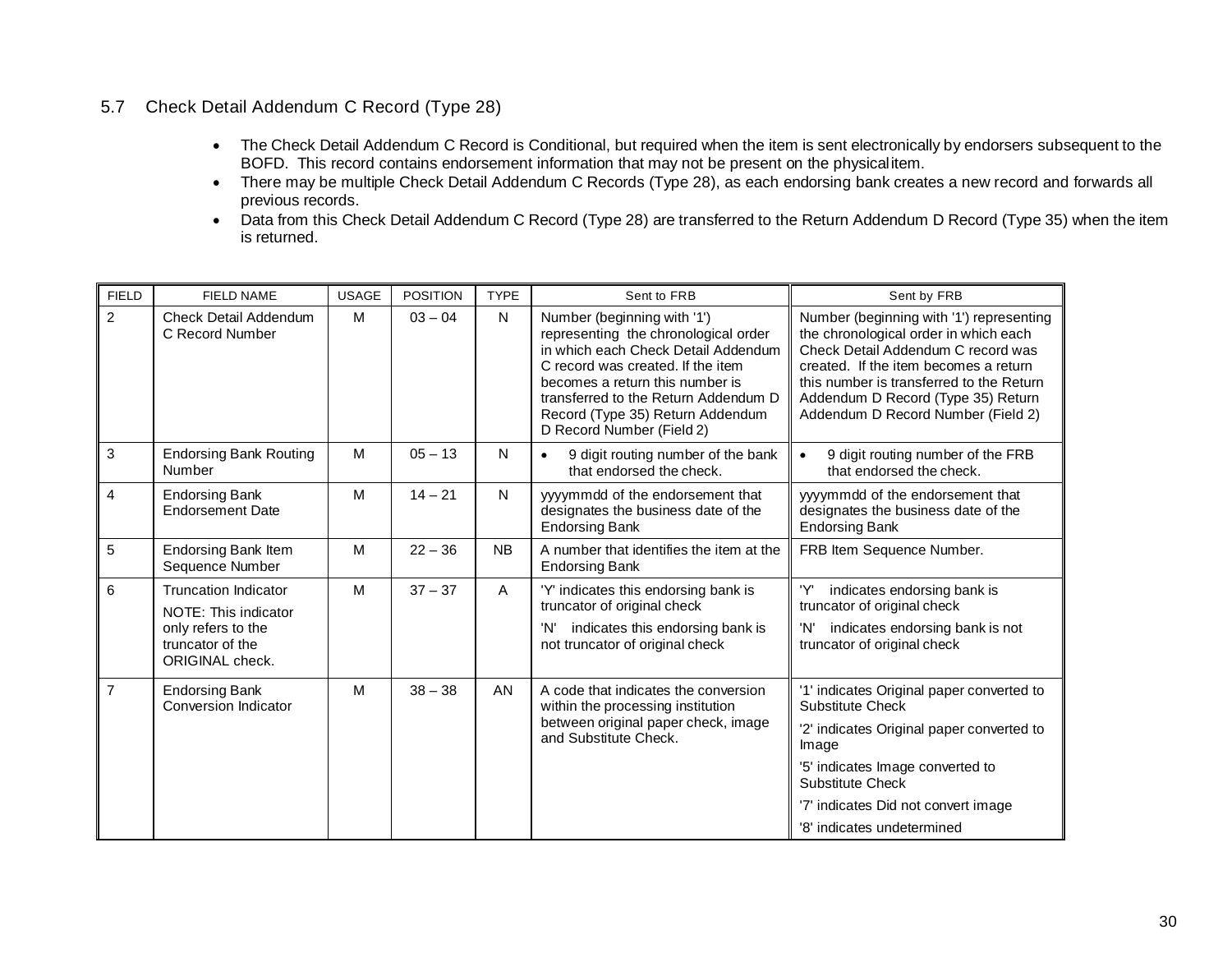| -8 | <b>Endorsing Bank</b><br>Correction Indicator | С | $39 - 39$ | N   | Indicator to identify whether and how<br>the endorsing bank repaired the MICR<br>Line                                                                                    | Will be "0" or "1" |
|----|-----------------------------------------------|---|-----------|-----|--------------------------------------------------------------------------------------------------------------------------------------------------------------------------|--------------------|
| 9  | Return Reason                                 | С | $40 - 40$ | AN. | Spaces unless the item was returned<br>and is being represented.<br>If represented, the value will be the<br>same as Return Record (Type 31)<br>Return Reason (Field 6). | Spaces – not used  |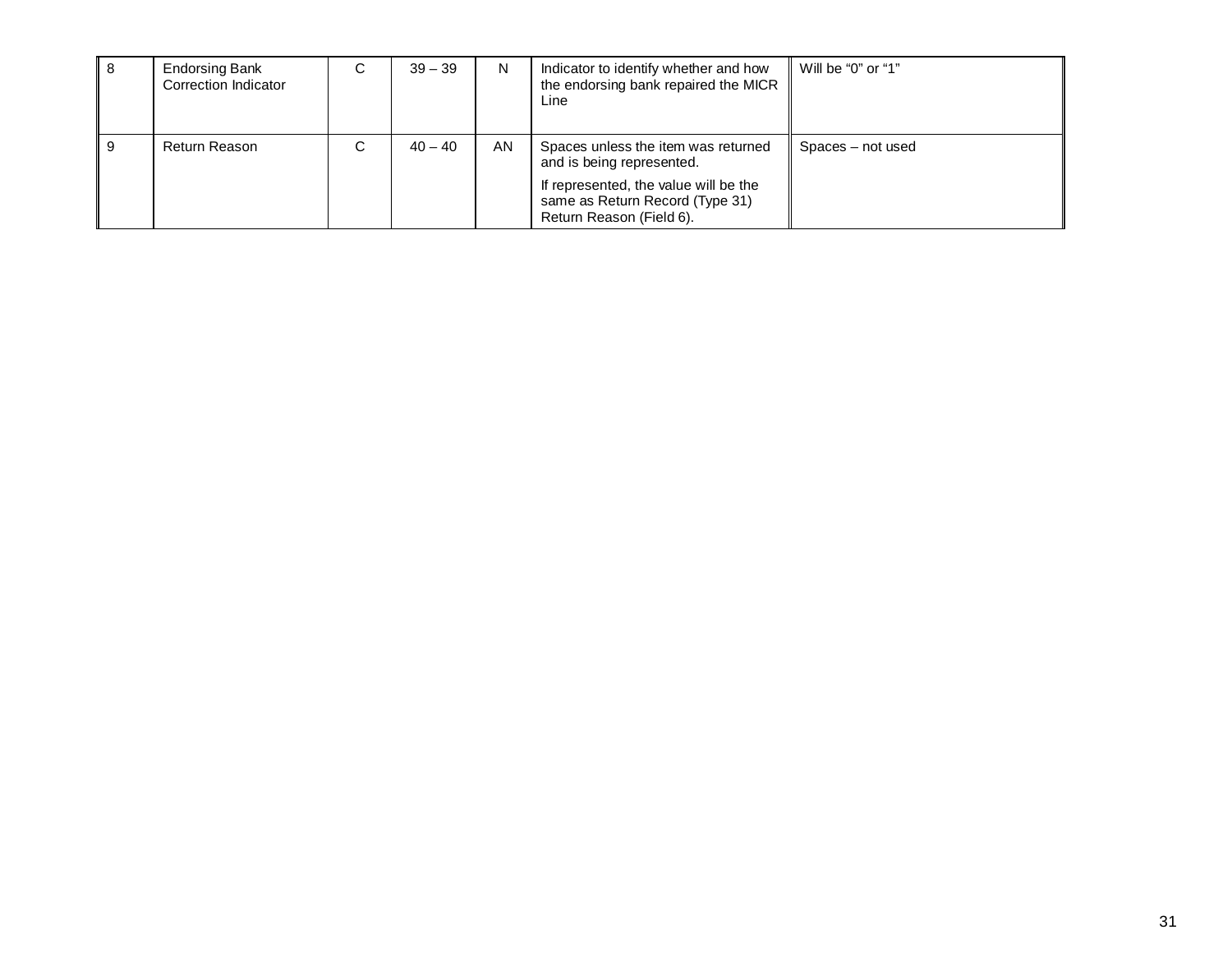#### 5.8 Return Record (Type 31)

- • The Return Record is Conditional, but shall be present as indicated in the Cash Letter Header Record (Type 10) with a Collection Type Indicator (Field 2) set to '03'.
- The Return Record is created by either the payor bank, or the returning ECEinstitution
- • FRB will create Return Record (Type 31) when converting paper deposited Returns to Image. A Return Reason of 'X' is used for FRB captured Return items.
- If the Fed is performing VRC and we correct the amount field, we will update the amount field in this record.

| <b>FIELD</b>   | FIELD NAME                               | <b>USAGE</b> | <b>POSITION</b> | <b>TYPE</b>              | Sent to FRB                                                                                                                                                                                                   | Sent by FRB                                              |
|----------------|------------------------------------------|--------------|-----------------|--------------------------|---------------------------------------------------------------------------------------------------------------------------------------------------------------------------------------------------------------|----------------------------------------------------------|
| $\mathbf{3}$   | Payor Bank Routing<br>Number Check Digit | M            | $11 - 11$       | N                        | Mod Check will be done on field $2 -$<br>Payor Bank Routing Number. If the<br>calculated check digit value differs from<br>the data in this field the item will reject<br>and adjusted back to the depositor. | Mandatory $-$ will be the routing number<br>check digit. |
| $\overline{4}$ | $On$ -Us                                 | C            | $12 - 31$       | <b>NBSM</b><br><b>OS</b> | Mandatory if present on the MICR Line                                                                                                                                                                         | Mandatory if present on the MICR Line                    |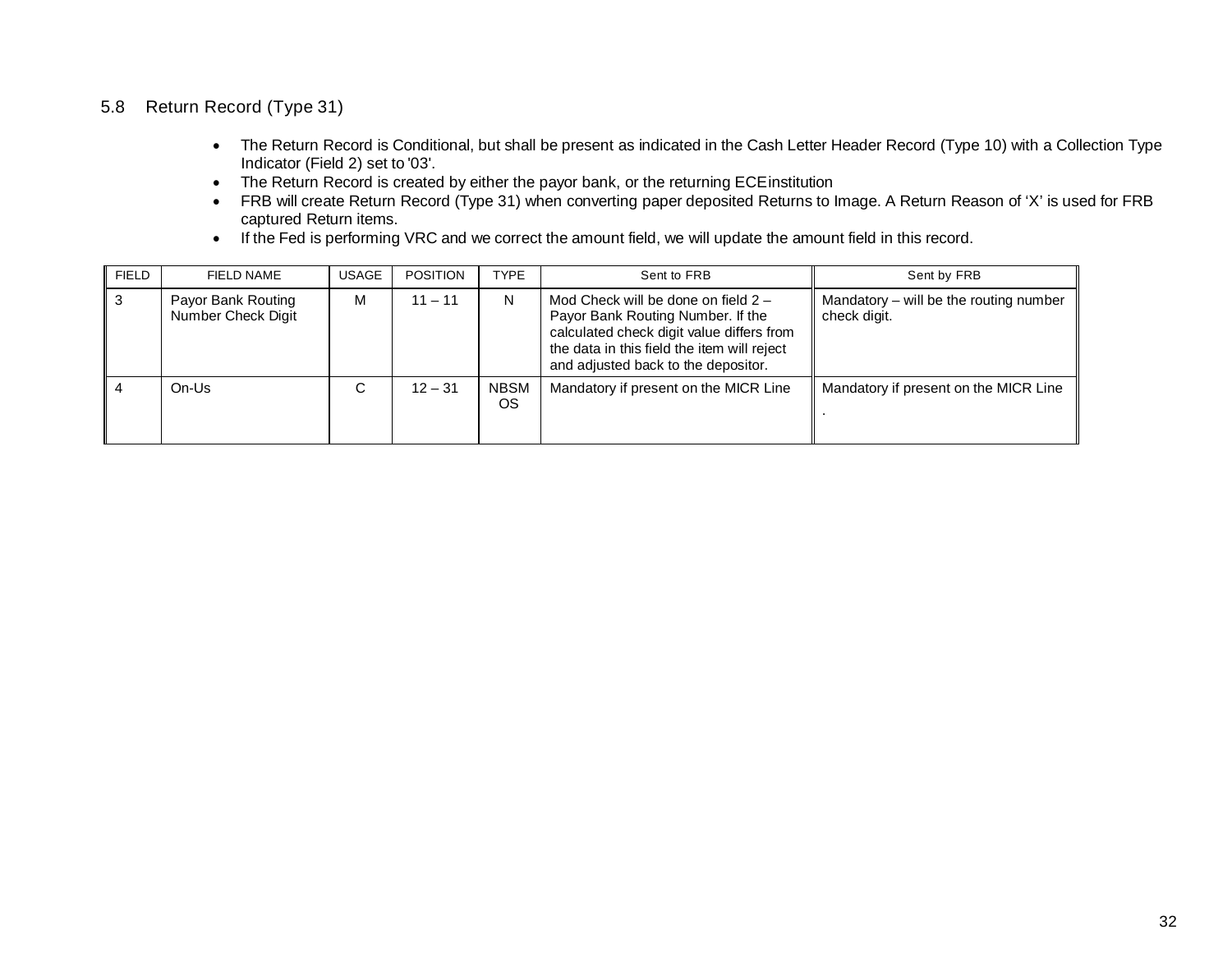| $6\phantom{1}$ | <b>Return Reason</b>                          | M            | $42 - 42$ | AN         | Reason for non-payment.<br>'A' NSF - Not Sufficient Funds<br>'B' UCF - Uncollected Funds Hold<br>'C'<br><b>Stop Payment</b><br><b>Closed Account</b><br>'D'<br>'E' UTLA - Unable to Locate<br>Account<br>Έ,<br>Frozen/Blocked Account<br>'G'<br><b>Stale Dated</b><br>'H' Post Dated<br>$\mathbf{T}$<br><b>Endorsement Missing</b><br>'J' Endorsement Irregular<br>'K' Signature(s) Missing<br>'L' Signature(s) Irregular<br>'M' Non-Cash Item (Non-<br>Negotiable)<br>'N' Altered/Fictitious Item<br>'P' Items Exceeds Dollar Limit<br>'Q' Not Authorized<br>'R' Branch/Account Sold (Wrong<br>Bank)<br>'S' Refer to Maker<br>'T' Stop Payment Suspect<br>'W' Cannot Determine Amount'<br>'X' Refer to Image | Reason for non-payment.<br>'A' NSF - Not Sufficient Funds<br>'B' UCF - Uncollected Funds Hold<br>'C' Stop Payment<br>'D' Closed Account<br>'E' UTLA - Unable to Locate<br>Account<br>'F' Frozen/Blocked Account<br>'G' Stale Dated<br>'H' Post Dated<br>'I' Endorsement Missing<br>'J' Endorsement Irregular<br>'K' Signature(s) Missing<br>'L' Signature(s) Irregular<br>'M' Non-Cash Item (Non-<br>Negotiable)<br>'N' Altered/Fictitious Item<br>'P' Items Exceeds Dollar Limit<br>'Q' Not Authorized<br>'R' Branch/Account Sold (Wrong<br>Bank)<br>'S' Refer to Maker<br>'T' Stop Payment Suspect<br>'W' Cannot Determine Amount<br>'X' Refer to Image |
|----------------|-----------------------------------------------|--------------|-----------|------------|---------------------------------------------------------------------------------------------------------------------------------------------------------------------------------------------------------------------------------------------------------------------------------------------------------------------------------------------------------------------------------------------------------------------------------------------------------------------------------------------------------------------------------------------------------------------------------------------------------------------------------------------------------------------------------------------------------------|-----------------------------------------------------------------------------------------------------------------------------------------------------------------------------------------------------------------------------------------------------------------------------------------------------------------------------------------------------------------------------------------------------------------------------------------------------------------------------------------------------------------------------------------------------------------------------------------------------------------------------------------------------------|
| 8              | <b>Return Documentation</b><br>Type Indicator | $\mathbf C$  | $45 - 45$ | <b>AN</b>  | Spaces - not used                                                                                                                                                                                                                                                                                                                                                                                                                                                                                                                                                                                                                                                                                             | Spaces - not used                                                                                                                                                                                                                                                                                                                                                                                                                                                                                                                                                                                                                                         |
| 11             | <b>External Processing</b><br>Code            | C            | $69 - 69$ | <b>ANS</b> | Mandatory if present on the MICR Line<br>The External Processing Code is<br>position 44 or 45 of the MICR line. This<br>field is located immediately to the left of<br>the Routing Transit field. This field is<br>also known as field 6. Rules for<br>formatting this field are:<br>If the field is not present on the item, the<br>field must be formatted with spaces.                                                                                                                                                                                                                                                                                                                                     | Mandatory if present on the MICR Line<br>The External Processing Code is<br>position 44 or 45 of the MICR line.<br>This field is located immediately to the<br>left of the Routing Transit field. This<br>field is also known as field 6. Rules for<br>formatting this field are:<br>If the field is not present on the item,<br>the field must be formatted with<br>spaces.                                                                                                                                                                                                                                                                              |
| 12             | <b>Return Notification</b><br>Indicator       | $\mathsf{C}$ | $70 - 70$ | N          | Spaces - not used                                                                                                                                                                                                                                                                                                                                                                                                                                                                                                                                                                                                                                                                                             | Spaces - not used                                                                                                                                                                                                                                                                                                                                                                                                                                                                                                                                                                                                                                         |
| 13             | Return Archive Type<br>Indicator              | $\mathbf C$  | $71 - 71$ | AN         | Code that indicates the type of archive<br>that supports the Return Record (Type<br>31).                                                                                                                                                                                                                                                                                                                                                                                                                                                                                                                                                                                                                      | Spaces - not used                                                                                                                                                                                                                                                                                                                                                                                                                                                                                                                                                                                                                                         |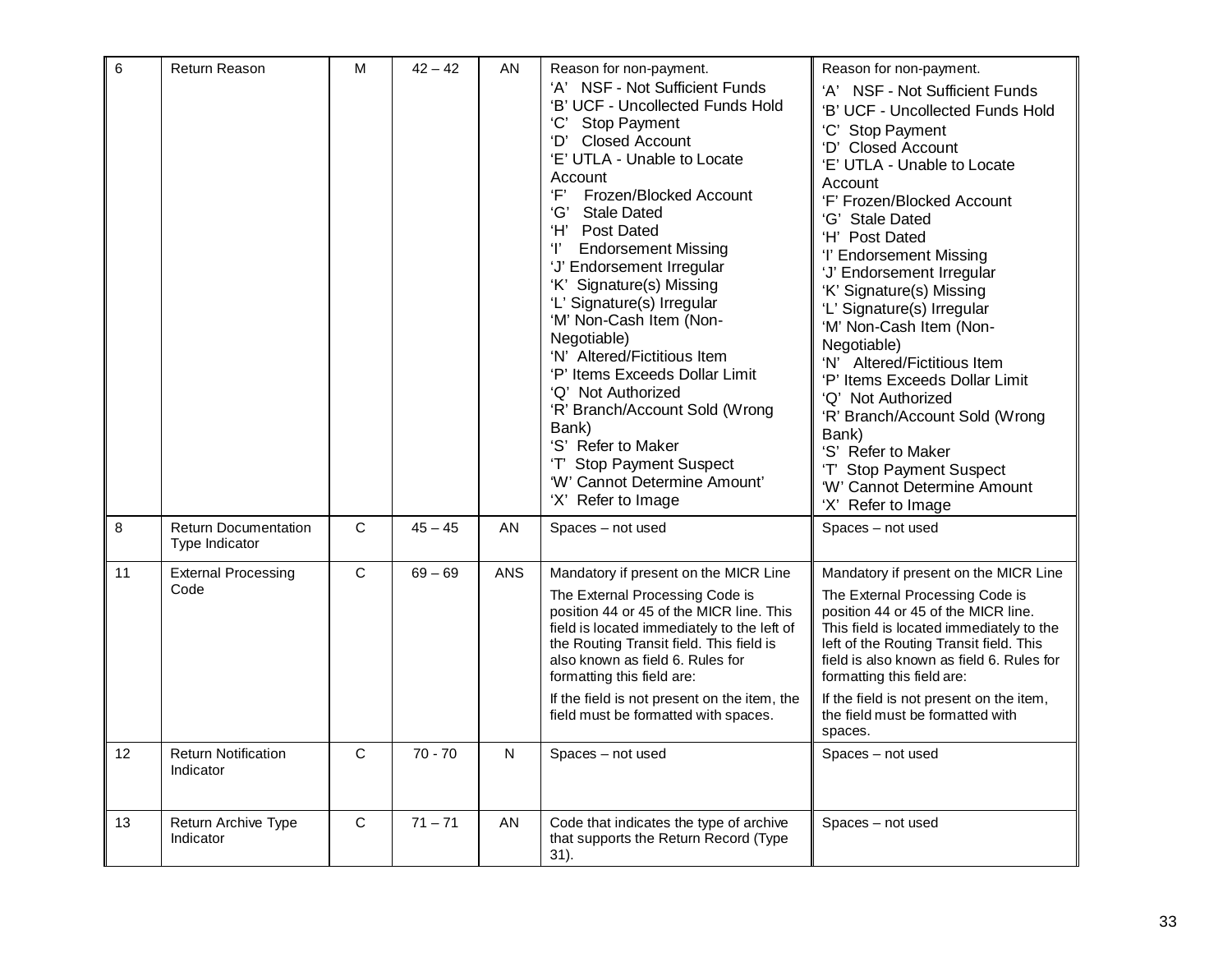#### 5.9 Return AddendumA Record(Type32)

- • The Return Addendum A Record is Mandatory, it shall be present as indicated in the Cash Letter Header Record (Type 10) with a Collection Type Indicator (Field 2) set to '03'.
- More than one Return Addendum A Record is permitted for a Return Record (Type 31).
- • FRB will create a Return Addendum A Record (Type 32) on behalf of customers participating in the Derived Return Image Cash Letter Returns Cash Letter deposit. service. Otherwise FRB will forward the Return Addendum A Records (Type 32) to the BOFD as received in the incoming Image
- Return Addendum A Record (Type 32) with the following exception: • If the information to create this record was taken from the Check Detail Addendum A record from the forward ICL, and the Bank of First Deposit (BOFD) Routing Number (Field 3) is invalid, FRB will create a new Return Addendum A Record (Type 32) with the corrected BOFD RT information. The remaining information in the new Return Addendum A Record (Type 32) will be copied from the original

- BOFD Correction Indicator (Field 11) will have a value of '5' to indicate that the BOFD field was repaired by FRB

• The new Return Addendum A Record will immediately follow the original Return Addendum A Record

| <b>FIELD</b>   | <b>FIELD NAME</b>                                                                                                | <b>USAGE</b> | <b>POSITION</b> | <b>TYPE</b> | Sent to FRB                                                                                                                                       | Sent by FRB                                                                                                                                                                        |
|----------------|------------------------------------------------------------------------------------------------------------------|--------------|-----------------|-------------|---------------------------------------------------------------------------------------------------------------------------------------------------|------------------------------------------------------------------------------------------------------------------------------------------------------------------------------------|
| 3              | <b>Bank of First Deposit</b><br>(BOFD) Routing Number                                                            | M            | $04 - 12$       | N           | Routing number of the BOFD.                                                                                                                       | Routing number of the BOFD.                                                                                                                                                        |
| $\overline{4}$ | <b>BOFD Business</b><br>(Endorsement) Date                                                                       | M            | $13 - 20$       | <b>NS</b>   | yyyymmdd of the endorsement that<br>designates the business date of the<br>BOFD.                                                                  | yyyymmdd of the endorsement that<br>designates the business date of the<br>BOFD.                                                                                                   |
| 9              | <b>Truncation Indicator</b><br>NOTE: This indicator<br>only refers to the<br>truncator of the<br>ORIGINAL check. | M            | $74 - 74$       | A           | indicates this BOFD is truncator of<br>original check<br>indicates this BOFD is not<br>'N'<br>truncator of original check                         | indicates this BOFD is truncator of<br>original check<br>indicates this BOFD is not truncator<br>'N'<br>of original check                                                          |
| 10             | <b>BOFD Conversion</b><br>Indicator                                                                              | C            | $75 - 75$       | <b>AN</b>   | Code that indicates the conversion<br>within the processing institution<br>between original paper check, image<br>and Substitute Check            | '5' indicates image converted to<br>Substitute Check<br>'7' indicates did not convert image                                                                                        |
| 11             | <b>BOFD Correction</b><br>Indicator                                                                              | C            | $76 - 76$       | N           | Indicator to identify whether and how<br>the MICR line was repaired by the<br>BOFD, for fields other than Payor<br>Bank Routing Number and Amount | '5' indicates that the BOFD RT on the<br>incoming Image Returns Cash Letter<br>was invalid and the BOFT RT in this new<br>Return Addendum A Record (Type 32)<br>has been corrected |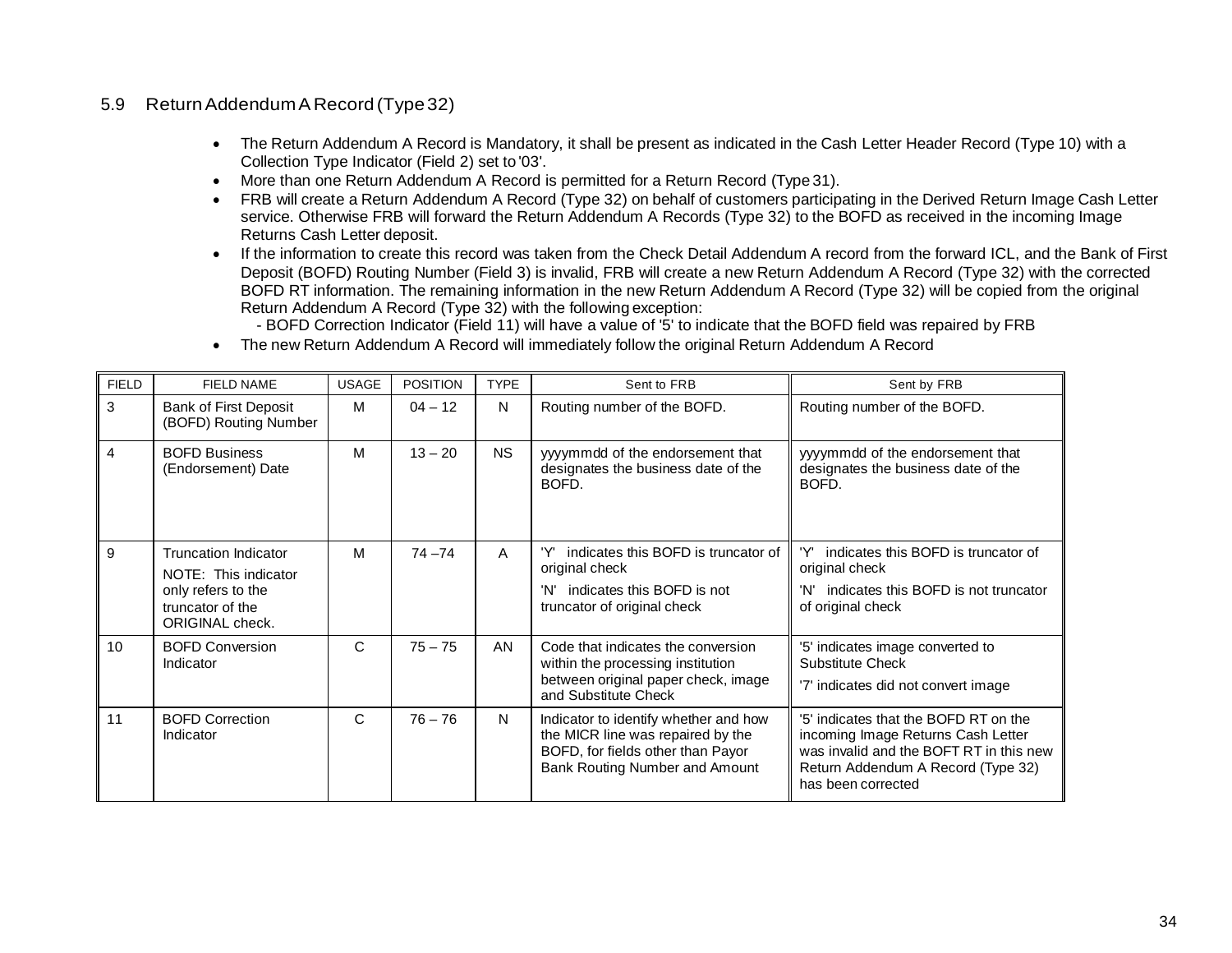#### 5.10 Return AddendumB Record(Type33)

- ONUS data exists on the check. The Return Addendum B Record is not required if there is no AUX ONUS data on the check. • The Return Addendum B Record is used in conjunction with the Return Addendum A Record (Type 32). It shall be present when AUX
- • FRB will create a Return Addendum B Record (Type 33), when appropriate, on behalf of customers participating in the Derived Return Image Cash Letter service. Otherwise FRB will forward the Return Addendum B Records (Type 33) to the BOFD as received in the incoming Image Returns Cash Letter deposit.

| <b>FIELD</b> | <b>FIELD NAME</b>      | <b>USAGE</b> | <b>POSITION</b> | <b>TYPE</b> | Sent to FRB                                                                                                                                                                                   | Sent by FRB                                                                                                                                                                                   |
|--------------|------------------------|--------------|-----------------|-------------|-----------------------------------------------------------------------------------------------------------------------------------------------------------------------------------------------|-----------------------------------------------------------------------------------------------------------------------------------------------------------------------------------------------|
| 3            | <b>Auxiliary On-Us</b> | С            | $21 - 35$       | <b>NBS</b>  | Mandatory if present                                                                                                                                                                          | Mandatory if present                                                                                                                                                                          |
|              |                        |              |                 | M           | The 15 digit Auxiliary On Us field from<br>the item MICR line (positions $48 - 62$ ).<br>This field is also known as field 7 or<br>the serial number. Rules for<br>formatting this field are: | The 15 digit Auxiliary On Us field from<br>the item MICR line (positions $48 - 62$ ).<br>This field is also known as field 7 or the<br>serial number. Rules for formatting this<br>field are: |
|              |                        |              |                 |             | Right justify the data                                                                                                                                                                        | Right justify the data                                                                                                                                                                        |
|              |                        |              |                 |             | Blank fill any unused positions                                                                                                                                                               | Blank fill any unused positions                                                                                                                                                               |
|              |                        |              |                 |             | Retain "dashes"                                                                                                                                                                               | Retain "dashes"                                                                                                                                                                               |
|              |                        |              |                 |             | Spaces may be omitted                                                                                                                                                                         | Spaces may be omitted                                                                                                                                                                         |
|              |                        |              |                 |             | If the field is not present on the<br>$\bullet$<br>item, the field must be formatted<br>with spaces                                                                                           | If the field is not present on the item, the<br>field must be formatted with spaces                                                                                                           |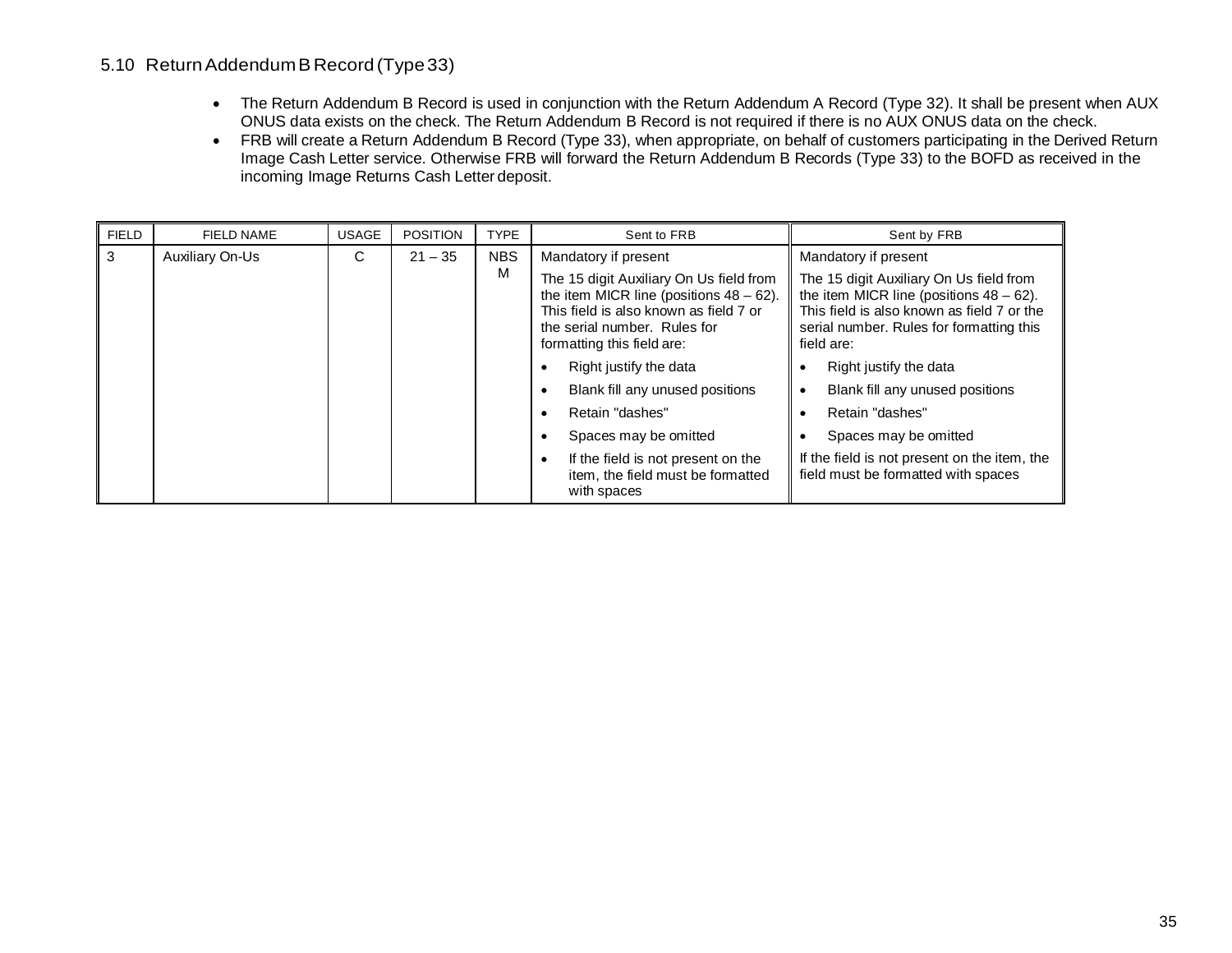## 5.11 Return Addendum C Record (Type 34)

FRB will not create Return Addendum C Records (Type 34). FRB will forward these records if received from a depositing institution.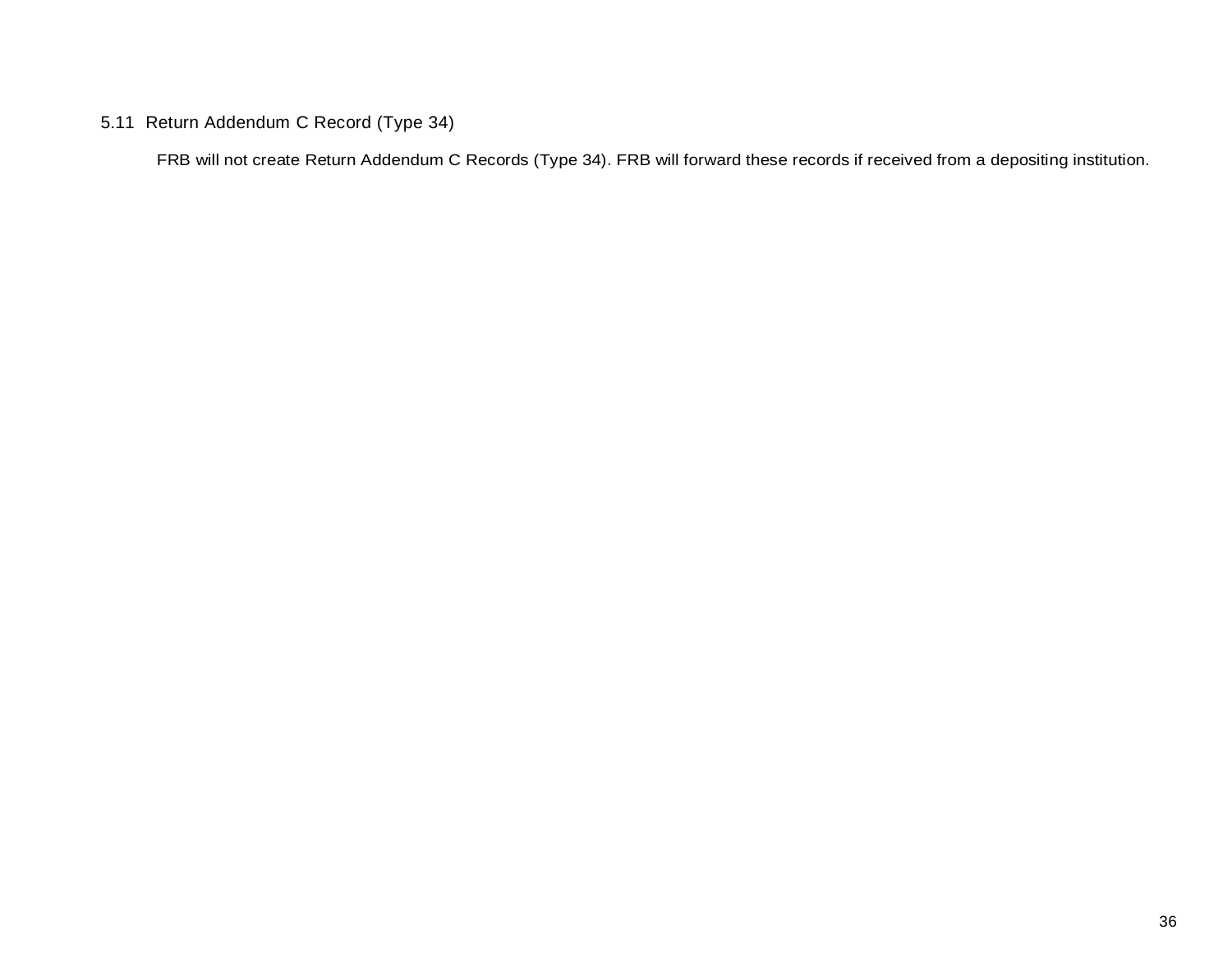#### 5.12 Return Addendum D Record (Type 35)

- information that may not be present on the physical item. • The Return Addendum D Record is Conditional, but required when the return item is sent electronically. This record contains endorsement
- • There may be multiple Return Addendum D Records (Type 35), as each endorsing bank creates a new record and forwards all previous records.
- • FRB will create a Return Addendum D Record (Type 35) for all items processed. When converting paper deposited Returns to Image a Return Reason of 'X' will be used.
- If this item was presented electronically, the data for this record comes from the Check Detail Addendum C Record (Type 28).

| <b>FIELD</b>   | <b>FIELD NAME</b>                                         | <b>USAGE</b> | <b>POSITION</b> | <b>TYPE</b>  | Sent to FRB                                                                                                                                                                                                                                                                                                         | Sent by FRB                                                                                                                                                                                                                                                                                                         |
|----------------|-----------------------------------------------------------|--------------|-----------------|--------------|---------------------------------------------------------------------------------------------------------------------------------------------------------------------------------------------------------------------------------------------------------------------------------------------------------------------|---------------------------------------------------------------------------------------------------------------------------------------------------------------------------------------------------------------------------------------------------------------------------------------------------------------------|
| $\overline{2}$ | Return Addendum D<br><b>Record Number</b>                 | M            | $03 - 04$       | N            | A number (begin with '1') representing<br>the chronological order in which each<br>Return Addendum D record was<br>created. If the item becomes a forward<br>collection item this number is<br>transferred to the Check Detail<br>Addendum C Record (Type 28) Check<br>Detail Addendum C Record Number<br>(Field 2) | A number (begin with '1') representing<br>the chronological order in which each<br>Return Addendum D record was<br>created. If the item becomes a forward<br>collection item this number is<br>transferred to the Check Detail<br>Addendum C Record (Type 28) Check<br>Detail Addendum C Record Number<br>(Field 2) |
| $\mathfrak{Z}$ | <b>Endorsing Bank Routing</b><br>Number                   | M            | $05 - 13$       | N            | The 9-digit routing number of the bank<br>that endorsed the check                                                                                                                                                                                                                                                   | The 9-digit routing number of the bank<br>that endorsed the check.                                                                                                                                                                                                                                                  |
| $\overline{4}$ | <b>Endorsing Bank</b><br><b>Endorsement Date</b>          | M            | $14 - 21$       | N            | yyyymmdd of the endorsement that<br>designates the business date of the<br><b>Endorsing Bank</b>                                                                                                                                                                                                                    | yyyymmdd of the endorsement that<br>designates the business date of the<br><b>Endorsing Bank</b>                                                                                                                                                                                                                    |
| $\sqrt{5}$     | <b>Endorsing Bank Item</b><br>Sequence Number             | M            | $22 - 36$       | <b>NB</b>    | A number that identifies the item at the<br><b>Endorsing Bank</b>                                                                                                                                                                                                                                                   | FRB Item Sequence Number.                                                                                                                                                                                                                                                                                           |
| 6              | <b>Truncation Indicator</b><br>NOTE: This indicator       | M            | $37 - 37$       | A            | 'Y' indicates this endorsing bank<br>truncated the original check                                                                                                                                                                                                                                                   | indicates this endorsing bank<br>truncated the original check                                                                                                                                                                                                                                                       |
|                | only refers to the<br>truncator of the<br>ORIGINAL check. |              |                 |              | 'N' indicates this endorsing bank did<br>not truncate the original check                                                                                                                                                                                                                                            | 'N' indicates this endorsing bank did<br>not truncate the original check                                                                                                                                                                                                                                            |
| $\overline{7}$ | <b>Endorsing Bank</b><br><b>Conversion Indicator</b>      | $\mathsf{C}$ | $38 - 38$       | AN           | Code that indicates the conversion<br>within the processing institution<br>between original paper check, image<br>and Substitute Check.                                                                                                                                                                             |                                                                                                                                                                                                                                                                                                                     |
| 8              | <b>Endorsing Bank</b><br>Correction Indicator             | $\mathsf C$  | $39 - 39$       | $\mathsf{N}$ | Indicator to identify whether and how<br>the endorsing bank repaired the MICR<br>Line                                                                                                                                                                                                                               | Will be "0" or "1"                                                                                                                                                                                                                                                                                                  |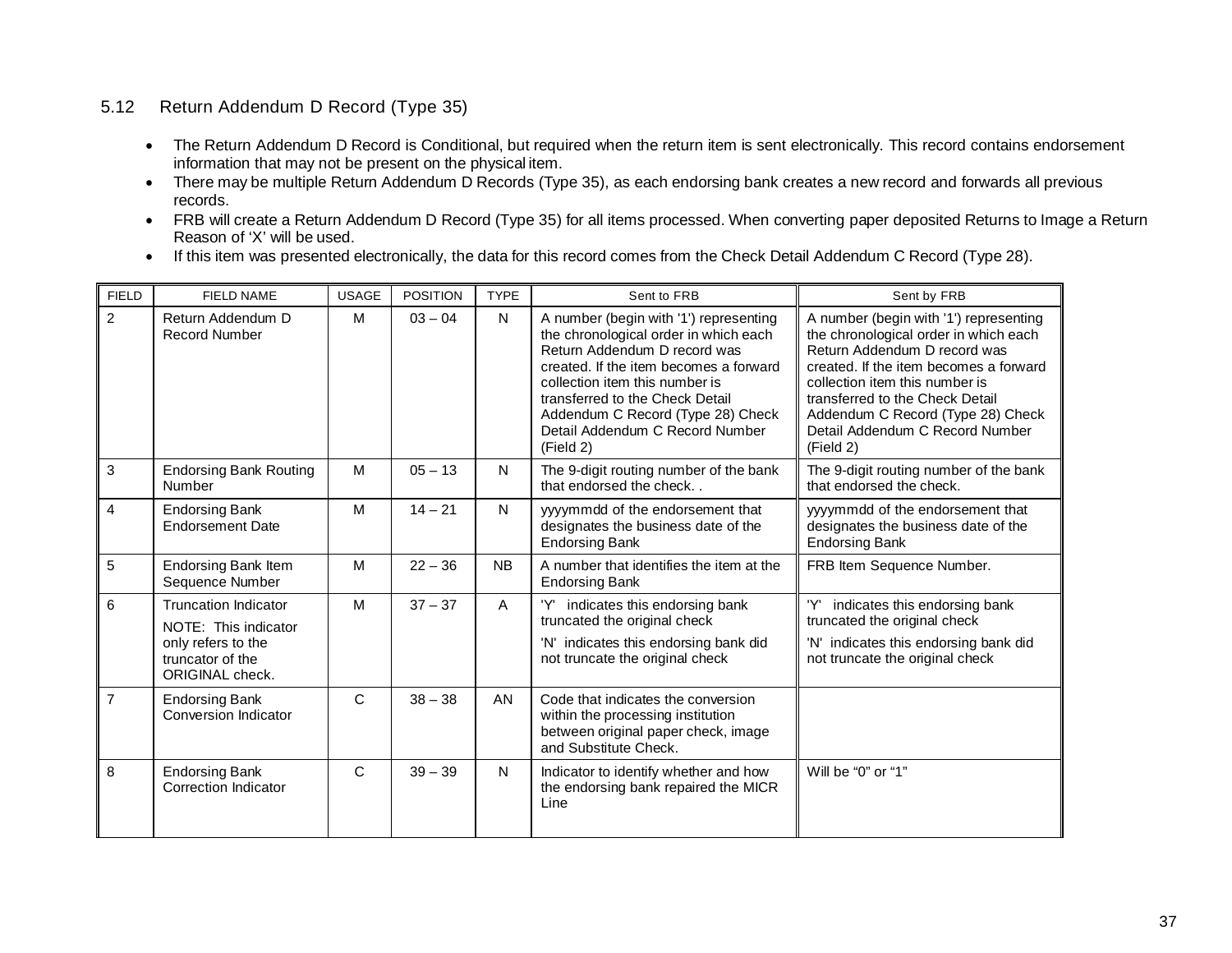| 9 | <b>Return Reason</b> | C | $40 - 40$ | AN. | Reason for non-payment.<br>NSF - Not Sufficient Funds<br>'A'                                                                                                                                                                                                                                                                                                                                                                                                                                                                           | Reason for non-payment.<br>NSF - Not Sufficient Funds<br>'A'                                                                                                                                                                                                                                                                                                                                                                                                                                                  |
|---|----------------------|---|-----------|-----|----------------------------------------------------------------------------------------------------------------------------------------------------------------------------------------------------------------------------------------------------------------------------------------------------------------------------------------------------------------------------------------------------------------------------------------------------------------------------------------------------------------------------------------|---------------------------------------------------------------------------------------------------------------------------------------------------------------------------------------------------------------------------------------------------------------------------------------------------------------------------------------------------------------------------------------------------------------------------------------------------------------------------------------------------------------|
|   |                      |   |           |     | 'B'<br><b>UCF - Uncollected Funds Hold</b><br>'C'<br>Stop Payment<br>'D'<br><b>Closed Account</b><br>'Ε'<br>UTLA - Unable to Locate<br>Account<br>'F'<br>Frozen/Blocked Account<br>ʻGʻ<br><b>Stale Dated</b><br>ʻH'<br>Post Dated<br>Ŧ<br><b>Endorsement Missing</b><br>Endorsement Irregular<br>'J'<br>'K'<br>Signature(s) Missing<br>Signature(s) Irregular<br>'M' Non-Cash Item (Non-<br>Negotiable)<br>'N' Altered/Fictitious Item<br>'Ρ'<br>Items Exceeds Dollar Limit<br>'O'<br>Not Authorized<br>'R' Branch/Account Sold (Wrong | 'В'<br>UCF - Uncollected Funds Hold<br>Stop Payment<br><b>Closed Account</b><br>'D'<br>Έ'<br>UTLA - Unable to Locate<br>Account<br>ʻΕ'<br>Frozen/Blocked Account<br>'G'<br><b>Stale Dated</b><br>Ή'<br>Post Dated<br><b>Endorsement Missing</b><br>'J'<br>Endorsement Irregular<br>'K'<br>Signature(s) Missing<br>Signature(s) Irregular<br>'M' Non-Cash Item (Non-<br>Negotiable)<br>'N' Altered/Fictitious Item<br><b>Items Exceeds Dollar Limit</b><br>Not Authorized<br>'Q'<br>Branch/Account Sold (Wrong |
|   |                      |   |           |     | Bank)<br>'S' Refer to Maker<br><b>Stop Payment Suspect</b><br>'W' Cannot Determine Amount'<br>'X' Refer to Image                                                                                                                                                                                                                                                                                                                                                                                                                       | Bank)<br>'S' Refer to Maker<br><b>Stop Payment Suspect</b><br>'W' Cannot Determine Amount'<br>'X' Refer to Image                                                                                                                                                                                                                                                                                                                                                                                              |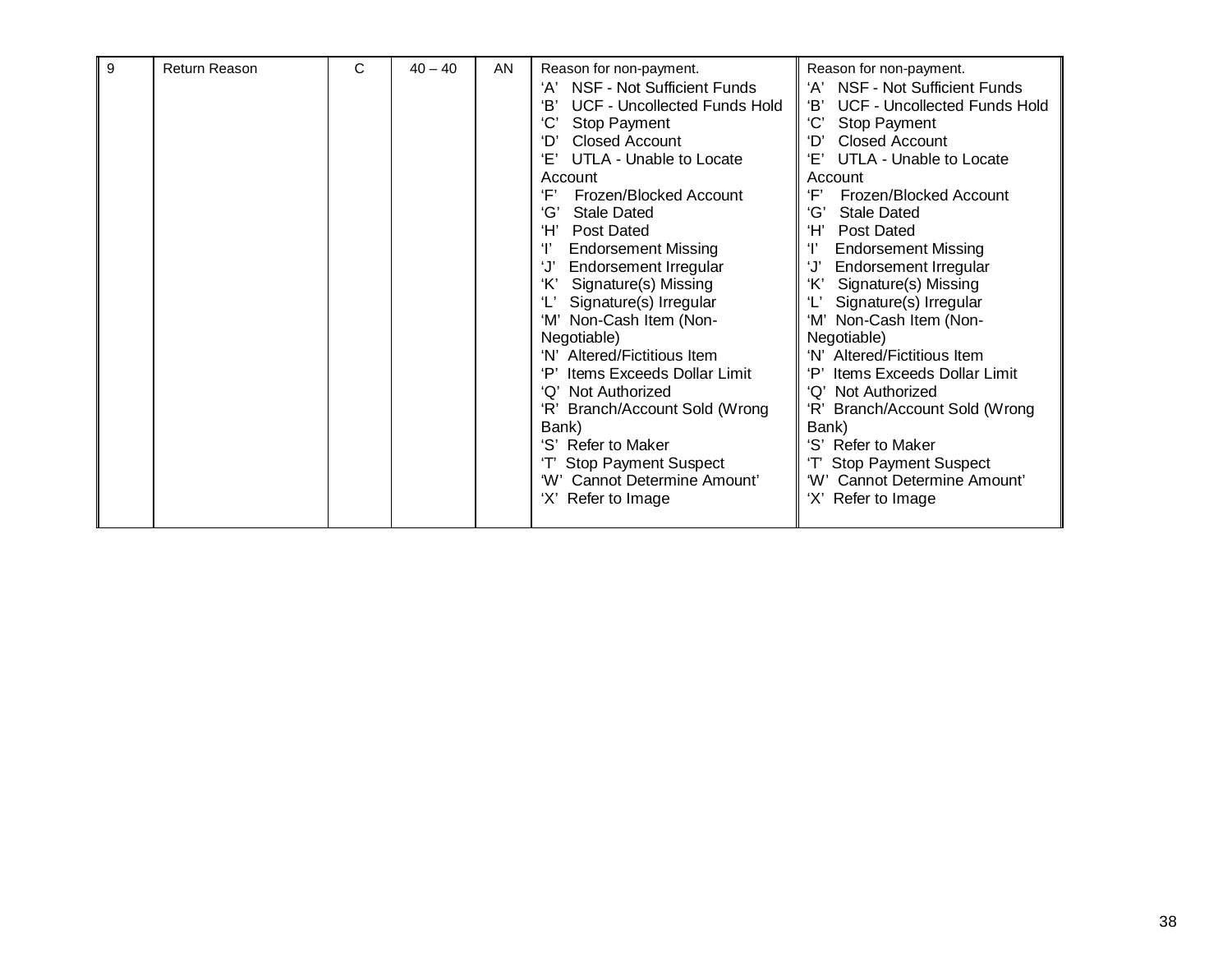#### 5.13 Image View Detail Record (Type 50)

- • The Image View Detail Record is Mandatory when the Cash Letter Documentation Type Indicator (Field 9) in the Cash Letter Header Record (Type 10) is 'G' or 'H'
- • The Image View Detail Record is one of two records (Type 50 and Type 52) that shall be used together to convey an image view associated with the related Check Detail Record (Type25).
- If an Image View Detail Record is present, then an Image View Data Record (Type 52) shall bepresent.
- FRB requires both the front image and back image of the item.
- bank, the Image View Detail Records (Type 50) included in the ICL will be passed on to the paying bank as they were received by FRB. • If FRB converts the paper to image, they will create the Image View Detail Record (Type 50). If FRB receives an ICL from a depositing

| <b>FIELD</b> | <b>FIELD NAME</b>                              | <b>USAG</b><br>Е | <b>POSITION</b> | <b>TYPE</b> | Sent to FRB                                                                                                                                                        | Sent by FRB                                           |
|--------------|------------------------------------------------|------------------|-----------------|-------------|--------------------------------------------------------------------------------------------------------------------------------------------------------------------|-------------------------------------------------------|
| 2            | Image Indicator                                | M                | $03 - 03$       | N           | indicates image view not present<br>'0'                                                                                                                            | '0'<br>indicates image view not present               |
|              |                                                |                  |                 |             | indicates Image view is actual<br>check                                                                                                                            | '1'<br>indicates Image view is actual<br>check        |
| 5            | Image View Format<br>Indicator                 | м                | $21 - 22$       | N           | Allowable value is '00'                                                                                                                                            | '00'<br>indicates TIFF 6                              |
| 6            | Image View Compression<br>Algorithm Identifier | M                | $23 - 24$       | N           | Allowable Value is '00'                                                                                                                                            | '00'<br>indicates Group 4 Facsimile (G4)              |
| 9            | <b>View Descriptor</b>                         | M                | $33 - 34$       | N           | '0'<br>indicates Full View                                                                                                                                         | '0'<br>indicates Full View                            |
| 10           | Digital Signature Indicator                    | М                | $35 - 35$       | N           | indicates Digital Signature is not<br>'ח'<br>present.                                                                                                              | 'ח'<br>indicates Digital Signature is not<br>present. |
| 11           | Digital Signature Method                       | C                | $36 - 37$       | N           | Spaces                                                                                                                                                             | <b>Spaces</b>                                         |
| 12           | Security Key Size                              | C                | $38 - 42$       | N           | Spaces                                                                                                                                                             | Spaces                                                |
| 13           | <b>Start of Protected Data</b>                 | C                | $43 - 49$       | N           | Spaces                                                                                                                                                             | Spaces                                                |
| 14           | Length of Protected Data                       | C                | $50 - 56$       | N           | Spaces                                                                                                                                                             | Spaces                                                |
| 15           | Image Recreate Indicator                       | C                | $57 - 57$       | N           | Indicates whether the sender has the<br>ability to recreate the image view<br>conveyed in the related Image View<br>Data Record (Type 52) Image Data<br>(Field 19) | Spaces - not used                                     |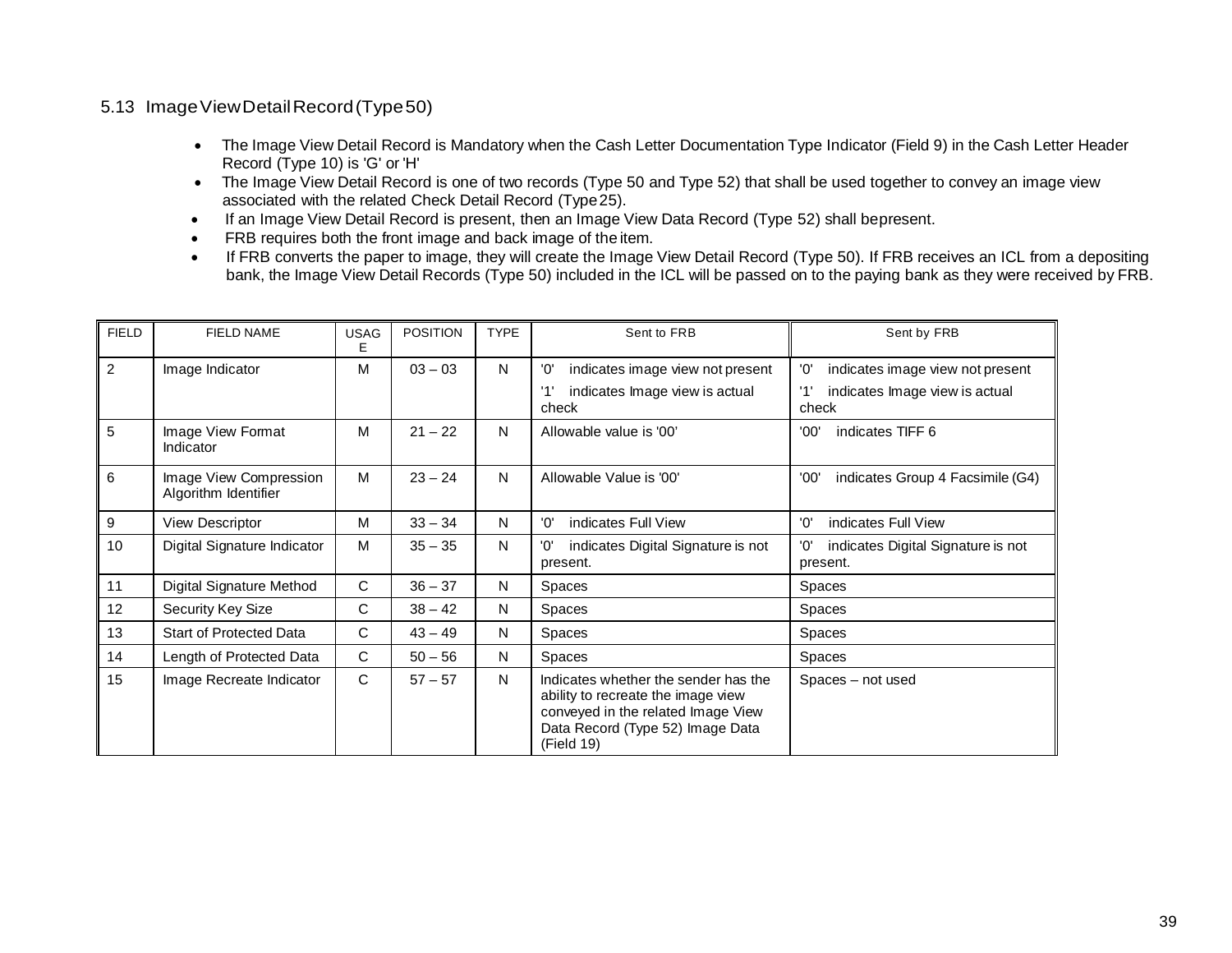#### 5.14 Image View Data Record (Type 52)

- • The Image View Detail Record is Mandatory when the Cash Letter Documentation Type Indicator (Field 9) in the Cash Letter Header Record (Type 10) is 'G' or 'H'
- • The Image View Detail Record is one of two records (Type 50 and Type 52) that shall be used together to convey an image view associated with the related Check Detail Record (Type25).
- If an Image View Detail Record is present, then an Image View Data Record shall bepresent.

| <b>FIELD</b>     | <b>FIELD NAME</b>                | <b>USAGE</b> | <b>POSITION</b>            | <b>TYPE</b>   | Sent to FRB                                                       | Sent by FRB                                                       |
|------------------|----------------------------------|--------------|----------------------------|---------------|-------------------------------------------------------------------|-------------------------------------------------------------------|
| 6                | Security Originator<br>Name      | C            | $37 - 52$                  | <b>ANS</b>    | Spaces - not used                                                 | Spaces - not used                                                 |
| $\overline{7}$   | Security Authenticator<br>Name   | C            | $53 - 68$                  | <b>ANS</b>    | Spaces - not used                                                 | Spaces - not used                                                 |
| $\bf{8}$         | Security Key Name                | C            | $69 - 84$                  | <b>ANS</b>    | Spaces - not used                                                 | Spaces – not used                                                 |
| $\boldsymbol{9}$ | Clipping Origin                  | M            | $85 - 85$                  | N             | indicates clipping information is not<br>'0'<br>present           | 'ח'<br>indicates clipping information is not<br>present           |
| 10               | <b>Clipping Coordinate</b><br>h1 | C            | $86 - 89$                  | N             | Spaces                                                            | Spaces                                                            |
| 11               | <b>Clipping Coordinate</b><br>h2 | C            | $90 - 93$                  | N             | Spaces - not used                                                 | Spaces - not used                                                 |
| 12               | Clipping Coordinate v1           | C            | $94 - 97$                  | N             | Spaces - not used                                                 | Spaces – not used                                                 |
| 13               | Clipping Coordinate v2           | C            | $98 - 101$                 | N             | Spaces – not used                                                 | Spaces – not used                                                 |
| 14               | Length of Image<br>Reference Key | M            | $102 - 105$                | N             | indicates Image Reference Key<br>'O'<br>(Field 15) is not present | indicates Image Reference Key<br>'ח'<br>(Field 15) is not present |
| 15               | Image Reference Key              | C            | $106 -$<br>$(105+X)$       | <b>ANS</b>    | Omit Field                                                        | Omit Field                                                        |
| 16               | Length of Digital<br>Signature   | M            | $(106+X)$ –<br>$(110+X)$   | <b>NB</b>     | '0'<br>indicates that a Digital Signature is<br>not present.      | 'ח'<br>indicates that a Digital Signature is<br>not present.      |
| 17               | <b>Digital Signature</b>         | C            | $(111+X) -$<br>$(110+X+Y)$ | <b>Binary</b> | Omit Field                                                        | Omit Field                                                        |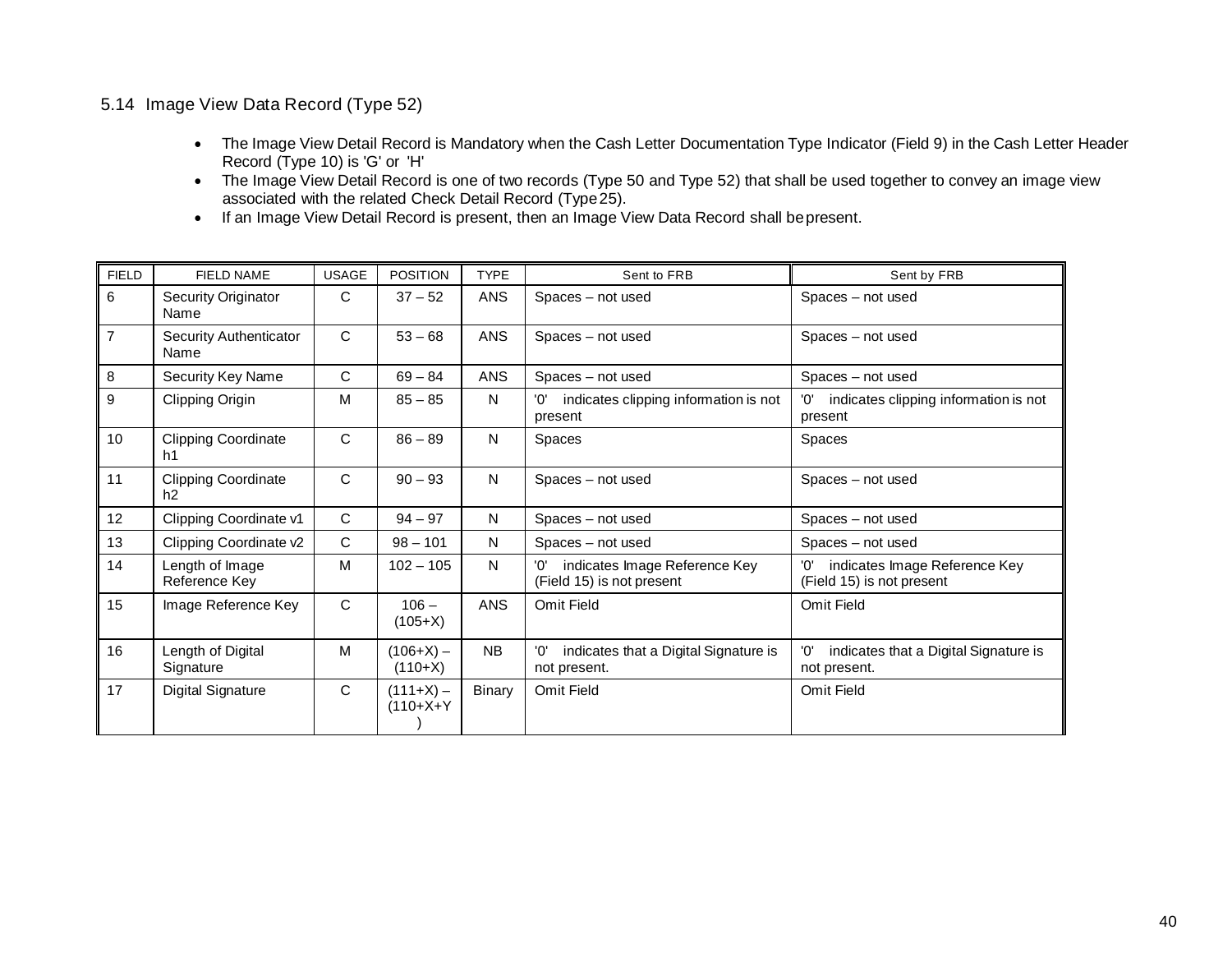#### 5.15 Image View Analysis Record (Type 54)

 View Analysis Record indicates that an error condition is present the item will be rejected. • This record is Conditional. When present, there is one Image View Analysis Record for each image view Data in the Image View Analysis Record will not be used by FRB for Image Quality Analysis and will be passed on to the receiving bank. If FRB converts the paper to image, they will create the Image View Analysis Record (Type 54). If FRB receives an ICL from a depositing bank, the Image View Analysis Records (Type 54) included in the ICL will be passed on to the paying bank as they were received by FRB. If an Image

| <b>FIELD</b>   | <b>FIELD NAME</b>                                | <b>USAGE</b> | <b>POSITION</b> | <b>TYPE</b>  | Sent to FRB                                                                                                             | Sent by FRB                                                             |
|----------------|--------------------------------------------------|--------------|-----------------|--------------|-------------------------------------------------------------------------------------------------------------------------|-------------------------------------------------------------------------|
| $\overline{2}$ | <b>Global Image Quality</b>                      | M            | $03 - 03$       | N            | '0'<br>indicates image was not<br>tested for image quality conditions                                                   | '0'<br>indicates image was not tested<br>for image quality conditions   |
|                |                                                  |              |                 |              | indicates image was tested<br>'1'<br>and one or more image quality<br>conditions were reported                          |                                                                         |
|                |                                                  |              |                 |              | '2' indicates image was tested<br>and no image quality conditions<br>were reported                                      |                                                                         |
| $\sqrt{3}$     | <b>Global Image Usability</b>                    | M            | $04 - 04$       | N            | indicates image was not<br>'O'<br>tested for image usability<br>conditions                                              | 'ח'<br>indicates image was not tested<br>for image usability conditions |
|                |                                                  |              |                 |              | '1' indicates image was tested<br>and one or more image usability<br>conditions were reported                           |                                                                         |
|                |                                                  |              |                 |              | indicates image was tested<br>and no image usability conditions<br>were reported                                        |                                                                         |
| $\overline{4}$ | Imaging Bank Specific<br><b>Test</b>             | M            | $05 - 05$       | $\mathsf{N}$ | indicates there are no user<br>'ח'<br>defined tests                                                                     | 'ח'<br>indicates there are no user<br>defined tests                     |
|                |                                                  |              |                 |              | indicates that other image<br>'1'<br>conditions were tested and one or<br>more are reported in User Field<br>(Field 45) |                                                                         |
|                |                                                  |              |                 |              | indicates that other image<br>'2'<br>conditions were tested and none<br>are reported in User Field (Field<br>45)        |                                                                         |
|                | Image Quality<br>Information<br>(fields $5-24$ ) |              |                 |              |                                                                                                                         |                                                                         |
| 5              | Partial Image                                    | $\mathsf{C}$ | $06 - 06$       | N            | indicates test not done<br>'0'                                                                                          | '0'<br>indicates test not done                                          |
|                |                                                  |              |                 |              | indicates condition present<br>'1'                                                                                      | '1'<br>indicates condition present                                      |
|                |                                                  |              |                 |              | '2'<br>indicates condition not<br>present                                                                               | '2'<br>indicates condition not present                                  |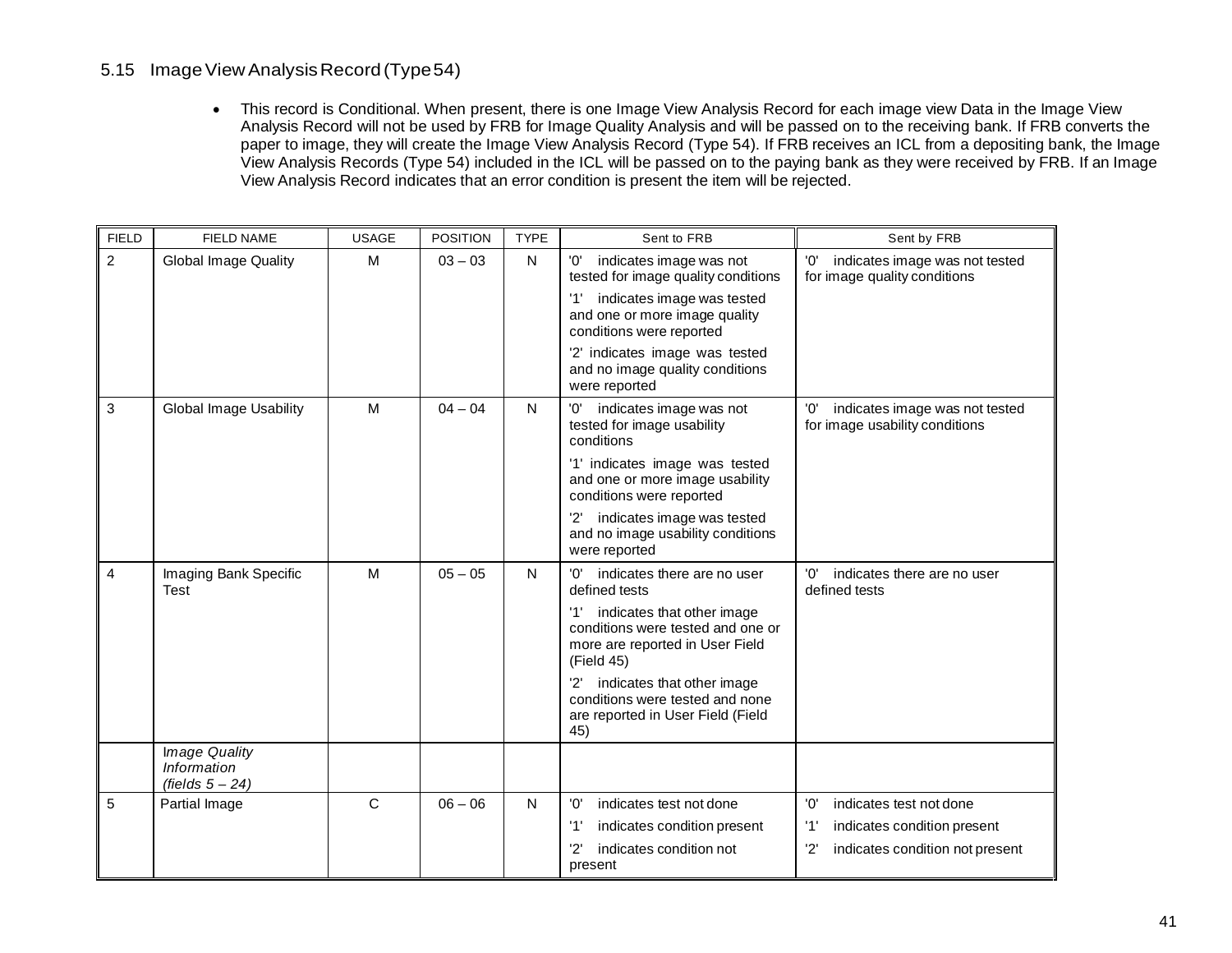| 6              | <b>Excessive Image Skew</b>                                  | C            | $07 - 07$ | N            | '0'<br>indicates test not done         | '0'<br>indicates test not done         |
|----------------|--------------------------------------------------------------|--------------|-----------|--------------|----------------------------------------|----------------------------------------|
|                |                                                              |              |           |              | '1'<br>indicates condition present     | '1'<br>indicates condition present     |
|                |                                                              |              |           |              | '2'<br>indicates condition not present | indicates condition not present<br>'2' |
| $\overline{7}$ | Piggyback Image                                              | C            | $08 - 08$ | N            | '0'<br>indicates test not done         | '0'<br>indicates test not done         |
|                |                                                              |              |           |              | '1'<br>indicates condition present     | '1'<br>indicates condition present     |
|                |                                                              |              |           |              | '2'<br>indicates condition not present | '2'<br>indicates condition not present |
| 8              | Too Light Or Too Dark                                        | $\mathbf C$  | $09 - 09$ | N            | '0'<br>indicates test not done         | '0'<br>indicates test not done         |
|                |                                                              |              |           |              | '1'<br>indicates condition present     | '1'<br>indicates condition present     |
|                |                                                              |              |           |              | '2'<br>indicates condition not present | '2'<br>indicates condition not present |
| 9              | <b>Streaks And Or Bands</b>                                  | $\mathsf{C}$ | $10 - 10$ | $\mathsf{N}$ | '0'<br>indicates test not done         | 'O'<br>indicates test not done         |
|                |                                                              |              |           |              | '1'<br>indicates condition present     | '1'<br>indicates condition present     |
|                |                                                              |              |           |              | '2'<br>indicates condition not present | '2'<br>indicates condition not present |
| 10             | Below Minimum Image                                          | $\mathbf C$  | $11 - 11$ | N            | '0'<br>indicates test not done         | 'O'<br>indicates test not done         |
|                | Size                                                         |              |           |              | '1'<br>indicates condition present     | '1'<br>indicates condition present     |
|                |                                                              |              |           |              | '2'<br>indicates condition not present | 2'<br>indicates condition not present  |
| 11             | Exceeds Maximum                                              | $\mathsf{C}$ | $12 - 12$ | N            | '0'<br>indicates test not done         | '0'<br>indicates test not done         |
|                | Image Size                                                   |              |           |              | '1'<br>indicates condition present     | indicates condition present<br>'1'     |
|                |                                                              |              |           |              | '2'<br>indicates condition not present | '2'<br>indicates condition not present |
| 12             | Reserved                                                     | C            | $13 - 13$ | N            | Spaces                                 | Spaces                                 |
| 13             | Reserved                                                     | C            | $14 - 14$ | N            | Spaces                                 | Spaces                                 |
| 14             | Reserved                                                     | C            | $15 - 15$ | N            | Spaces                                 | Spaces                                 |
| 15             | Reserved                                                     | C            | $16 - 16$ | N            | Spaces                                 | Spaces                                 |
| 16             | Reserved                                                     | C            | $17 - 17$ | N            | Spaces                                 | Spaces                                 |
| 17             | Reserved                                                     | C            | $18 - 18$ | N            | Spaces                                 | Spaces                                 |
| 18             | Reserved                                                     | C            | $19 - 19$ | N            | Spaces                                 | Spaces                                 |
| 19             | Reserved                                                     | C            | $20 - 20$ | N            | Spaces                                 | Spaces                                 |
| 20             | Reserved                                                     | C            | $21 - 21$ | N            | Spaces                                 | Spaces                                 |
| 21             | Reserved                                                     | C            | $22 - 22$ | N            | Spaces                                 | Spaces                                 |
| 22             | Reserved                                                     | C            | $23 - 23$ | N            | Spaces                                 | Spaces                                 |
| 23             | Reserved                                                     | $\mathsf{C}$ | $24 - 24$ | N            | Spaces                                 | Spaces                                 |
| 24             | Reserved                                                     | C            | $25 - 25$ | N            | Spaces                                 | Spaces                                 |
|                | <b>Image Usability</b><br>Information<br>(fields $25 - 44$ ) |              |           |              |                                        |                                        |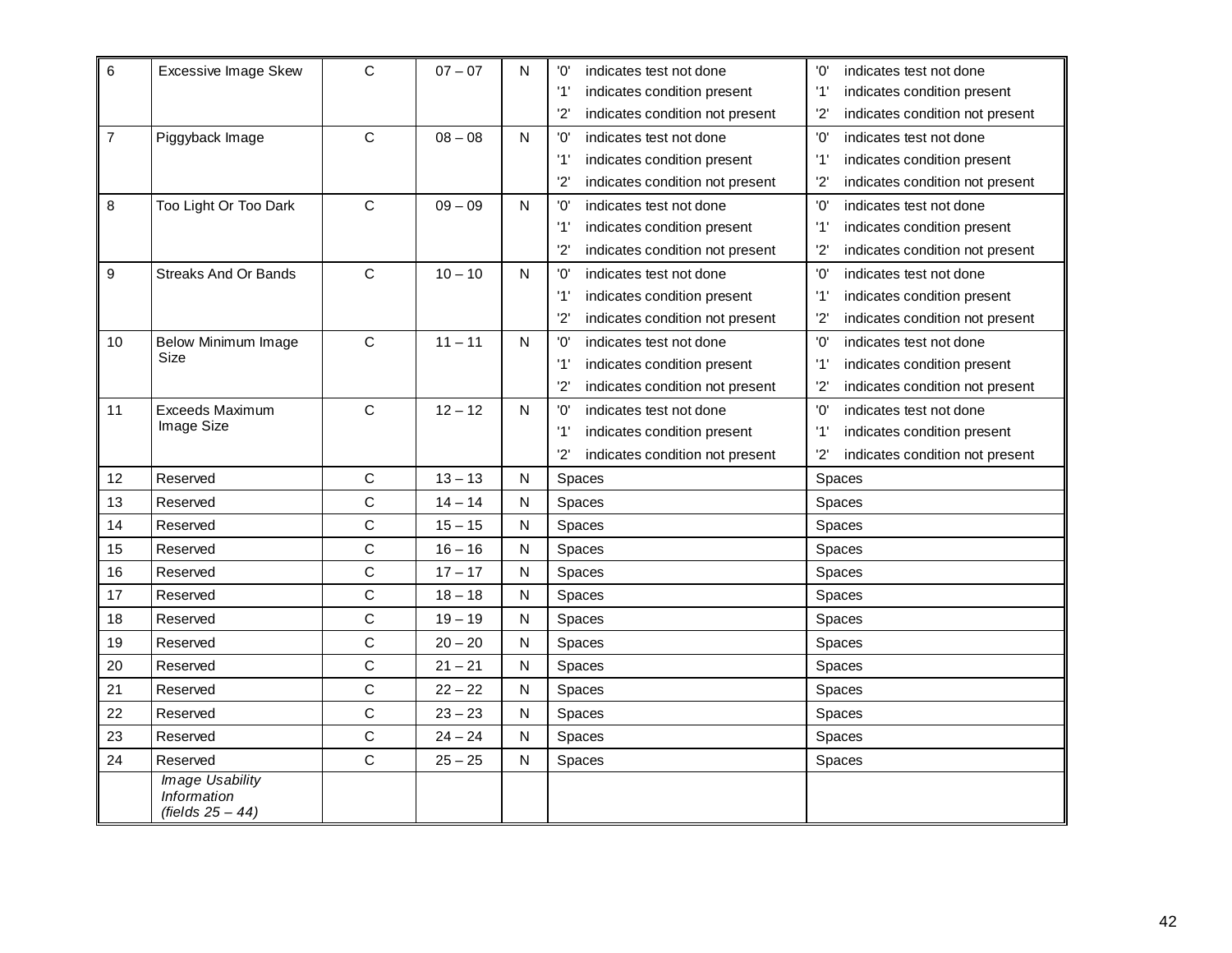| 25 | Image-Enabled POD          | C            | $26 - 26$ | N | 'ח'<br>indicates it is unknown<br>whether image was used in an<br>image-enabled POD application | '0'<br>indicates it is unknown whether<br>image was used in an image-enabled<br>POD application |
|----|----------------------------|--------------|-----------|---|-------------------------------------------------------------------------------------------------|-------------------------------------------------------------------------------------------------|
|    |                            |              |           |   | indicates image was not used<br>'1'<br>in an image enabled POD<br>application                   |                                                                                                 |
|    |                            |              |           |   | '2' indicates image was used in<br>image enabled POD application                                |                                                                                                 |
| 26 | Source Document Bad        | $\mathbf C$  | $27 - 27$ | N | indicates Test not done<br>'ח'                                                                  | indicates Test not done<br>'ח'                                                                  |
|    |                            |              |           |   | '1'<br>indicates Image unusable,<br>source doc unusable                                         |                                                                                                 |
|    |                            |              |           |   | indicates Image unusable,<br>source doc may be usable                                           |                                                                                                 |
| 27 | Date Usability             | $\mathsf{C}$ | $28 - 28$ | N | indicates Test not done<br>'0'                                                                  | indicates Test not done<br>'0'                                                                  |
|    |                            |              |           |   | '1'<br>indicates area unusable                                                                  |                                                                                                 |
|    |                            |              |           |   | '2'<br>indicates area usable                                                                    |                                                                                                 |
| 28 | Payee Usability            | $\mathsf{C}$ | $29 - 29$ | N | '0'<br>indicates Test not done                                                                  | indicates Test not done<br>'ח'                                                                  |
|    |                            |              |           |   | '1'<br>indicates area unusable                                                                  |                                                                                                 |
|    |                            |              |           |   | '2'<br>indicates area usable                                                                    |                                                                                                 |
| 29 | <b>Convenience Amount</b>  | $\mathsf{C}$ | $30 - 30$ | N | '0'<br>indicates Test not done                                                                  | 'ח'<br>indicates Test not done                                                                  |
|    | Usability                  |              |           |   | '1'<br>indicates area unusable                                                                  |                                                                                                 |
|    |                            |              |           |   | '2'<br>indicates area usable                                                                    |                                                                                                 |
| 30 | Amount in Words (Legal     | $\mathsf{C}$ | $31 - 31$ | N | 'O'<br>indicates Test not done                                                                  | 'ח'<br>indicates Test not done                                                                  |
|    | Amount) Usability          |              |           |   | '1'<br>indicates area unusable                                                                  |                                                                                                 |
|    |                            |              |           |   | '2'<br>indicates area usable                                                                    |                                                                                                 |
| 31 | <b>Signature Usability</b> | $\mathsf{C}$ | $32 - 32$ | N | indicates Test not done<br>'O'                                                                  | indicates Test not done<br>'0'                                                                  |
|    |                            |              |           |   | '1'<br>indicates area unusable                                                                  |                                                                                                 |
|    |                            |              |           |   | 2'<br>indicates area usable                                                                     |                                                                                                 |
| 32 | Payor Name And             | $\mathsf{C}$ | $33 - 33$ | N | indicates Test not done<br>'0'                                                                  | indicates Test not done<br>'0'                                                                  |
|    | <b>Address Usability</b>   |              |           |   | '1'<br>indicates area unusable                                                                  |                                                                                                 |
|    |                            |              |           |   | '2'<br>indicates area usable                                                                    |                                                                                                 |
| 33 | <b>MICR Line Usability</b> | C            | $34 - 34$ | N | '0'<br>indicates Test not done                                                                  | indicates Test not done<br>'0'                                                                  |
|    |                            |              |           |   | '1'<br>indicates area unusable                                                                  | '1'<br>indicates area unusable                                                                  |
|    |                            |              |           |   | '2'<br>indicates area usable                                                                    | '2'<br>indicates area usable                                                                    |
| 34 | Memo Line Usability        | $\mathsf{C}$ | $35 - 35$ | N | indicates Test not done<br>'0'                                                                  | '0'<br>indicates Test not done                                                                  |
|    |                            |              |           |   | '1'<br>indicates area unusable                                                                  |                                                                                                 |
|    |                            |              |           |   | '2'<br>indicates area usable                                                                    |                                                                                                 |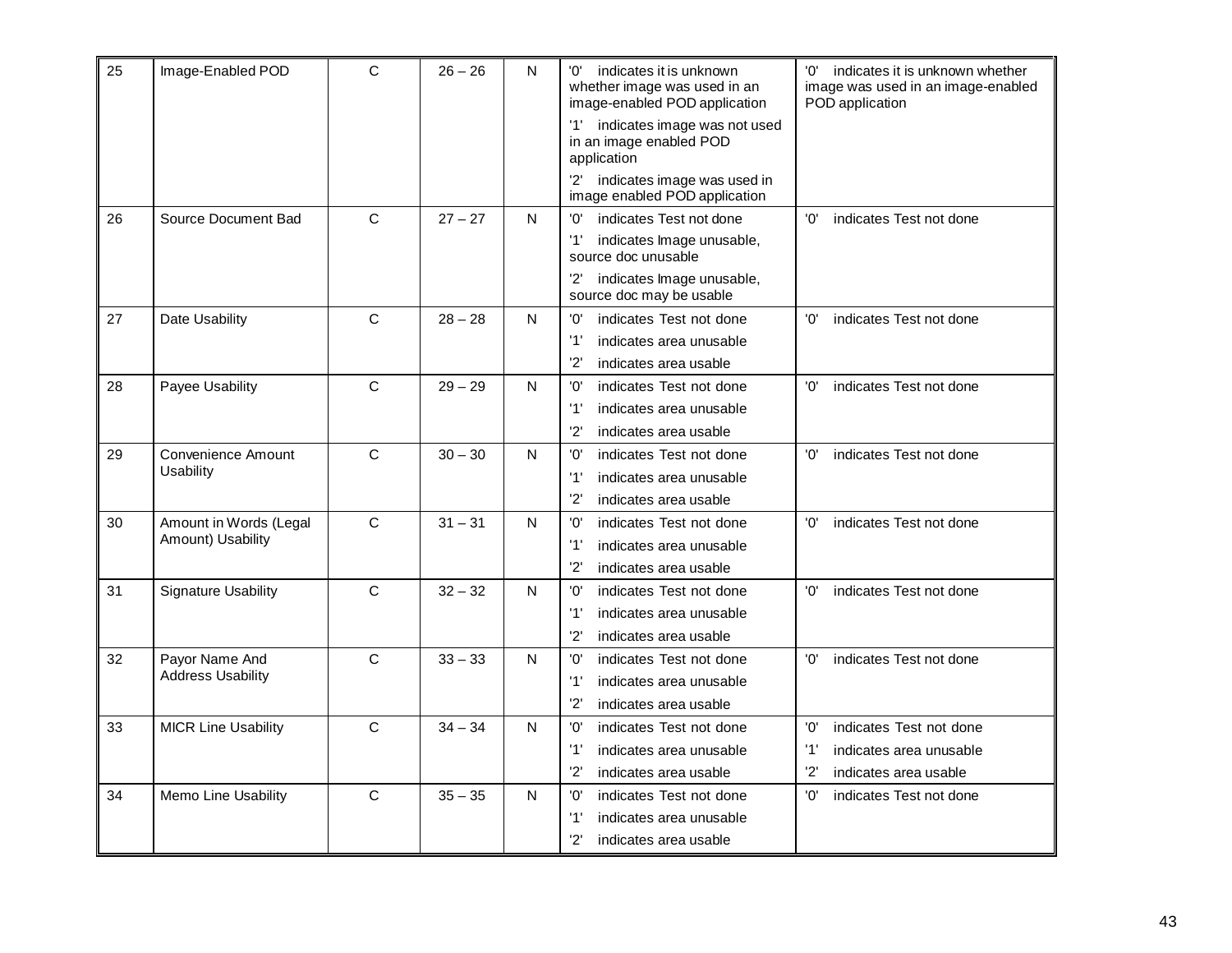| 35 | Pavor Bank Name And<br><b>Address Usability</b> | $\mathsf{C}$ | $36 - 36$ | N          | 'ח'<br>indicates Test not done<br>'1'<br>indicates area unusable | '0'<br>indicates Test not done |
|----|-------------------------------------------------|--------------|-----------|------------|------------------------------------------------------------------|--------------------------------|
| 36 | Payee Endorsement                               | $\mathsf C$  | $37 - 37$ | N          | '2'<br>indicates area usable<br>'ח'<br>indicates Test not done   | 'O'<br>indicates Test not done |
|    | Usability                                       |              |           |            | '1'<br>indicates area unusable                                   |                                |
|    |                                                 |              |           |            | '2'<br>indicates area usable                                     |                                |
| 37 | <b>Bank Of First Deposit</b>                    | $\mathsf{C}$ | $38 - 38$ | N          | indicates Test not done<br>'ח'                                   | 'O'<br>indicates Test not done |
|    | <b>Endorsement Usability</b>                    |              |           |            | '1'<br>indicates area unusable                                   |                                |
|    |                                                 |              |           |            | '2'<br>indicates area usable                                     |                                |
| 38 | <b>Transit Endorsement</b>                      | $\mathsf{C}$ | $39 - 39$ | N          | indicates Test not done<br>'ח'                                   | 'በ'<br>indicates Test not done |
|    | Usability                                       |              |           |            | '1'<br>indicates area unusable                                   |                                |
|    |                                                 |              |           |            | '2'<br>indicates area usable                                     |                                |
| 39 | Reserved                                        | $\mathsf{C}$ | $40 - 40$ | N          | Spaces                                                           | Spaces                         |
| 40 | Reserved                                        | C            | $41 - 41$ | N          | <b>Spaces</b>                                                    | <b>Spaces</b>                  |
| 41 | Reserved                                        | $\mathsf{C}$ | $42 - 42$ | N          | Spaces                                                           | Spaces                         |
| 42 | Reserved                                        | C            | $43 - 43$ | N          | Spaces                                                           | Spaces                         |
| 43 | Reserved                                        | C            | $44 - 44$ | N          | Spaces                                                           | <b>Spaces</b>                  |
| 44 | Reserved                                        | C            | $45 - 45$ | N          | <b>Spaces</b>                                                    | Spaces                         |
|    | Image Analysis User                             |              |           |            |                                                                  | Spaces                         |
|    | Information<br>(field 45)                       |              |           |            |                                                                  |                                |
| 45 | User Field                                      | $\mathsf{C}$ | $46 - 65$ | <b>ANS</b> | Spaces                                                           | Spaces                         |
| 46 | Reserved                                        | M            | $66 - 80$ | B          | Spaces                                                           | <b>Spaces</b>                  |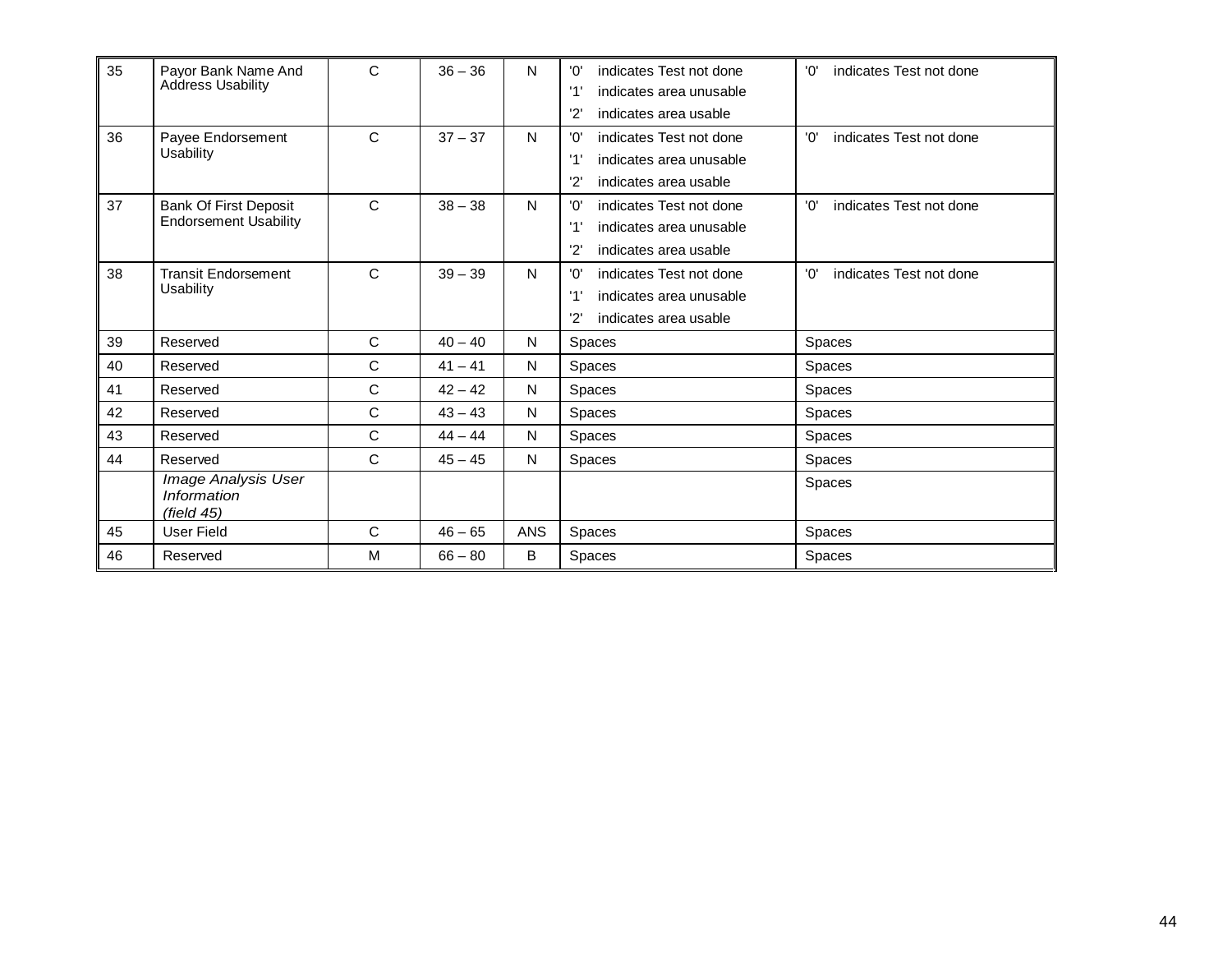#### 5.16 Bundle Control Record (Type 70)

| <b>FIELD</b> | FIELD NAME                        | <b>USAGE</b> | <b>POSITION</b> | <b>TYPE</b> | Sent to FRB                                                                                                                                 | Sent by FRB       |
|--------------|-----------------------------------|--------------|-----------------|-------------|---------------------------------------------------------------------------------------------------------------------------------------------|-------------------|
|              | <b>MICR Valid Total</b><br>Amount |              | $19 - 30$       | N           | Total US dollar value of all Check<br>Detail Records (Type 25) which<br>contain the Defined Value '1" in the<br><b>MICR Valid Indicator</b> | Spaces – not used |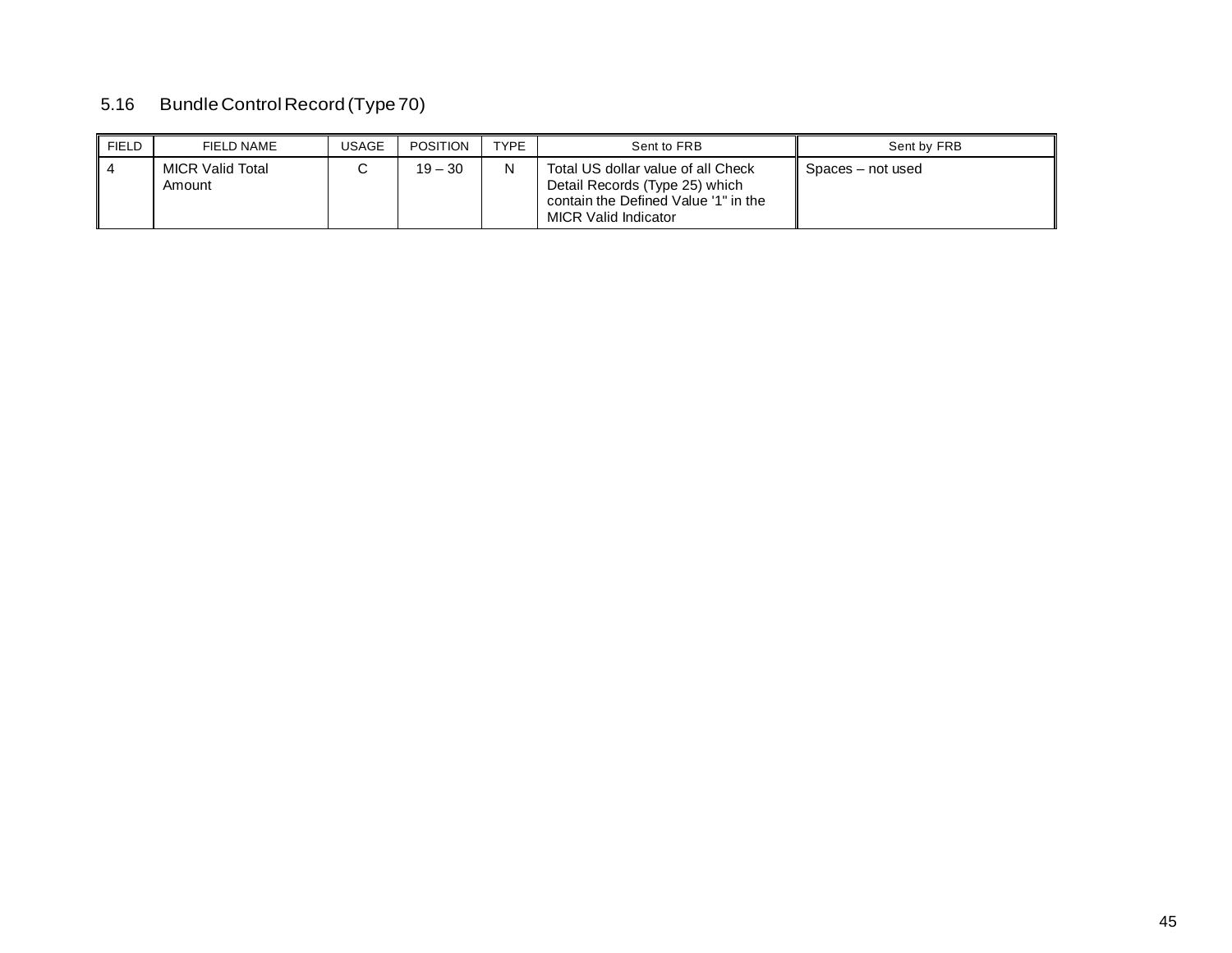#### 5.17 Routing Number Summary Record (Type 85)

If FRB receives a Routing Number Summary Record (Type 85) in an ICL deposit, the record will be ignored. If FRB has agreed to create this record for a receiving FI, there will be one record for each RT found in the Cash Letter.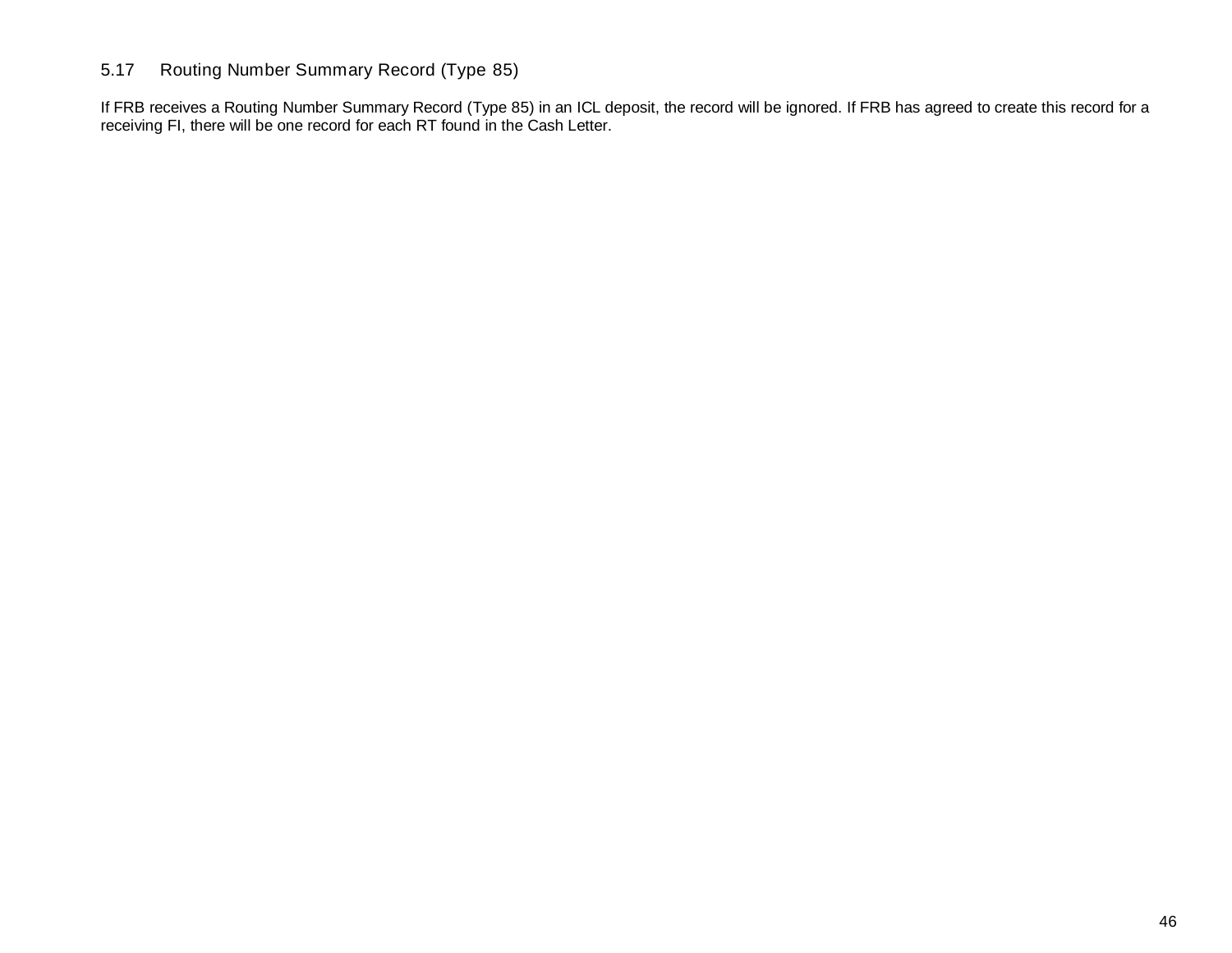#### 5.18 CashLetterControl Record(Type90)

- record must be the last record in the Cash Letter. • This record is Mandatory. There must be one Cash Letter Record (Type 90) for each Cash Letter Header Record (Type 10). This
- The data in the fields are generated by the ECE institution that created the corresponding Cash Letter Header Record.

| FIELD | FIELD NAME      | JSAGE | <b>POSITION</b> | TYPE | Sent to FRB                                                                                         | Sent by FRB       |
|-------|-----------------|-------|-----------------|------|-----------------------------------------------------------------------------------------------------|-------------------|
|       | Settlement Date |       | $58 - 65$       | N    | The year, month, and day that the<br>institution that creates the cash letter<br>expects settlement | Spaces – not used |